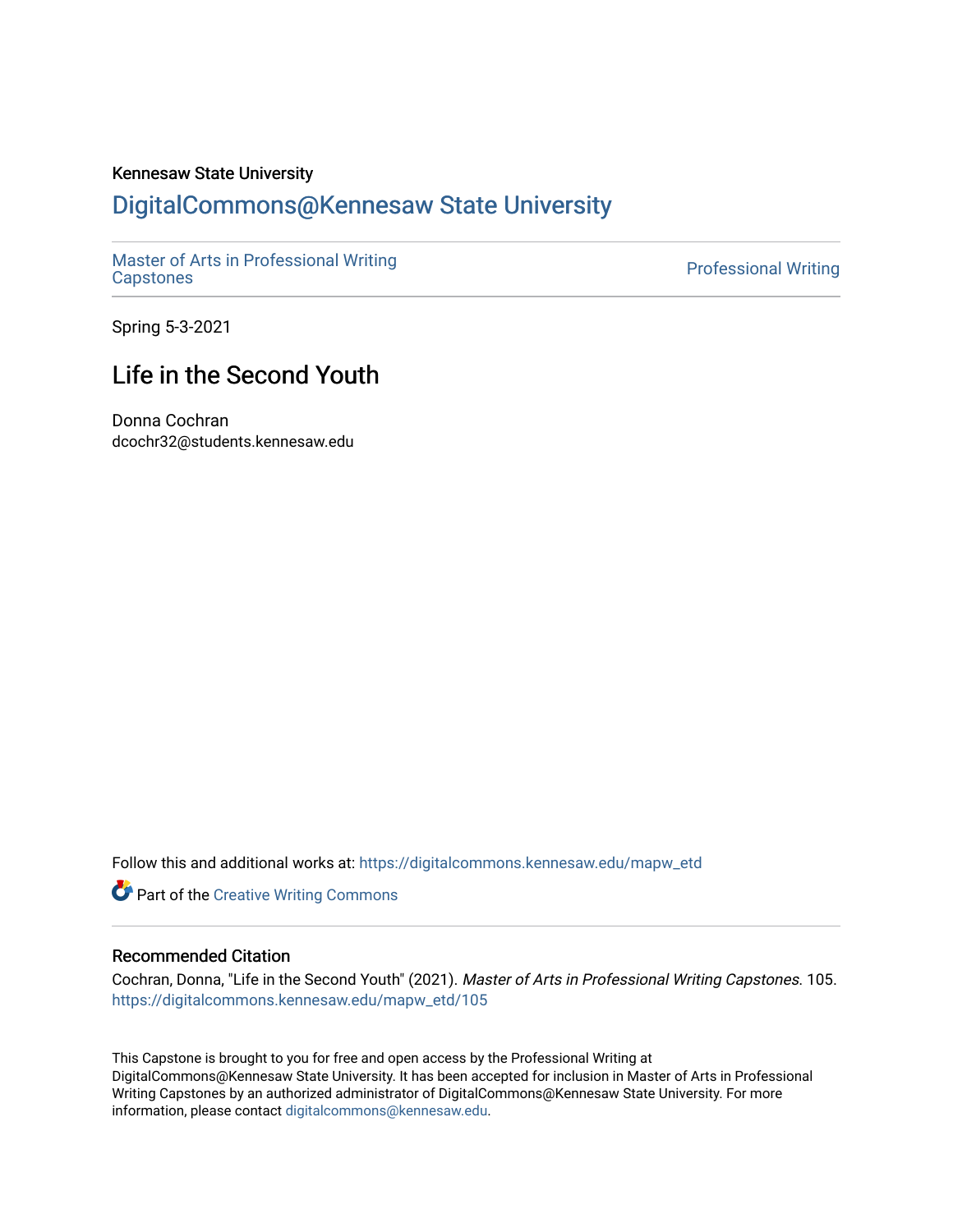[Life in the Second Youth](file:///C:/Users/dcoch/Desktop/Capstone%20Folder/Capstone%20Submission/Title%20Page.docx)

[By Donna Cochran](file:///C:/Users/dcoch/Desktop/Capstone%20Folder/Capstone%20Submission/Title%20Page.docx)

[A capstone project submitted in partial fulfillment of the requirements for the degree of Master](file:///C:/Users/dcoch/Desktop/Capstone%20Folder/Capstone%20Submission/Title%20Page.docx)  [of Arts in Professional Writing in the Department of English in the](file:///C:/Users/dcoch/Desktop/Capstone%20Folder/Capstone%20Submission/Title%20Page.docx)

[Norman J. Radow College of Humanities and Social Sciences of Kennesaw State University](file:///C:/Users/dcoch/Desktop/Capstone%20Folder/Capstone%20Submission/Title%20Page.docx)

[Kennesaw, Georgia](file:///C:/Users/dcoch/Desktop/Capstone%20Folder/Capstone%20Submission/Title%20Page.docx)

[2021](file:///C:/Users/dcoch/Desktop/Capstone%20Folder/Capstone%20Submission/Title%20Page.docx)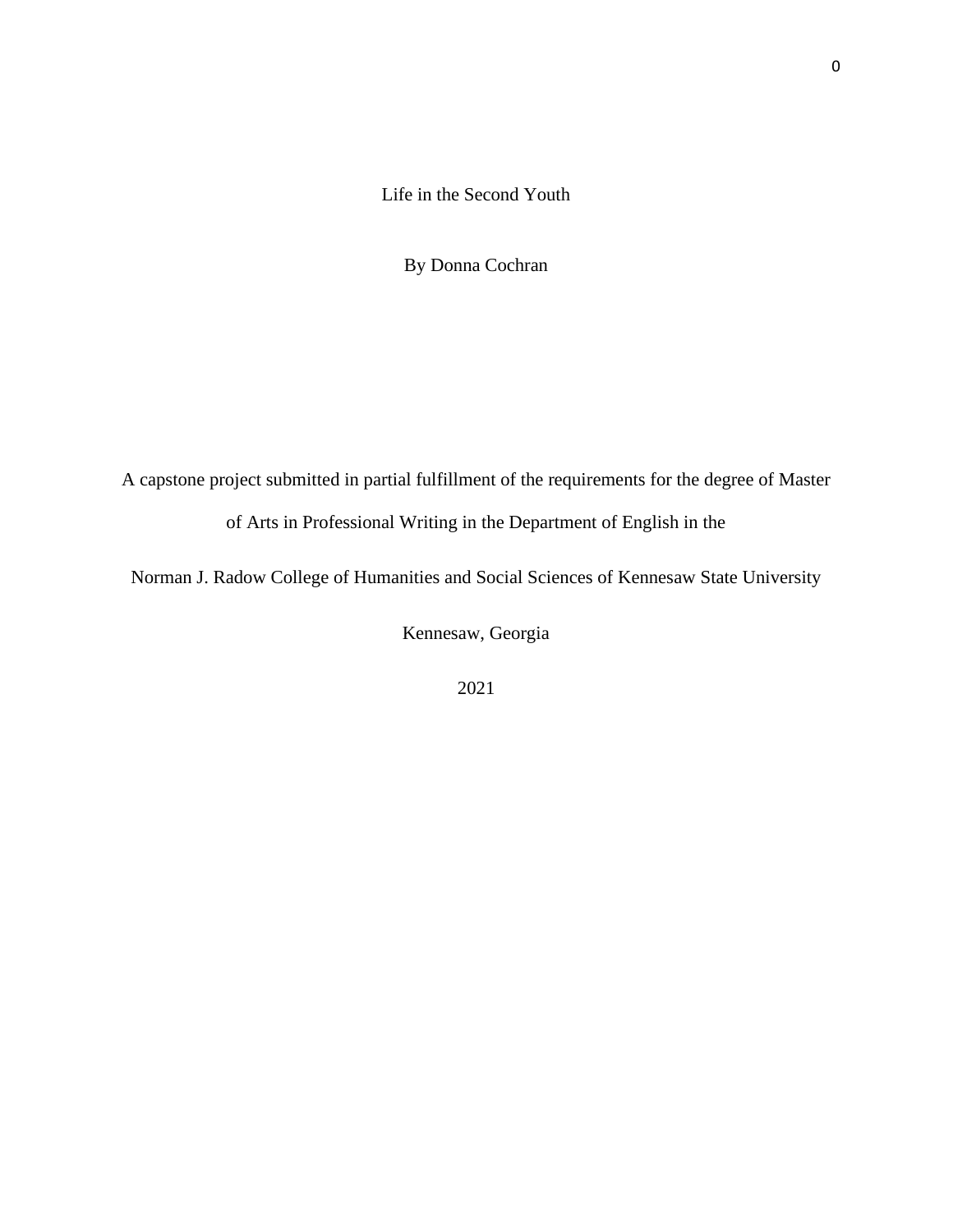# **Contents**

|                     | 1. Introduction |                            |  |
|---------------------|-----------------|----------------------------|--|
|                     | a.              |                            |  |
|                     | $\mathbf{b}$ .  |                            |  |
|                     | $\mathbf{c}$ .  |                            |  |
|                     |                 |                            |  |
|                     |                 | 2. Methods                 |  |
|                     | $a_{-}$         |                            |  |
|                     |                 |                            |  |
|                     |                 |                            |  |
| 3. Primary Research |                 |                            |  |
|                     |                 |                            |  |
|                     | $h_{\cdot}$     |                            |  |
|                     |                 |                            |  |
|                     |                 | 4. Secondary Research      |  |
|                     | a.              |                            |  |
|                     |                 |                            |  |
| 5 <sub>1</sub>      | Technology      |                            |  |
|                     | a.              |                            |  |
|                     | $\mathbf b$ .   |                            |  |
|                     | $\mathcal{C}$ . |                            |  |
|                     | d.              | <b>Capstone Conclusion</b> |  |
|                     |                 |                            |  |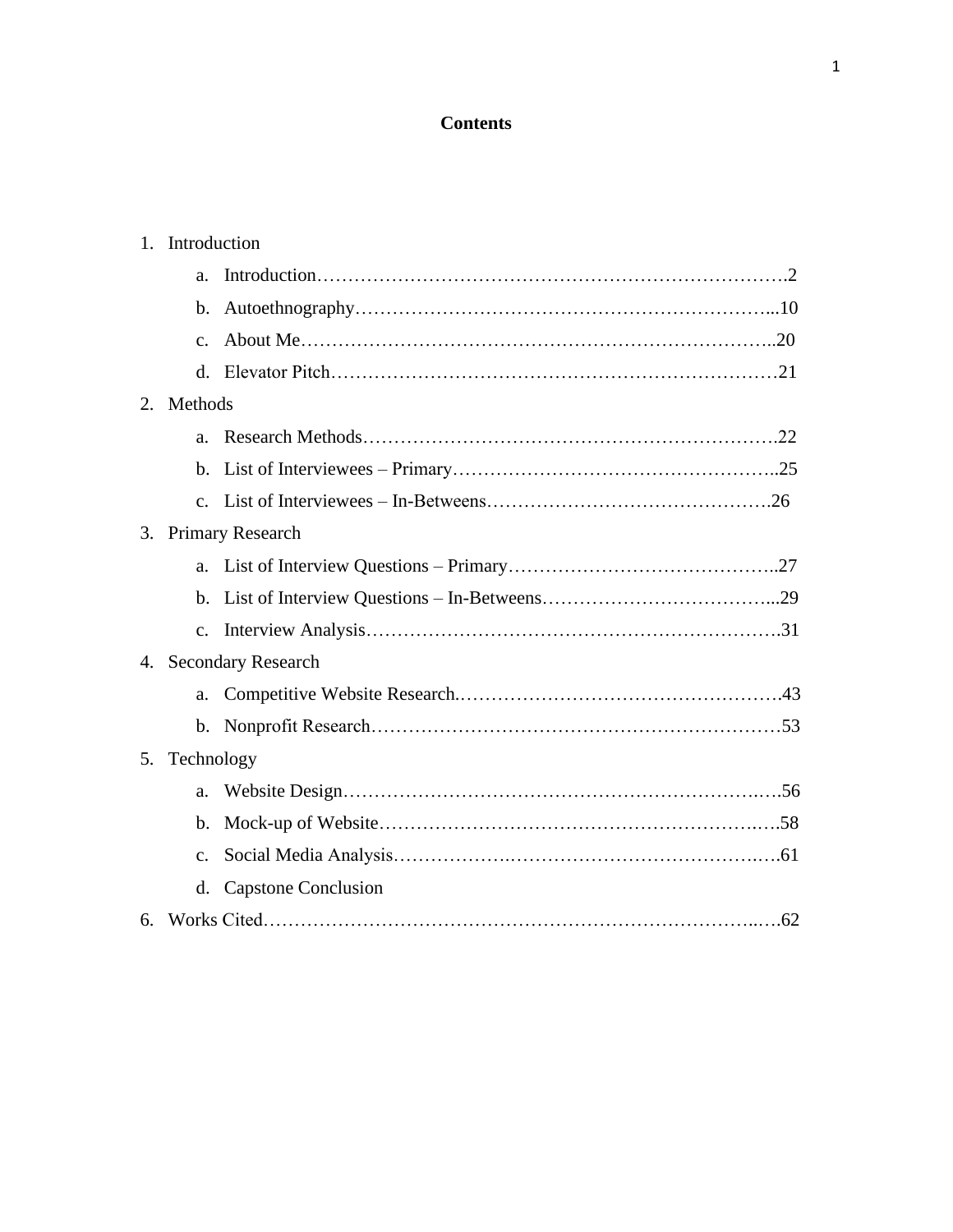#### **Introduction**

 In this document, I will be presenting my capstone project, which has been six years in the making. I have built a website entitled "Life in the Second Youth," which focuses on assisting senior citizens, their families, and caregivers with avenues to research and connect these clients with links to professionals and other areas of the Internet where information can be gathered and shared on topics such as federal benefits, insurance agencies, movers, and legal advice. My target audiences are threefold. First, I want to reach out to members of the Baby Boomers generation, individuals who were born before 1964, and have either fully retired or will be within the next five years. The second group I want to speak to are the children of the Boomers. I call these the in-betweens since they are still raising their families while dealing with their aging parents. This group is in the unenviable position of slowly switching places with their parents while being parents themselves, and at the same time trying to still maintain their own identity. The third group is the independent caretakers. These are people who work for organizations such as *Visiting Angels* or in long-term care facilities.

 In preparation for creating this website, I conducted several forms of research. I wrote my own autoethnography exploring the relationship with my mother until her death in 2014 at the age of eighty-eight. She was the inspiration for this project. I conducted IRB approved interviews with three individuals from two sets of the intended audiences for a total of six interviews; three were men and women in their seventies and retired, three were men and women in their late thirties and fourties, with at least one parent still living and children of their own, along with their own careers. These interviews gave great insight on what information each group thought important as they move forward in their own lives, recognizing the needs of aging family members as well as their own future needs.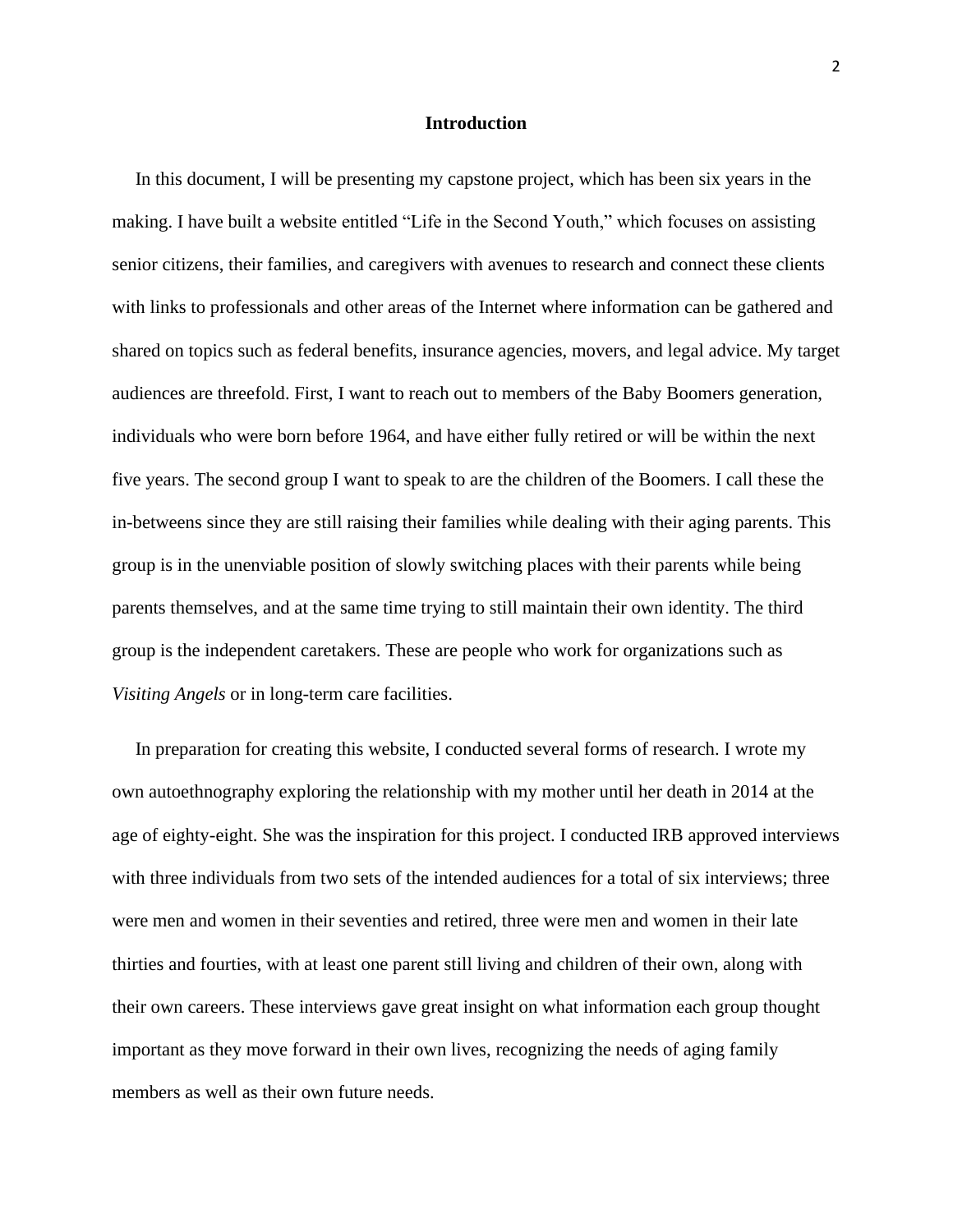Nonprofits are such a huge asset in their client's health, well-being, and socialization, but they can be underutilized. I did research on these organizations in my county in the hopes of bringing their work and resources to the forefront of the targeted audience. In this discussion I concentrated on not only data from assistance to well-being, but also on opportunities for personal interaction such as a golf group. I also looked into websites catering to one of my core audiences, Baby Boomers. Each website offered great information but were mainly static and did not encourage interaction between the sites and the audience. This, in my opinion, was the biggest flaw in all of the websites I studied. It is my belief that these sites are visited to gather information and have questions answered. If a query is not listed on the "FAQ" page, then there is no way to ask. I not only performed this research for content but also design analysis. I wanted to know what was successful and what was not.

 In this capstone, I am providing background information as to what I am doing and why. I will then present and discuss my research results, what I learned from my interviews, visits to organizations, and interactions with other similar sites, along with how this project began on one path, then grew and expanded. Finally, I present my website content and social media plan.

## **An Idea is Born**

 Sometime during the early morning hours of April 6, 1977, my father, Harvest Cochran, passed away when his heart stopped beating. My sister found him. As of April 7, 1977, my mother no longer had any income. There was a life insurance policy that paid for his funeral, and the mortgage on my childhood home. The small amount that was left over was put into a savings account, but that did not last long. There was no retirement savings, no 401(k), (they did not exist back then) and since he was self-employed there was no pension. So, my mother went to work full time and her bills were paid.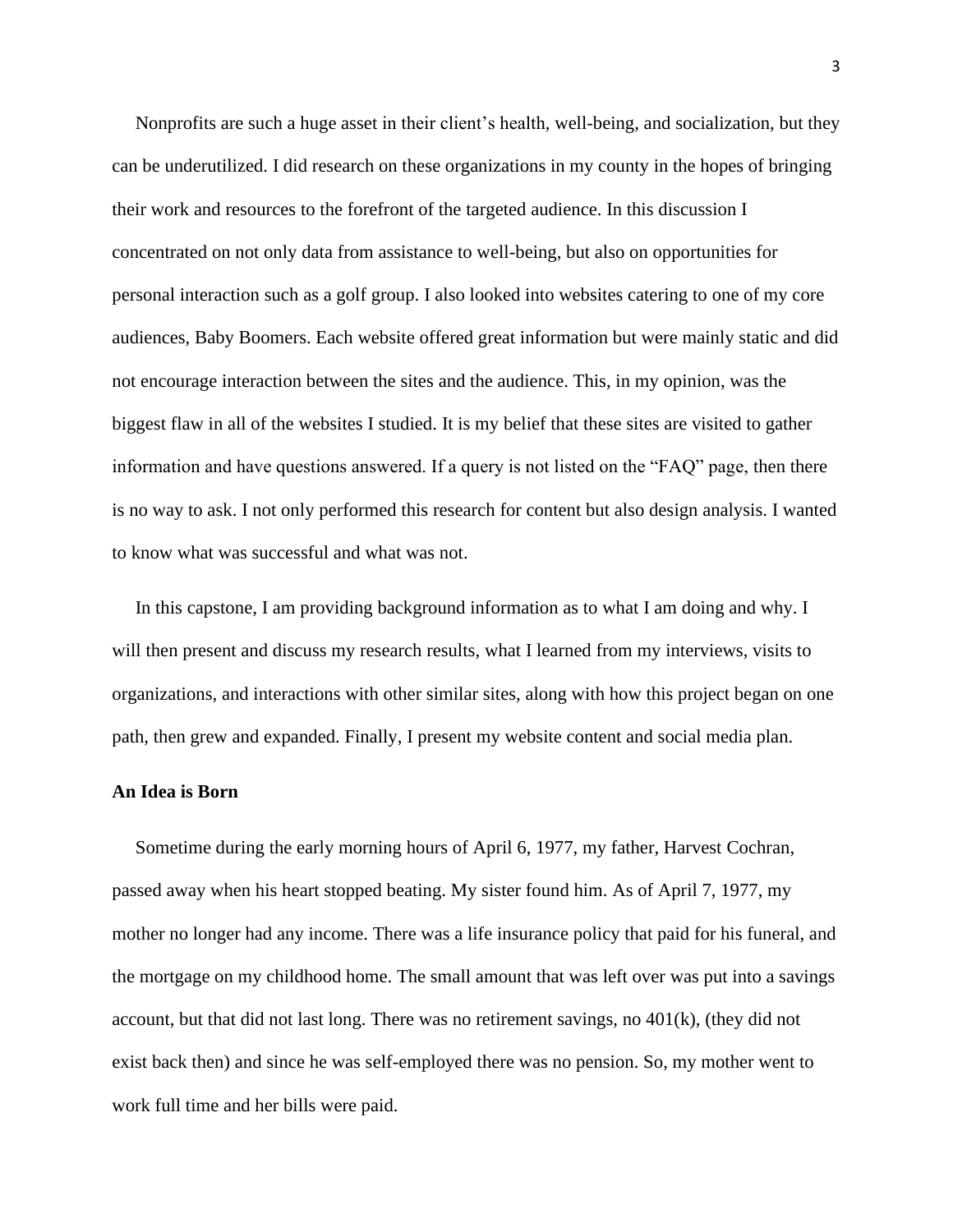Thirteen years later, Mama officially retired at the age of sixty-five, and began receiving Daddy's social security retirement income. She was also eligible for a small pension from the Veterans Administration. Her total income from these was less than \$10,000 per year - so, she went back to work. Mother was the one who ran the house. She paid the bills; she obtained the insurance; she negotiated the car payments. We, her children, thought she had everything under control when it came to issues such as Social Security, Medicare, and Veterans benefits. She did not.

 Twenty years later, after her health began to decline and my sister moved in with her, which turned into a debacle, my nephew was reading the newspaper, and discovered that the Veterans Administration offered so many benefits that she was qualified for but not receiving. He filled out the paperwork and mailed it in. I was not aware of any of this until after my sister passed away in 2013, but apparently, she was receiving notifications from the Veterans Administration (VA) regularly requesting more information. I discovered all of this in 2013, after my sister passed away. My nephew told my brother and myself about this application. We then spent the next year trying to cut through the red tape at the VA. I was on the phone at 8:00 in the morning at least once per week with no answers. I visited satellite offices in Atlanta and Carrollton, to no avail. The only information I ever received was that the application was under review, and we should know something soon.

 Then, around September of 2013, I wrote to Johnny Isakson, the United States Senator for our jurisdiction, asking for his help. Meanwhile my brother also received the name of a VA case worker housed in the Canton office and made an appointment. These two people started to make things happen. However, the day we left the Canton office, it was discovered that our mother had pneumonia, and she never fully recovered. The first week of February 2014, when I called the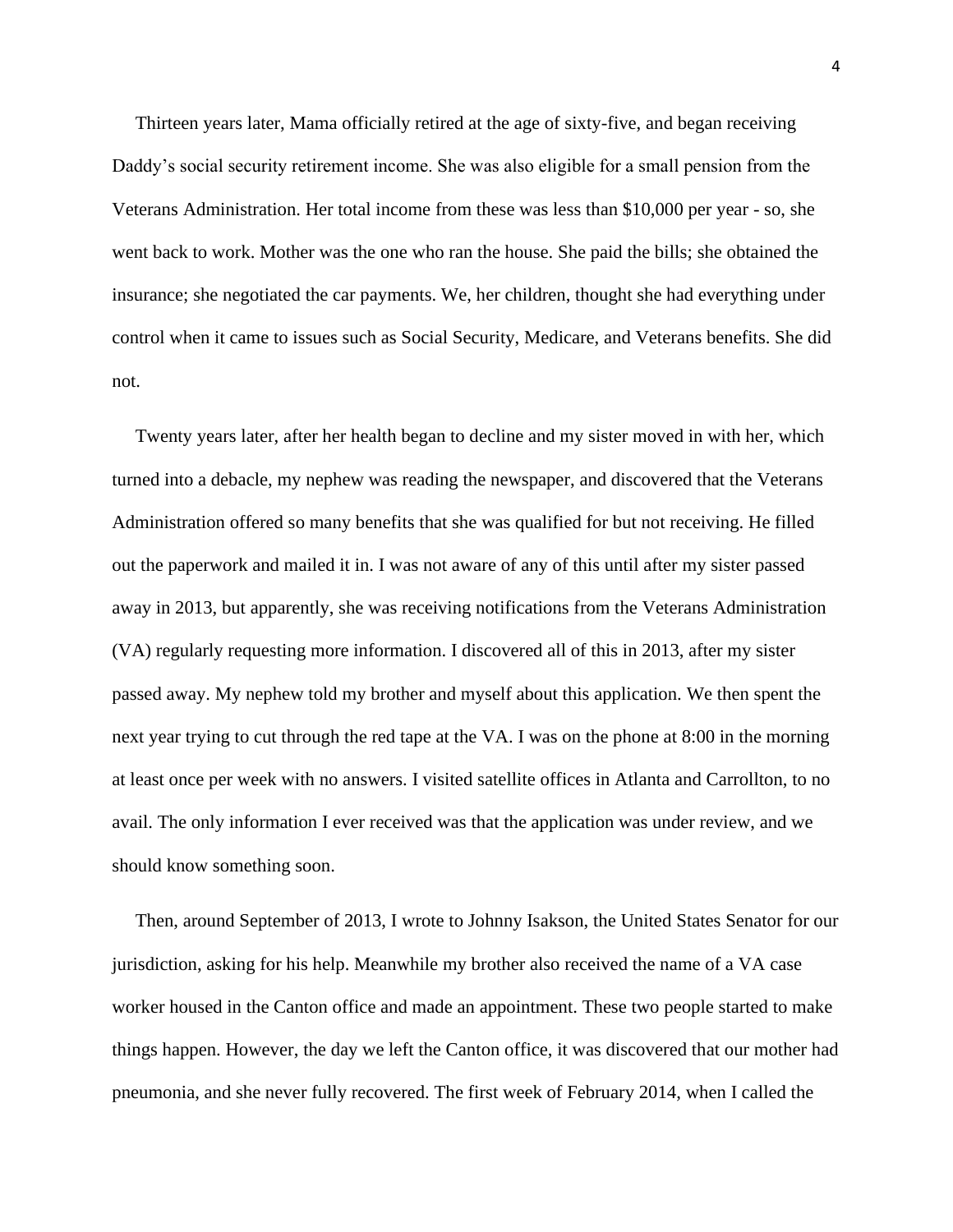VA, I was finally told that her application had made it through all the necessary desks and was coming up for review in two weeks. On February 10th, the week before she was going to be approved, Mama succumbed. While we notified social security right away, I must admit, I didn't want to notify the Veterans Administration. She was so close to an answer and I felt that she deserved the back benefits. However, social security did the notification. The application process stopped.

 Social Security pays burial benefits of \$255, to one member of a family. We used this money to pay part of Daddy's funeral. The VA is supposed to reimburse for a funeral, but even though it has been six years since we put in the claim, we still have not received a dime. Mother did not have burial insurance, so my sister-in-law was kind enough to use part of her inheritance from her own mother to bury mine. It was around this time that the realization came to me that there are others out there in the same black hole of red tape we were in. So, an idea began forming in my mind. What if there was one place on the Internet where people could go to and ask questions about benefits or facilities or Medicare so that they would not have to make this search their fulltime job?

#### **An Idea is Expanded**

 As I was researching and talking to people who would be part of my target audience, the idea began to broaden. I was discovering that yes, there are people who need to find the assistance around red tape, but due to living longer, other questions have cropped up.

 In January of 2013, my sister passed away, and I took over the care and feeding of my mother, which led to my attempting to find extra benefits and assistance for her. After her death in February 2014, I found myself at loose ends, grieving for my mother and my sister, and with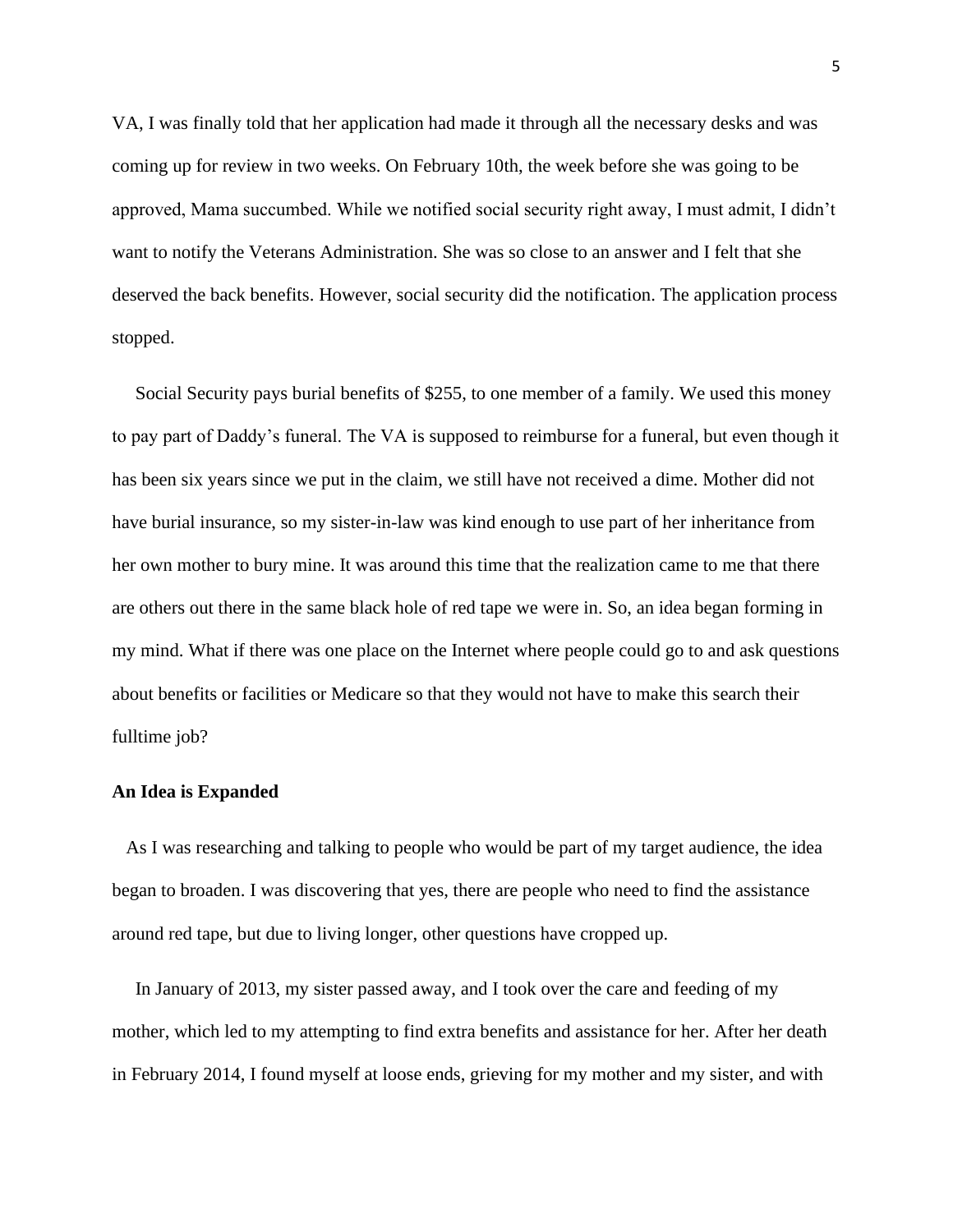no job, I had nothing to keep me busy during the day. As the saying goes, I didn't know what I wanted to do with my life, except to get off the track I was on. In 2014, when I found myself unemployed and quickly aging out of the job market, my nephew talked me into going to college to finally obtain my degree. I was accepted to Kennesaw State University and began taking classes in August of 2014. After fits and starts, I finally landed in the English department, and in 2019, graduated with my Bachelor of Arts degree in English. This decision led me to the path I wanted to follow.

 Even though 2014 was one of the most difficult years of my life, it taught me so much about myself while giving me a new direction and dream for my life. I decided I wanted to build a website to help those in the same boat I found myself in so that they had a place to begin when looking for benefits, care, and living situations for those we consider elderly. I began taking every technology course that the English Department offered and even applied to the Master of Arts in Professional Writing (MAPW) program at Kennesaw State University. I began designing the website in my head, and even named it "Navigating Eldercare." The more I thought about this, the more excited I became.

 As I began making plans, I began brainstorming with my family, friends, and instructors. With each conversation, the ideas for my website began to expand. I noticed that more and more seniors were moving to active adult communities, their insurance needs were changing, and more than a last will and testament would be needed. I have geared much of my life toward this project during the past six years. A funny thing happened along the way. I discovered that as part of the Baby Boom generation (currently the senior citizen generation,) I have actually become a member of my own audience.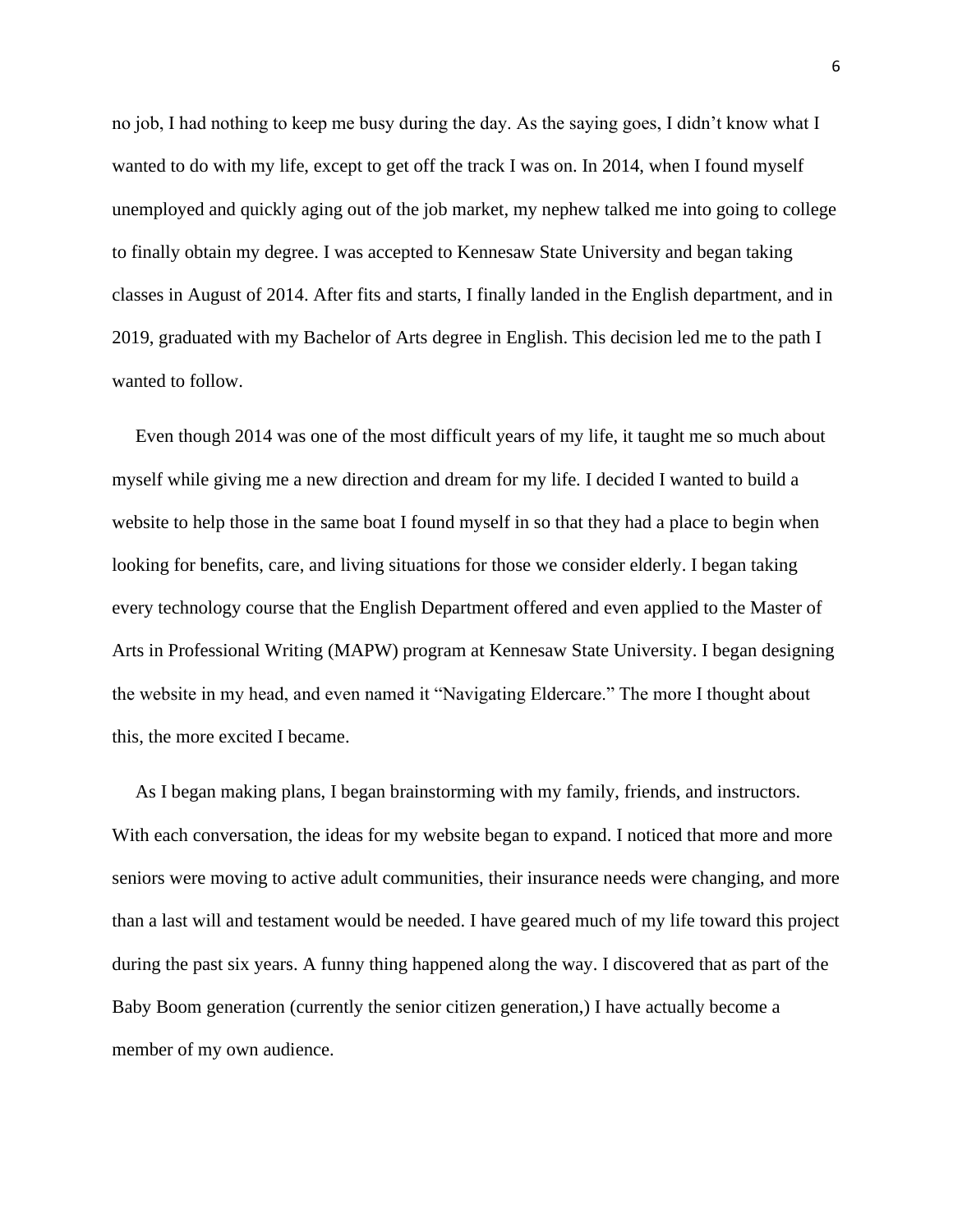#### **Who are the Baby Boomers?**

 *Baby Boomers*. Individuals born between 1946 and 1964 make up the largest generation recorded since generational statistics have been gathered. After World War II, people were moving from farms and rural areas, creating the suburbs, and obtaining steady work at a living wage. This was one of America's greatest periods of prosperity, and the birth rate spiked significantly (Barnier). Also, notable medical advances included the discovery of antibiotics, development of vaccines, and even use of x-rays, which lead to the declination in the death rate.

With each passing year, more medical technology is discovered, people are eating better, getting more exercise, and smoking is on the decline. What this means is that more and more people are living longer. It is no longer unusual for men and women to live well into their eighties and nineties. Most of these older adults still have clear minds and healthy bodies. They want to be active and keep control of their lives (Barnier). The Boomers are still a viable and relevant generation and should never be discounted.

When the Millennials phrase of "O K Boomer" became so prevalent on social media, it seemed as if the younger generations see the Baby Boomers as becoming irrelevant (Tannenbaum). Nothing could be further from the truth. Boomers are more active, more financially secure, more attentive to their physical and mental health, and more aware of the importance of their lived experiences. They are travelling more, buying more luxury cars, and willing to spend more on amenities for their living situation. In other words, they want to be active, comfortable, and just enjoy life after spending so many years in the work force. Seniors are going back to school and changing careers, and they are now trying to reach the goals and the dreams that they didn't fulfil in their twenties and thirties. Why should they be considered old instead of entering their "second youth?"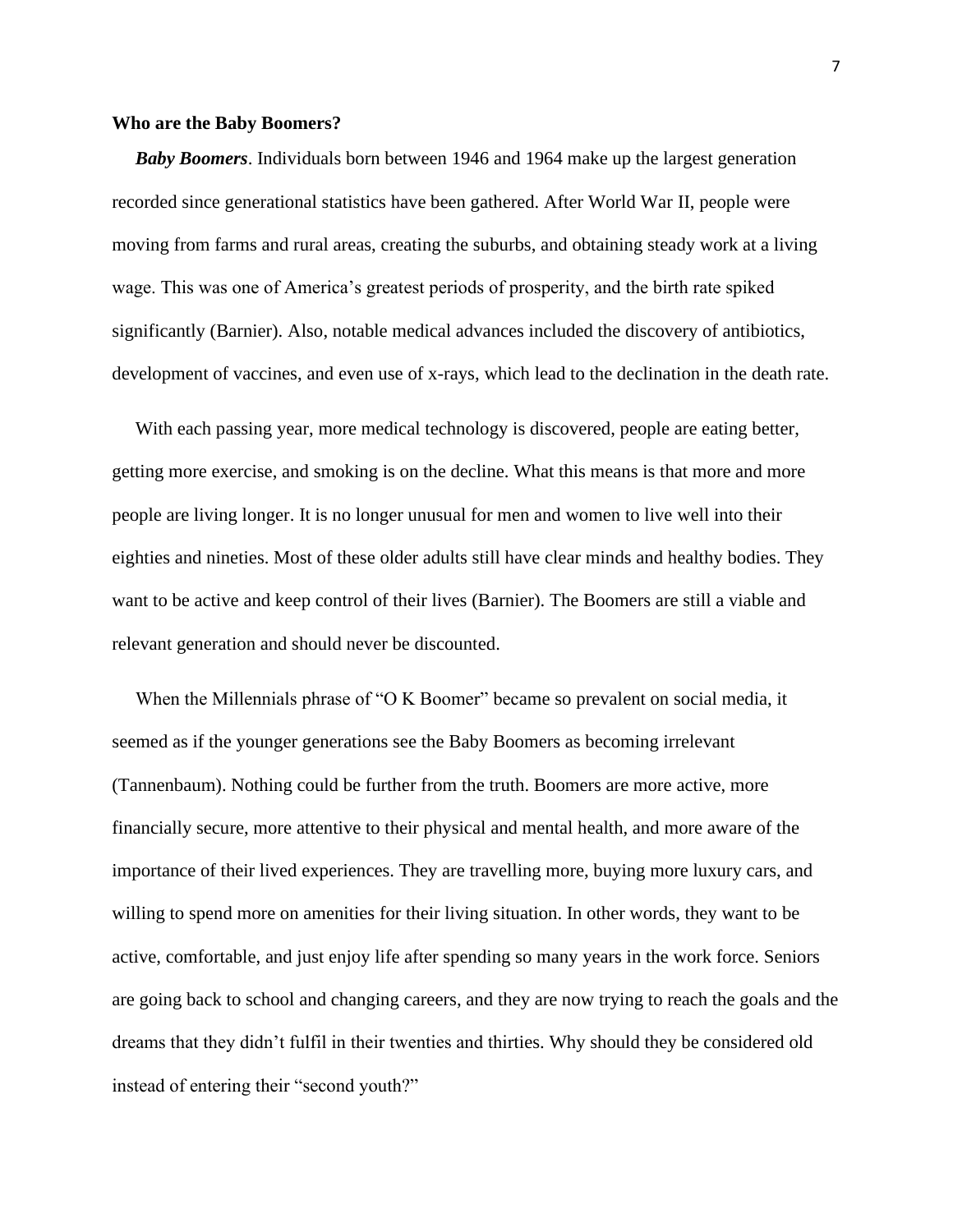## **The Culture of Aging Boomers**

 The Baby Boomers are a unique generation. Forty years ago, they refused to live by the status quo; currently they are refusing to age gracefully. After decades of defying their parents, rejecting the government mandates, and challenging a belief system they felt was wrong and unfair, they are now taking that philosophy into another war— while they must get older, they are also saying "no" to getting old.

 Eating healthy is on the rise, smoking is on the decline, exercise is at an all-time high, and managing stress is prioritized. It is even not unusual to see Boomers participating in extreme sports. Before the COVID-19 in 2020 hit, they travelled all over the country and the world discovering new places and facing new adventures. They join dating sites and take acting lessons.

 Even though many are retiring from their full-time jobs, often before reaching age sixty-five, Boomers are not retiring from working life. They are going back to school to begin new career paths, volunteering at hospitals and nonprofit organizations, and are taking a more active role in their churches and even becoming missionaries. The Social Security Administration now rewards people who wait until age seventy to collect their retirement benefits by increasing their maximum retirement benefits.

## **An Idea Comes into Existence**

 As they age, Boomers are facing new and different situations. They need financial advice to ensure that their money lasts ten or twenty years longer. They are weighing the options of selling their homes and downsizing or even renting so that they have more free time. There are other options such as reverse mortgages to have more funds available. But what are the consequences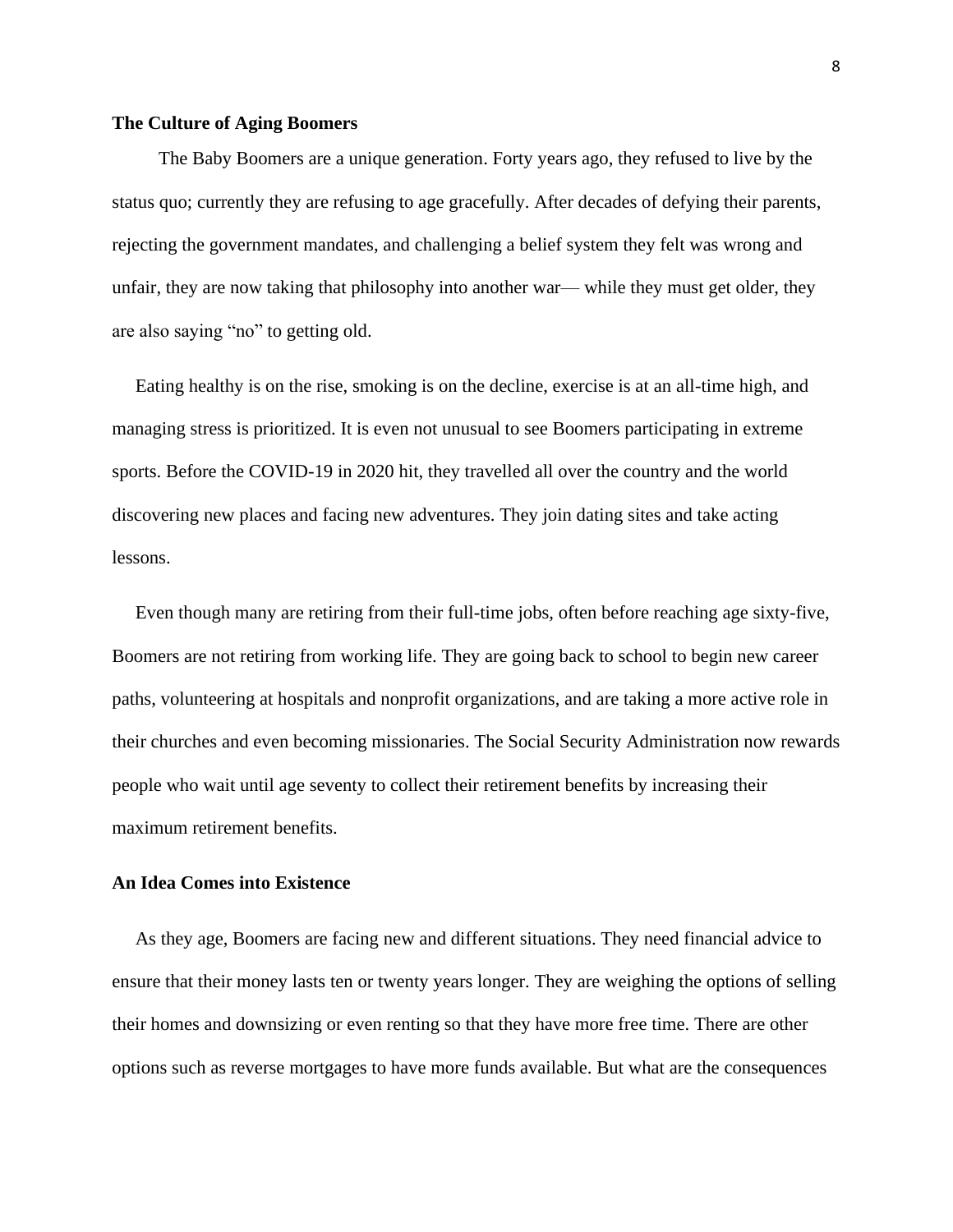of these decisions? That is the purpose of this project and the driving force of the website and blog; to answer the questions and discover the consequences before making major mistakes that may not be able to be undone.

 From all of these ideas, dreams, conversations, and research. I reimagined the website I originally named "Navigating Eldercare," added a blog, expanded the pages, and changed the name, and now my capstone is "Life in the Second Youth." The website will have several different pages with each being dedicated to one particular industry or focus, such as real estate or mental health. I also want to post items such as scam warnings. There will be links to government agencies as well. Again, I have spent hours on the Internet, only this time my focus was completely different. Using keywords such as "Eldercare," I looked for the type of website I am building, and I could find none. I went to major websites to not only see what they offer, but also the look and feel of those sites so I would get a feel of what works and what I think needs to be changed or tweaked. I researched benefits for retirees, and also interviewed individuals where I asked for their feedback to determine their needs and wants in this type of endeavor. I want to provide access to professionals who can help my target audience members with the questions that are now being faced by so many Americans and possibly provide for them a path to the answers.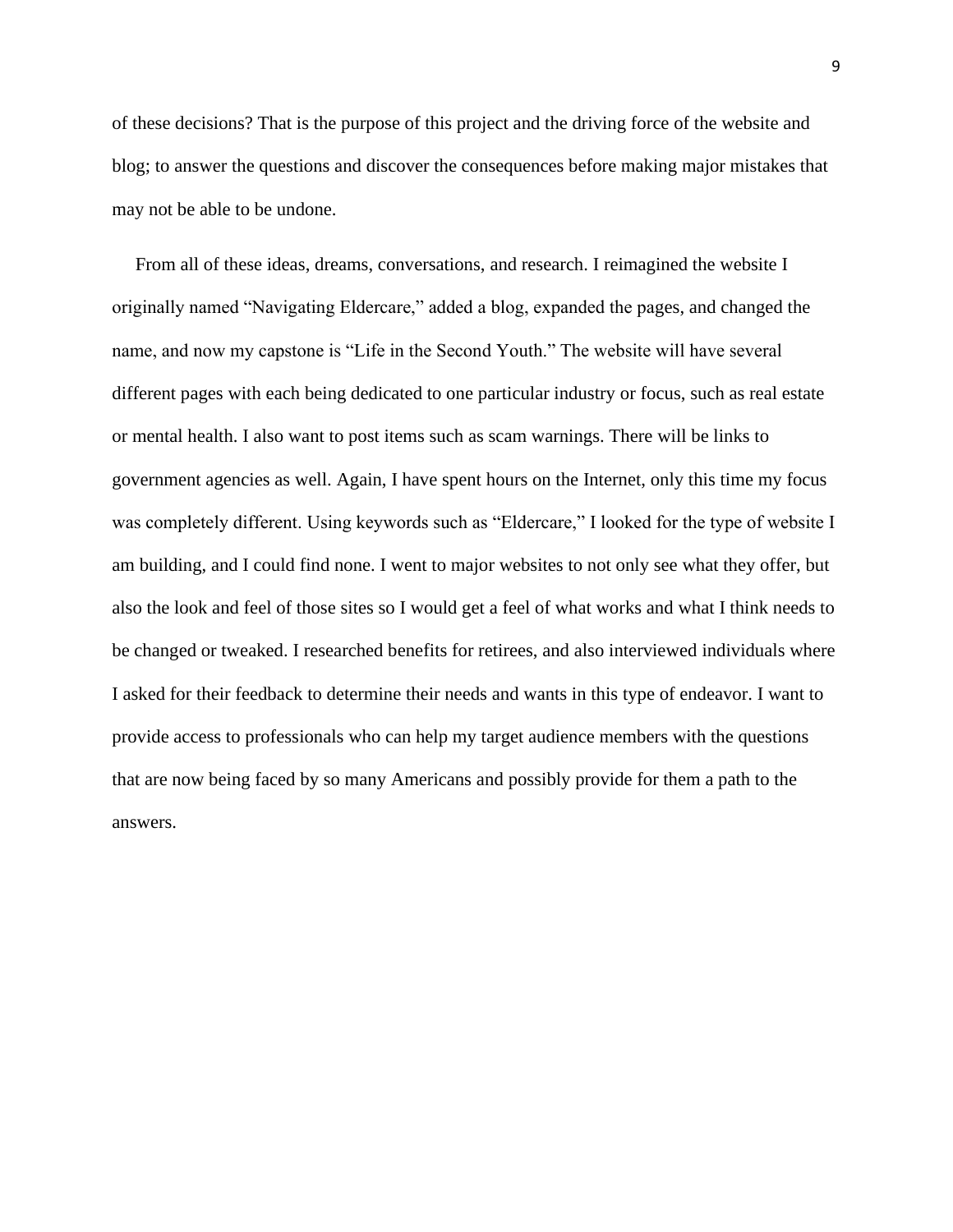## **Autoethnography**

#### **Who Aa I and Why Am I Here**

As a child too young to understand, as a daughter too wrapped up in growing up, then as a caregiver too ill prepared, I discovered that I overlooked signs and did not always see what was happening with my mother. I spent several years trying to get her out of an unhealthy situation, then eventually became her full-time caregiver. I found myself totally overwhelmed in an unfamiliar territory. After all was said and done, I began to analyze what my mother and I went through to discover my mistakes and also to find a way to help others as they find themselves with the daunting task of working with their parents as they enter the final phase of life.

#### **I Was A Child**

 It was just something you know intrinsically. I cannot remember a time when I did not know my mother, Daicy Davis, took her first breath on May 3, 1925. Then after years of deaths and births of family members, marriage and divorce and re-marriage, working and retiring, Daicy Davis Cochran took her last breath on February 10, 2014, at the age of eighty-eight. I know this because after she was pronounced, the nurse called and gave me the sad news. From that afternoon in November when her doctor informed my brother, Harold, and me that she would never fully recover from the pneumonia which had invaded her body, I was able to spend roughly four hours a night sitting by her side. So, when my phone rang in the wee hours that morning, I knew what it meant, and I was not surprised.

 After I got off the phone with the nurse, Harold and I decided to meet at the funeral home the next morning to plan the service. My two daughters and I met at the facility to say our goodbyes and wait for the mortician to pick her up. As I stood there by her bed where, as cliché as it sounds, she looked as if she were in deep slumber, I couldn't help but think that this was the first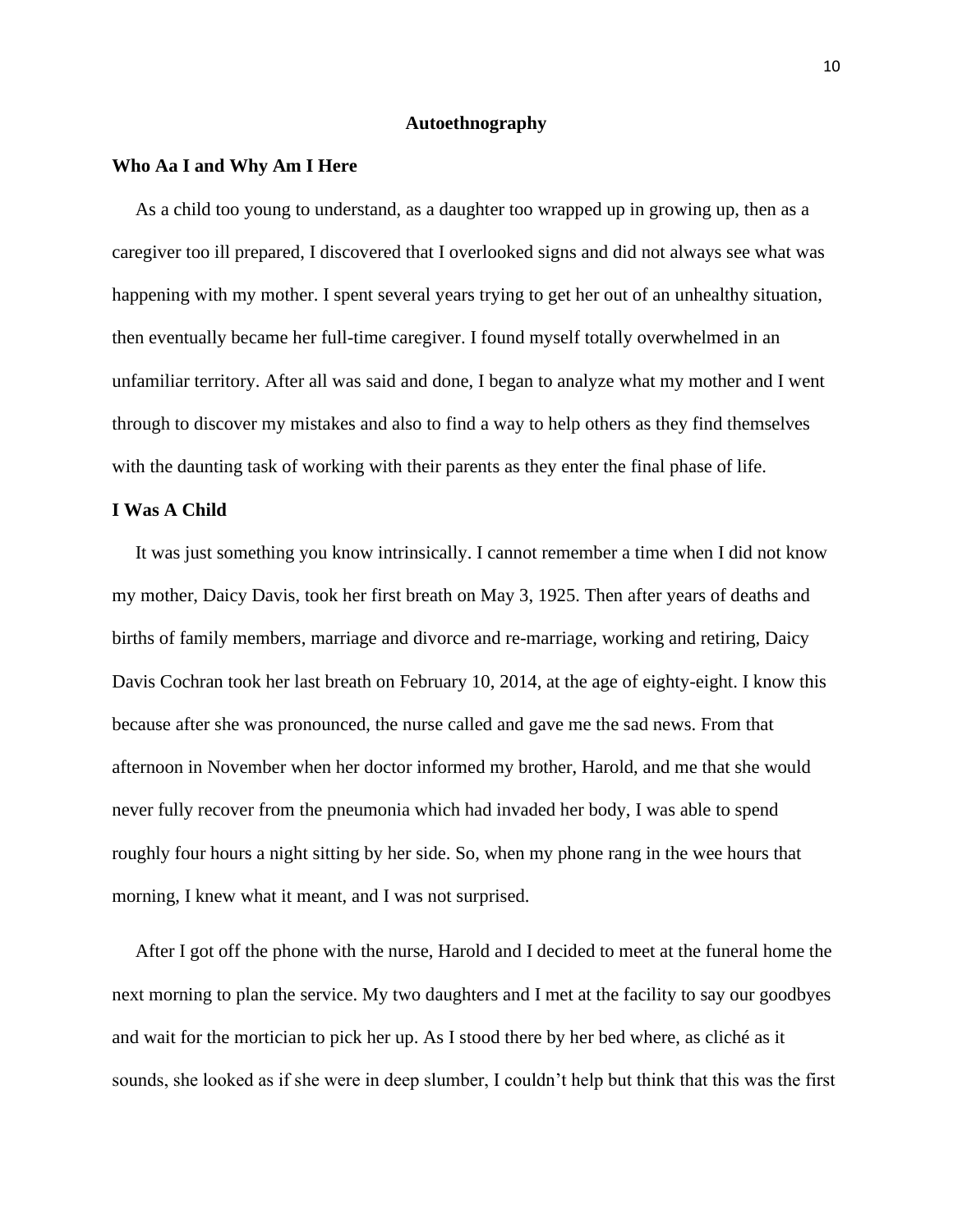time in at least twenty years that she looked totally at peace. Even though I knew I was going to miss her so much, I also knew that Mama was finally right where she wanted to be.

 In between her birth and death, Daicy married her one true love, gave birth to four children, got a divorce, re-married her true love, then said good-bye to him a scant seven years later. I saw her experience loss frequently in her lifetime. I witnessed as she said good-bye one-by-one to six of her brothers and sisters. Twenty-two years after the devastating loss of my father, the family buried a niece, a great-nephew, and then my oldest sister, June, whose death was the worst loss for me personally, as she was more like a mother to me than a sister. She was always there to dry my tears, make me laugh, and set me back on the straight and narrow if she thought I was heading in the wrong direction. Sometimes I think June's death affected me more than any other event in my life.

 I could never fully explain what my sister meant to my family, but especially to me as a sister, a second mom, a friend, and an adversary. She was such a rare person, not perfect by any means, but as close as I will ever meet in my lifetime. Since June was nine years older than me, it was almost natural that she would be the older sister/second mother. As a cook June far outshined my mother in the kitchen —and it was she that baked all the desserts in the house. She also planned all the vacations we took together as an extended family, ensuring that we stayed close and enjoyed our time together. The family always thought it was Mother that was the glue that held our family together, but after my sister's death, we discovered it truly was June. Even now, I miss her the most.

 It was so difficult to watch as Mama spiraled into a chasm of anger, bitterness, and depression. While I know she was grieving and lonely after losing my father—the only man she ever loved—at the young age of fifty-one, I was happy that she tried to live a normal life after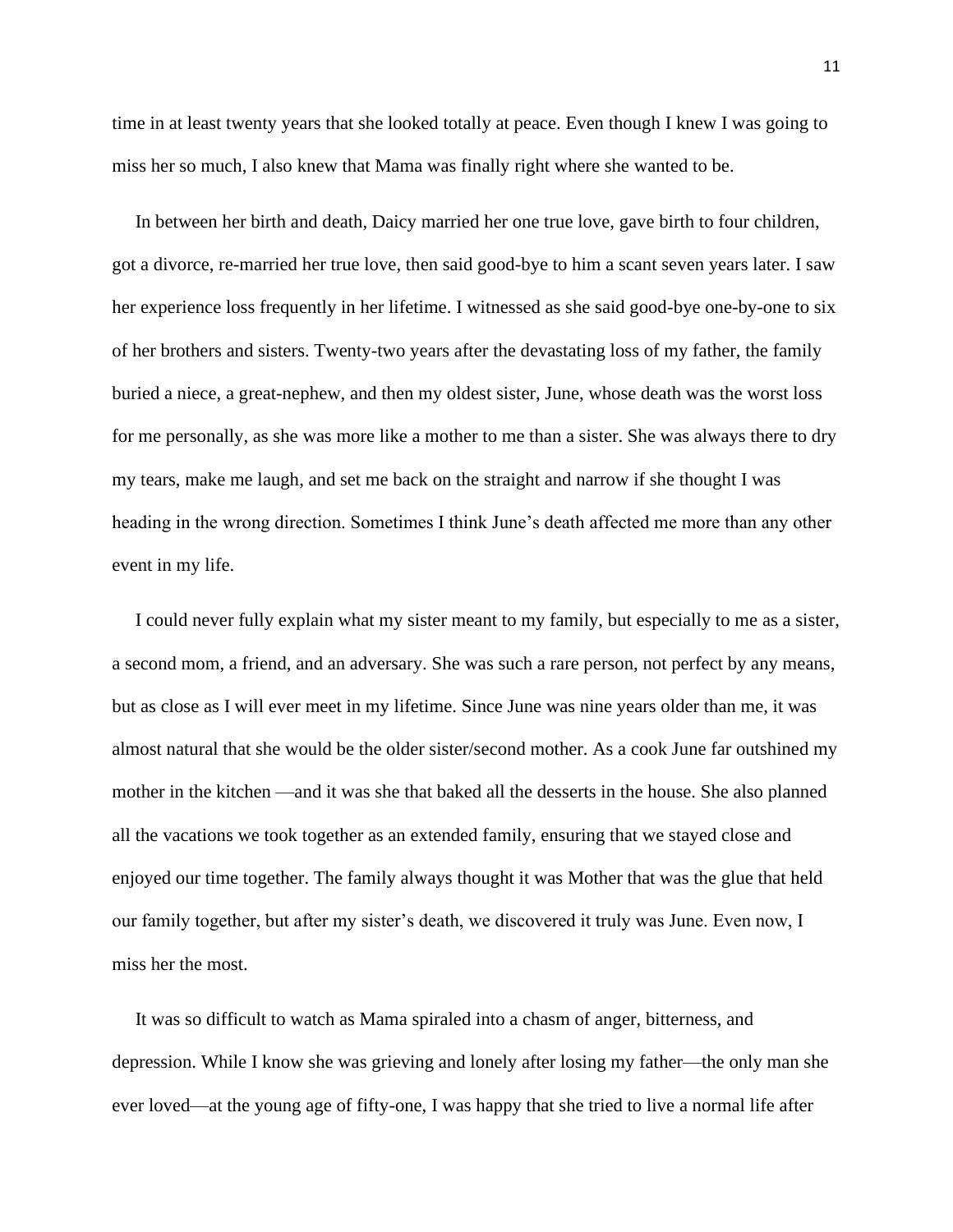Daddy's death; she worked, she retired, she worked again. She was healthy and lucid and still ruling her family with a velvet gloved iron fist well into her late seventies. Then when Mama was roughly seventy-two, it was discovered that she needed a knee replacement. She seemed eager to do this, even scheduling the surgery herself; however, two days before the operation, she was given information that this doctor may not be the best choice after my cousin discovered that some of his operations did not go as planned.

 I saw the pain she was in constantly. We then went on the hunt to find her another doctor but, I think the delayed operation gave her the time to think about it, and she became afraid of the surgery. It was difficult to watch Mama suffer and not be able to do anything about it. She didn't let it slow her down too much—then at least. After losing child and grandchildren, especially in such a close time frame, she decided that her knees were too damaged, and she sat down, literally. This was the most difficult to deal with. Her physical and mental health began to decline rapidly. No matter how much I talked, begged, cajoled, threatened, and cried, Mama would only shut me down and say how much it hurt. I didn't realize it then, but I now know she was talking about more than her knee, she was talking about waking up every morning.

#### **I Was A Daughter**

 As I stated, I am the youngest of the four. What I didn't say was that there is a seven-year gap between the next to youngest Eva, and myself. It felt as though overnight, my siblings all moved out of the house and went to college and married. I finally had a bedroom of my own that I was able to decorate with all my stuffed animals and "teen idol" posters. I no longer had to compete for phone time. Even having three less people using the one bathroom made a huge difference. I discovered the pleasure of long, hot baths. This afforded me the chance to be a typical teenager who could focus on herself, and less on family concerns. As the youngest, it was not expected for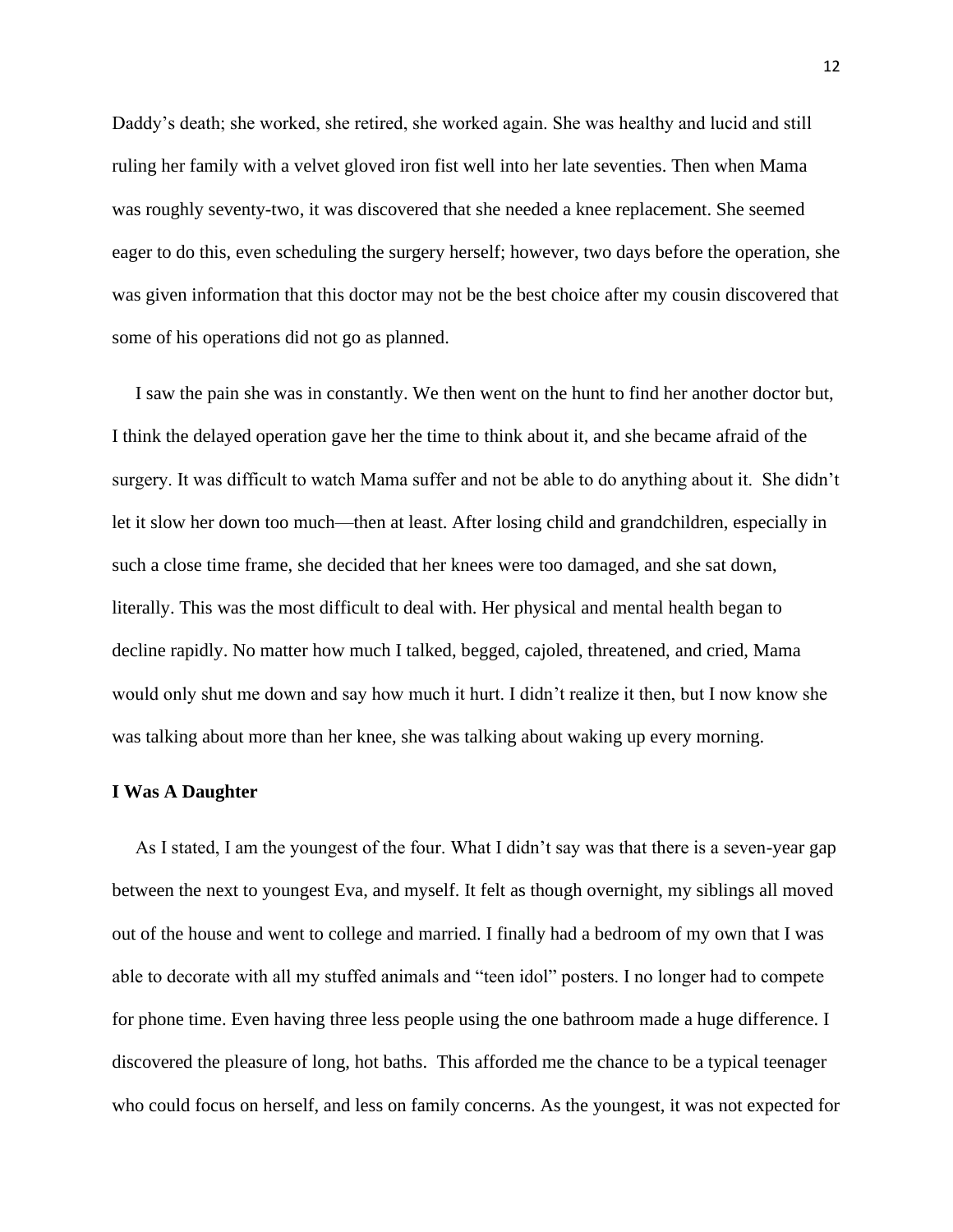me to take on many of the family responsibilities. It was June, as the oldest daughter, that was being groomed as the matriarch, and she was the best candidate. Her wisdom, strength, and love really was the glue that held our family together.

 In the years surrounding June's death, Eva had become a victim of alcohol and drugs. This left me to take over as the matriarch, a role I was thrown into, which I was unprepared for and didn't want. I felt helpless as I watched my family disintegrate seemingly right before my eyes. Every time I stepped foot in that house all I could feel was the depression, oppression, and suppression that permeated every inch. While I had previously visited almost daily, and called two or three times a day, my trips became further and further apart. It felt as though the only reason anyone wanted me around was to give money in one form or another. I would try to begin conversations with Mama, to no avail.

 Both my mother and sister decided to give up. The house was never clean. Groceries and cooking were no longer a priority. All either wanted to do was sit, smoke, and watch television. I would spend all day each Saturday cleaning Mama's house: changing the beds, doing laundry, cleaning the bathrooms, and dusting the furniture. Mountains of trash and dishes were carted out of the bedrooms and had to be washed by hand after disinfecting the kitchen sink. Each room would be sparkling when I left it. Then I noticed that by the time I finished the next room, the one I had just cleaned was again destroyed. After about two months, I decided that my energy was better off placed elsewhere.

 I was becoming angry and frustrated myself. Communication was never easy between Mama and me, but now it was becoming impossible. The frustration then turned into guilt; the guilt would invariably circle back to anger. How could Mama choose to live this way? I would try to talk to her; I would try to talk to Eva. They both decided I was the problem and that I wanted to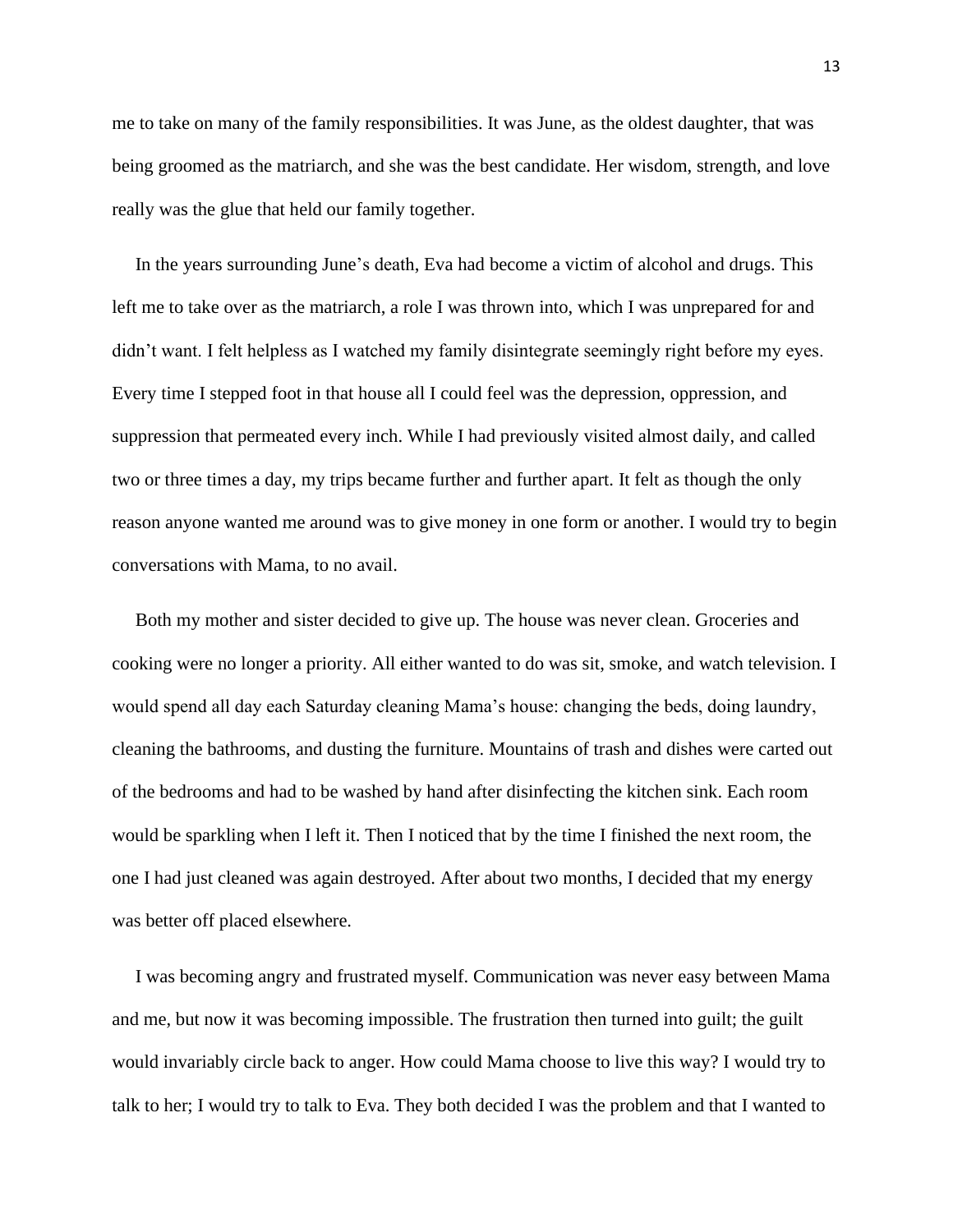throw Eva out into the street and take over the house for myself. When I had the opportunity to move to Boston in 2009 for two years, I jumped at the chance. It felt so good to be away from the drama, for a little while at least.

 I wanted Mama to be active again—to go play bingo, to visit family, to travel again. I tried to get her to join the local Senior Center, but she refused. I tried to get her to get knee replacement surgery. I took her to the doctor three times to get the clearance, but each time she literally had a heart attack. We would be in the doctor's office waiting for the clearance letter after she passed the stress test. Before the doctor could make it back into the examining room, I would have to ring for the nurse to confirm Mama was having a heart attack. Fortunately, the doctor's office was a breezeway walk from the hospital, where I would spend the next two or three days while she recovered. The attacks were always mild enough that she didn't need surgery, but after the third one, the attempt to get her knee replacements stopped. She never had another heart attack after that. The decision to give up on knee replacement for her was heart-breaking for me. I had the mistaken idea that if I were able to help her physically, then the rest would magically fall into place, but I had to give up on the dream of her being able to move more freely.

#### **I Was A Caregiver**

 It is a terrible thing to say, but it was really a relief when Eva passed away in January of 2013. I loved my sister so much. When I was young, I admired and wanted to emulate Eva. She was pretty and athletic, and the most popular girl in school. After she succumbed completely to her addictions, I spent over ten years grieving for the sister I grew up with. By the time Eva left this world, she was a stranger that I no longer wanted to be around and didn't trust her with my mother's care. I saw this as an opportunity to take care of Mama, and hopefully make her remaining years more comfortable and happier. I so wanted to reconnect with my mother and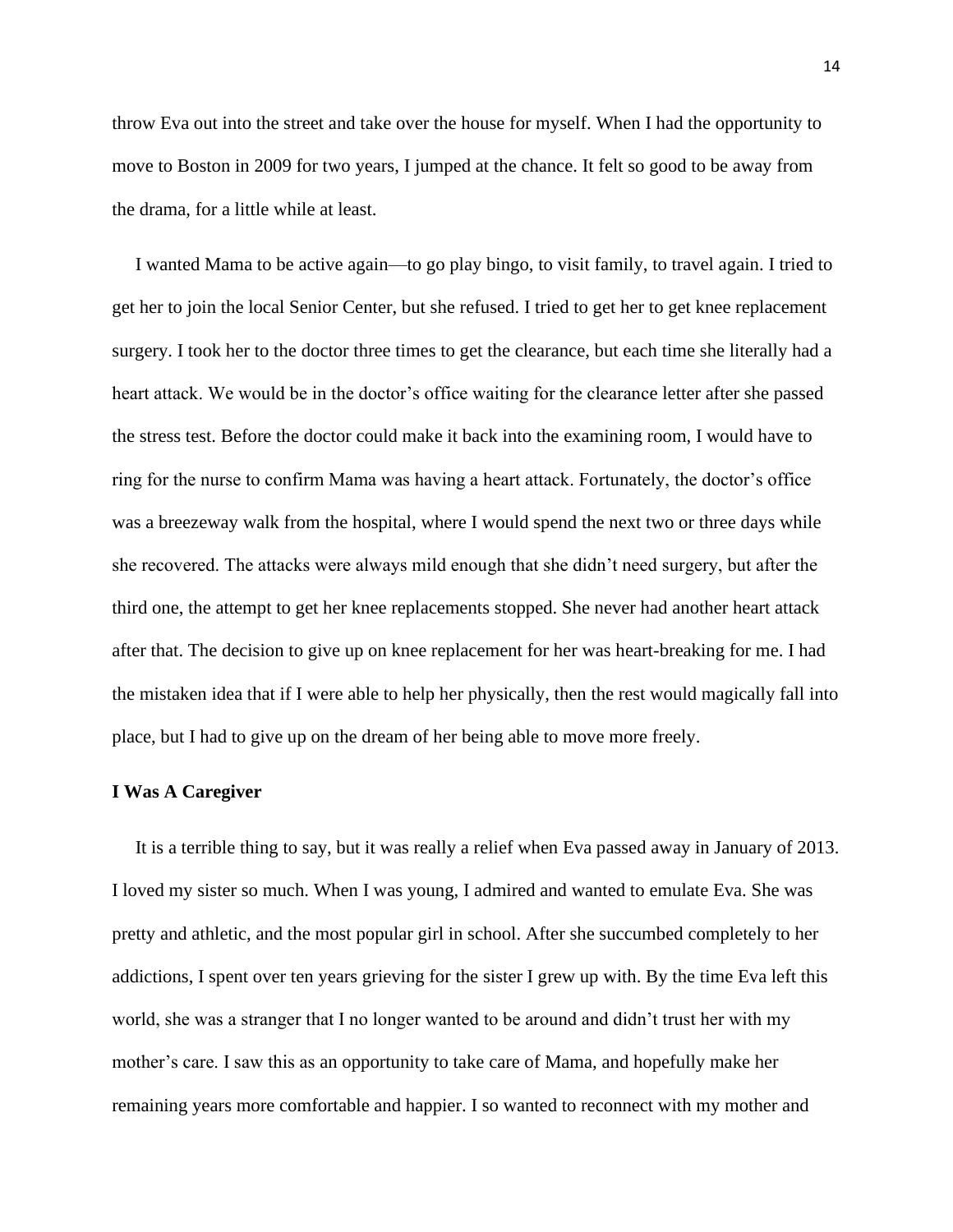start over, but it was almost as if Eva's death was the worst loss for her. Mama and Eva were more like an old married couple rather than mother and daughter. They both had the misguided idea that each was the only one who could care for the other and the only one who could understand what the other was going through. Her death was, I believe, the last straw for Mama. She had lost so much already there was no strength left. It was decided at that time that I would take over the care and feeding of Mother. I temporarily left my house to move in with her. I was happy to do it; I was excited to do it. All my life, I had loved Mama so much, but I knew that even though I was loved, I was not loved as much as the others. I saw this as a time of possibility, a time when Mama and I could connect and become close.

 Over the next six months, Mother's physical health began to come back. She was eating regularly, living in a clean house, and getting her medication daily. We were able to purchase hearing aids for her and she had cataract surgery. The first few months following Eva's death, she agreed a few times to leave the house to go out to eat or visit relatives, and we even went to Savannah to visit my cousin. But with each passing day, she continued to become more angry and bitter. She refused to get any type of exercise and complained constantly that her knees hurt. She had what I called "couch dementia," asking the same few questions over and over; "What day is it?" "Did I have lunch?" "Has my favorite program come on yet?" She only wanted to sit in her chair and watch television. We could get along well for twenty-four hours, then during the twenty-fifth, she would get upset about something and rant and rave and yell for about an hour. I would fix her a cup of coffee and leave the house for a little while. Once I returned, she would have calmed down and everything would be okay until the next day, when she would pitch another fit. I was afraid to leave her alone for longer than two or three hours at a time so I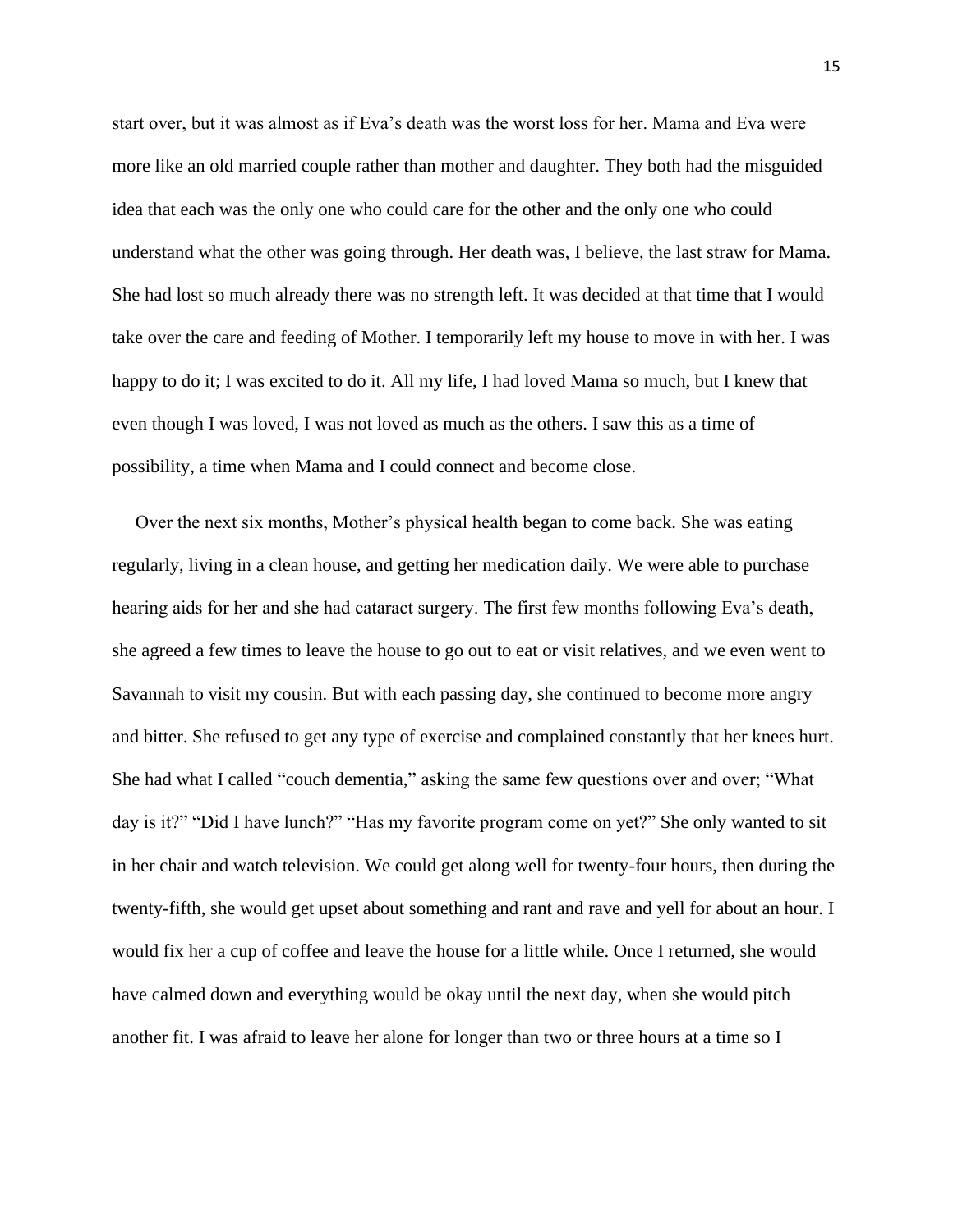couldn't be gone long. I slowly came to the realization that I couldn't live this way. I was in way over my head, and I had no idea how to help her.

 I had already begun researching ways that I could offer my mother a healthier and happier lifestyle in the last years of her life. I had no idea what benefits were available to her through Social Security. My nephew had discovered that she was eligible for more benefits from the Veterans Administration but working through the red tape there was next to impossible. I had to go back to work, so it was imperative that I find some way for her to be taken care of during the day. Home health care professionals, available through such companies as *Visiting Angels*, are everywhere today. In 2013, I could find no information on such assistance. Even *Care.com* was just for babysitting then. I spent hours on the phone and the Internet trying to find answers to my questions. I spent time and gas visiting long term care facilities searching for the best fit for her. The main answer I came away with from each place was that if Social Security was her only source of income, they would not be able to help. A spot finally opened up for her in a nursing home and because it was attached to the local hospital, they accepted her Social Security as payment. It was a nice facility with a truly caring staff. However, she felt we forced her out of her home, and she was miserable.

 At that time, I was fifty-six-years-old, and my mother was eighty-eight. She passed away in February 2014—thirteen months after Eva's death—and miserable with the conditions she was living in. I lost my mother without finding the answers for her I was so desperately seeking. I needed to get her VA benefits started, I wanted to be able to find affordable in-home care for her, I wanted to find her a long-term facility that felt more like an apartment and less like a hospital room. I needed to find a way to make sure she was taken care of without stripping her of her dignity and taking all control away from her. I kept telling myself that I only wanted what was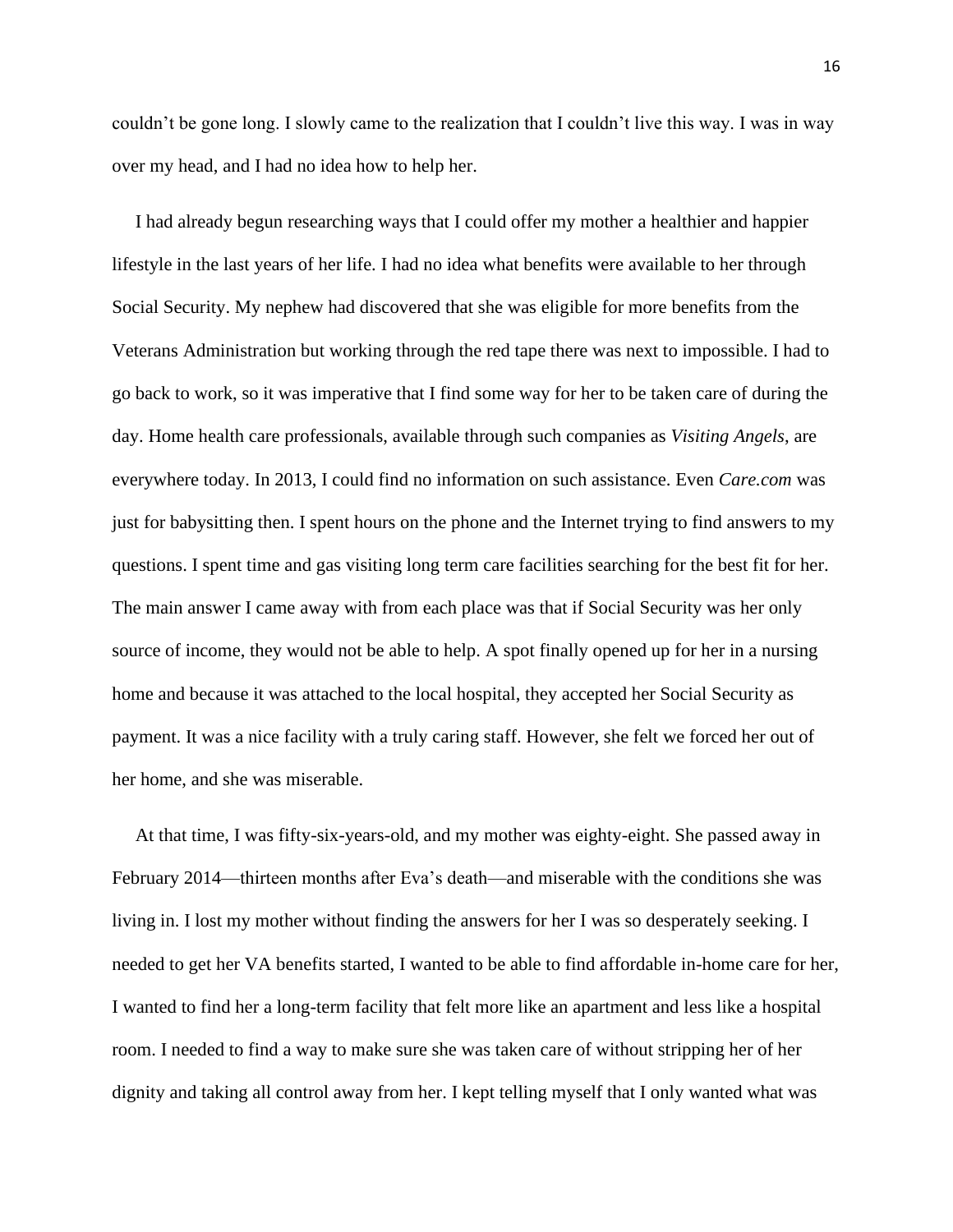best for her, that I wanted her to be healthy and enjoy life and even have fun. Perhaps, though, I was really trying to make her into a version of herself that I wanted her to be. Maybe I needed her to depend on me so that there would be a sense of closeness there, even if it was just an illusion. Was I trying to make her over to fit the vision I had in my head? I feel that I failed her in that last year. Perhaps the decisions I made accelerated her demise. I can only hope that she is now happy being reunited with her husband and daughters.

#### **I Am An Activist**

 After my grieving period, I came to a realization; I was rapidly coming to the age where I was going to be unemployable. It was my hope that if I had a degree to go with my experience, this task might be a little easier. I applied to and was accepted into Kennesaw State University in 2014. I graduated with a Bachelor of Arts in English a week before my sixty-second birthday in May of 2019. When I discovered that I may actually be able to support myself with my degree, I then made another decision and applied to the Master of Arts in Professional Writing program to begin in August of 2019. And when I got in, I posted the acceptance letter right over my desk so that I could see it every day. If someone was in my company for more than five minutes, they knew I was accepted to graduate school.

 Since my mother's death, I have had plenty of time to think about the journey I took with her. I feel that there was so much more that I could have done that would have prolonged her life. I feel guilty that I was unable to live with her full time. I just was not willing to remain the obedient child that she wanted me to remain. She wanted to continue to rule me, and I finally found my voice with her. I was no longer afraid to tell her no, but she still didn't like hearing it. Mama was never the type to give up control. She was very passive-aggressive, then when that didn't work to her favor, she would become aggressive with her words and attitude.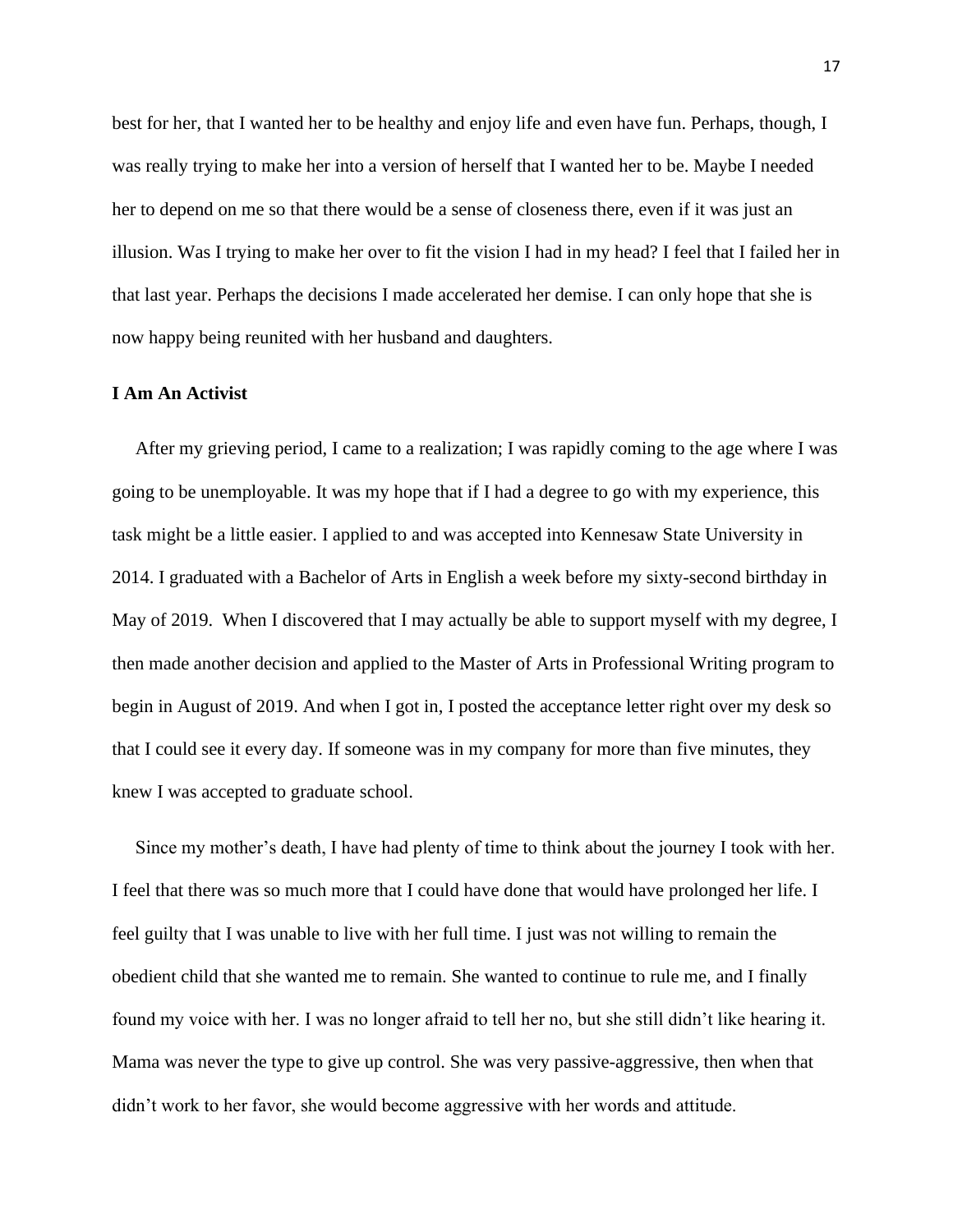Had I been able to find an affordable solution for in-home care during the day so I could have returned to work or even school, living with my mother may have been more bearable. As it was, I felt trapped, with all the responsibility heaped on me. All of this has been in the forefront of my mind for the past six years. Even though I have worked with computers in my professional life, I never became what I would call computer savvy. I began taking courses as both an undergraduate and a graduate student that would further expand my knowledge, understanding, and therefore my comfort level of using technology. I have designed projects around this idea that I have for my website and blog. I even decided that my capstone should revolve around such an important— and just maybe life-enhancing— project. There are so many others in the same situation I found myself dropped in the middle of. I want to help them learn from my mistakes. I want to build a place where I can attempt to ask the questions I was asking, but I want to go one step further and provide a forum where professionals are accessible to give the answers that were so elusive to me.

 In order to fulfill this project, I submersed myself into the culture of retirees, of which I am now one. I will be researched websites such as *American Association of Retired Persons* (AARP), *Visiting Angels*, and *A Place for Mom*. I will continue looking into Social Security, Medicare, and Veterans Administration benefits for retirees, veterans and their widows. In order to accomplish my goal, I conducted interviews with members of two of my target audiences; the fifty-five pluses as well as the "in-between" members of their families. Professionals in their fields, such as law, finance, and insurance will be interviewed. I want to make it easier for people of a certain age to make the best decisions for themselves, their families, and their caregivers.

 In this, my last semester of grad school, I managed to set my schedule where I teach two onehour classes three days a week. Other than that, I have been able to devote much of the semester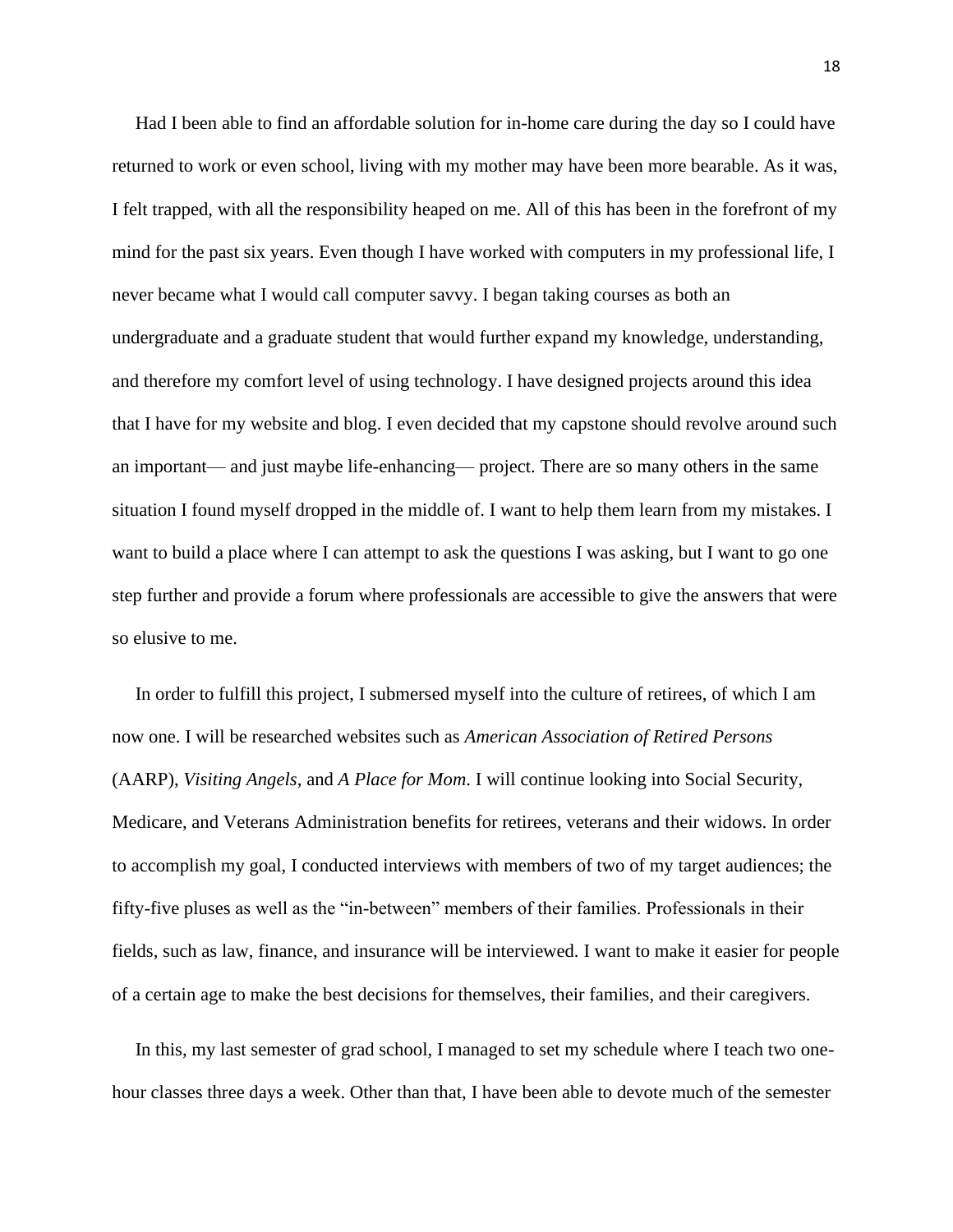to *Life in the Second Youth*. I have interviewed members from two groups of my target audience. I have researched nonprofits, not only for the information and assistance they provide, but also to provide links to their services. I have spent time on the Internet investigating website hosts and social media platforms so that I understand the differences between them and I now feel I made the right choices for my organization. I have set a target date of September 2021 to be fully up and running to make this dream a reality.

#### **In Conclusion**

 While writing this and remembering what my mother and I went through, I came to several revelations. First, Mama had serious depression, and this quite possibly accelerated her dementia and anger issues. In my eagerness to help, I was providing the wrong kind of help. Second, as a member of this sub-culture myself now, I know that Baby Boomer Seniors are facing issues our predecessor generations never thought of. As with any group, we fall into two major categories: the healthy and less healthy. While the healthy do have minor issues, most are fortunate enough to be well-off financially, mentally, and physically. Then there are those who are falling victim to chronic physical ailments, such as diabetes and heart disease. Too often mental disease, such as dementia and Alzheimer's Disease, steals our loved ones away. Such chronic conditions can be devastating to a family's mental and financial well-being. Both the healthy and less healthy groups have questions that they are looking to have answered, want to ensure their families are taken care of, and are afraid of becoming a burden to their children and society. Wouldn't it be wonderful if both groups, the seniors and the in-betweeners, had an avenue where they could find answers to the questions they are now asking?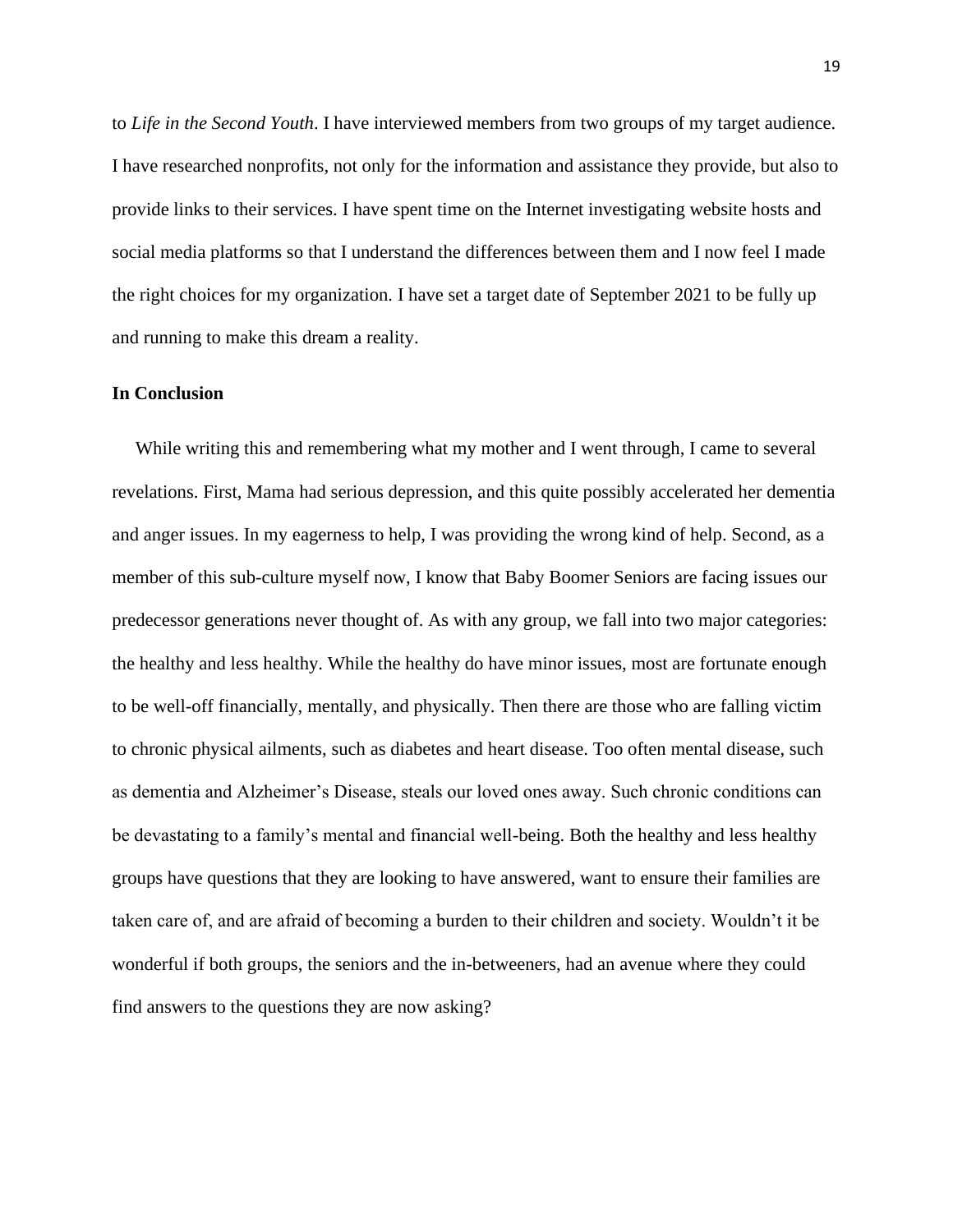#### **ABOUT ME PAGE ON WEBSITE**

## **My Story**

 When my mother reached the age of eighty-seven, it became apparent that she could no longer live alone and care for herself. My brother and I began looking for solutions to this issue. I didn't know where to begin-what benefits she was entitled to, which type of care would be best for her, or what legal forms I needed.

 Because there was no one place to help me find the answers I needed, I spent many hours searching the Internet, touring assisted living homes, and researching Social Security and Veterans Administration benefits. I became angry and frustrated. The time I spent doing this was time taken away from her care. Because I saw first-hand how time consuming and at times unproductive this process was, I am building my web site and blog to assist other families with this difficult time in their lives.

 Adults are living longer and are more active than ever. Retirees may be looking to downsize and move into Active Adult Communities. Unfortunately, due to living longer, long term solutions due to illness or disability may be needed: in addition, legal questions, such as wills, living wills, power of attorneys, and probate are going to arise. Insurance needs may change as well. I am creating this website for people in the position that I was in by providing a platform where seniors, their children, and even caregivers can seek out answers in one spot. The search for answers by these individuals should not turn into a full-time job; there are so many questions, but not an easy way to find the answers. I am attempting to at least point people in the right direction. I am not qualified to offer any legal or insurance advice but will link to blogs and other resources that will enable professionals to answer these questions. I will also be adding links to Social Security and VA. In order to aid you in this search, I will update the site regularly.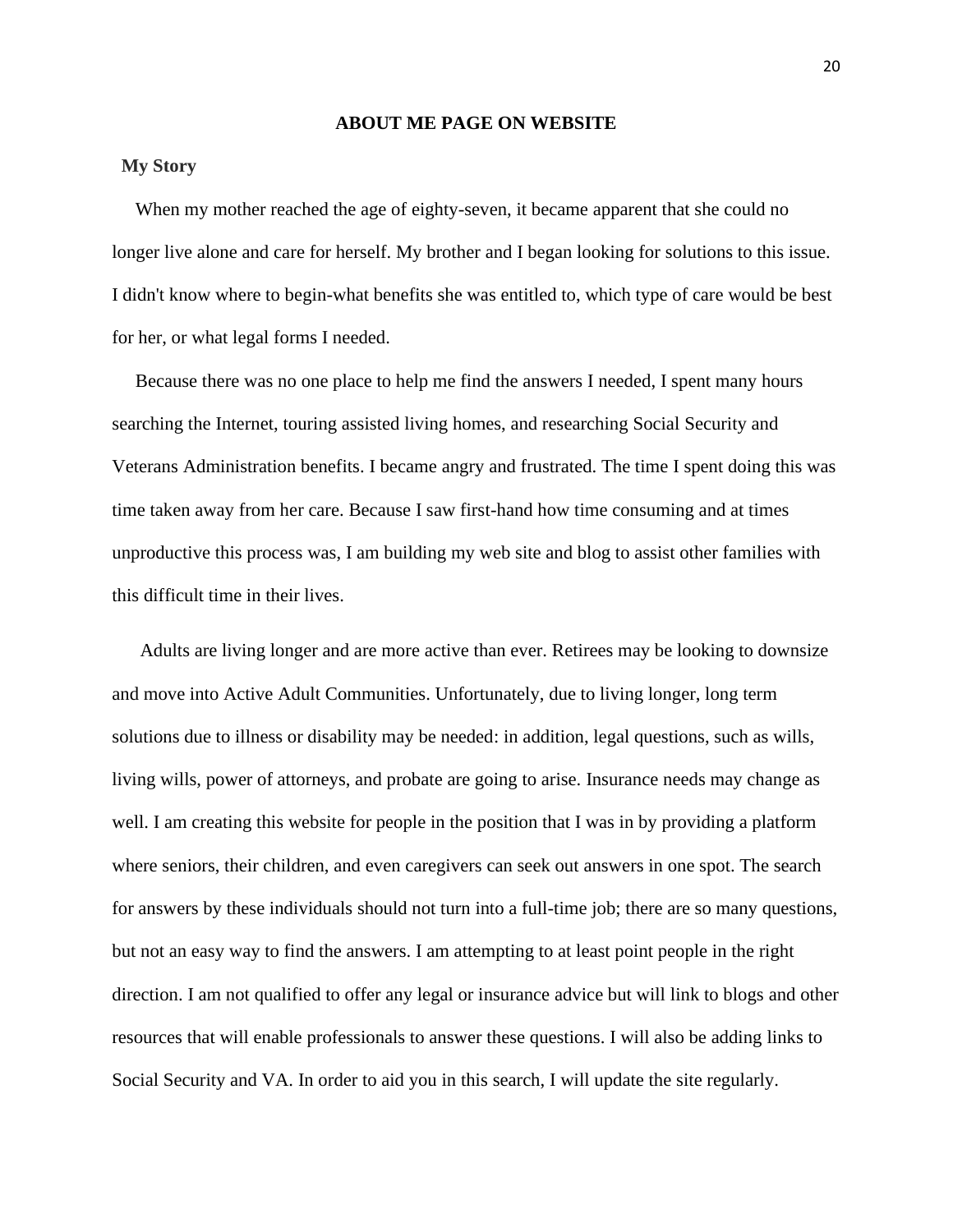#### **ELEVATOR PITCH**

 During the year after my mother died, and I was in the grieving process, I realized that there was a need for a "one stop shop" type of website where seniors, their families, and even their caregivers could go for advice and search for benefits. As I was designing my website it began to take on a life of its own, and now has expanded into an interactive website and blog where this same audience can look into issues such as keeping the too big home versus moving into a 55+ community or if the local community center offers line dancing and yoga lessons.

 In the fall of 2014, I became a student at Kennesaw State University, and received my Bachelor of Arts degree in English in 2019. I took every technology course I could find in the department and applied to the Master of Arts in Professional Writing program there. For my capstone, I am building a website to provide access to professionals who can help my target audience members with the questions that are now being faced by so many Americans as they face retirement and "Enter the Second Youth."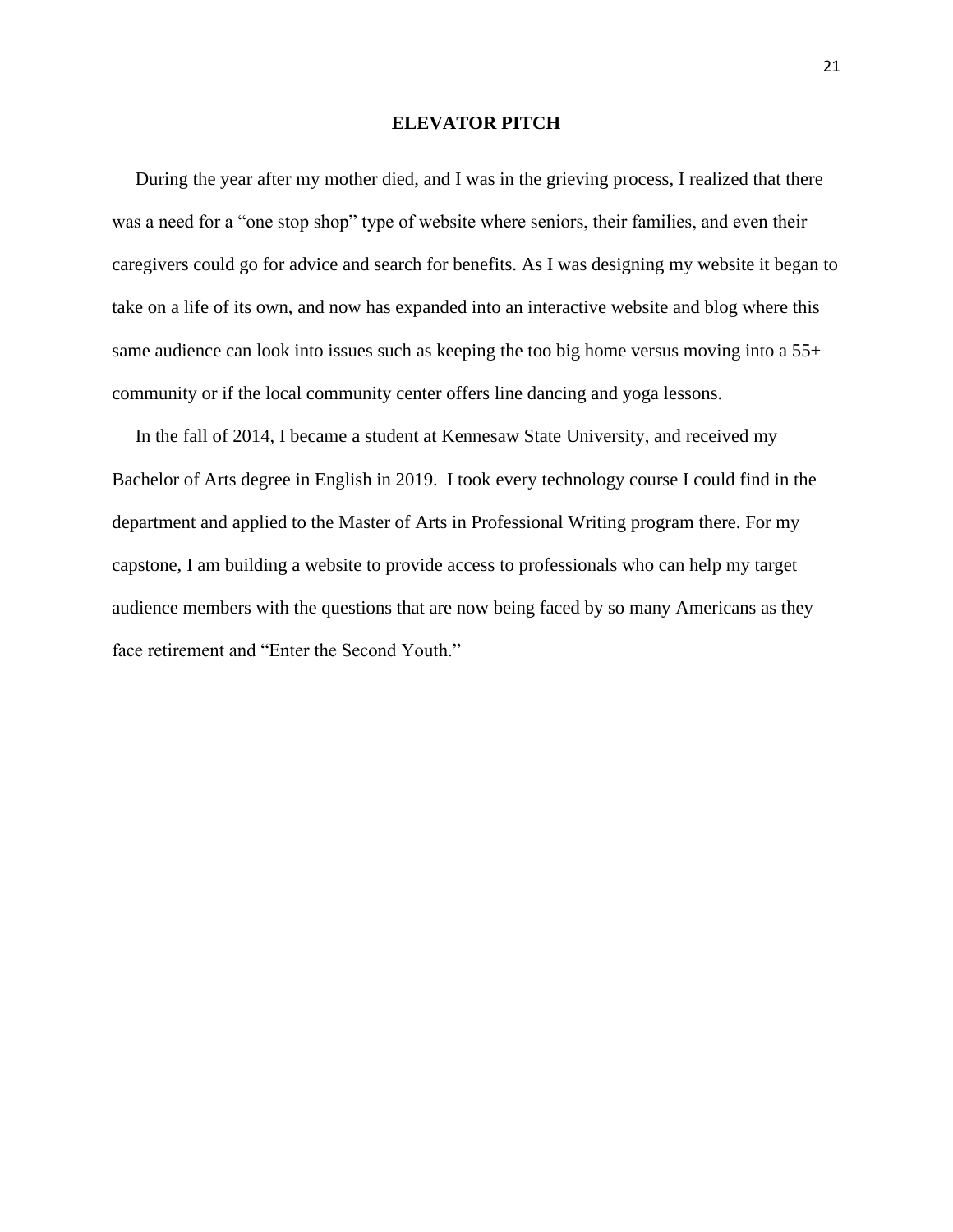#### **Research Methods**

 For my capstone project, I am building a website and blog for seniors, their family members, and caregivers. It is my wish to provide a place where questions can be asked, and answers sought. I made a list of fourteen questions for seniors over the age of fifty-five and twenty questions for the "in-between" generation, ages thirty-five to fifty. These questions are extremely important to my capstone, as they set the tone for the website and blog I want to build. I need to know what members of each section of my target audience is looking for, what their respective needs are, and what additional information are they looking into. A list of these questions will be included with the capstone documents I will be submitting.

 I spent one week setting up and conducting interviews. I talked with three individuals in their seventies, one man and two women. I also talked with two women and one man between the ages of thirty-eight and forty-eight. All individuals were chosen based on their differing circumstances with aging, which will be explained in the analysis. There was also one "outlier" who, due to her circumstances, fell into both groups. Since the seniors are my foremost target audience, I will be analyzing their answers first. Their answers, especially to questions such as "what would your personal website look like" or "what types of pages would you be looking for" will be more of a guiding tool in the design.

#### **Group One—Seniors over Fifty-Five**

 I chose each individual I interviewed within each group very carefully, as I wanted a good mix of education, employment, health, and income situations. I felt this would give a clear indication of the different types of information this generation is looking for. I also wanted to know how computer savvy seniors are since technology has changed drastically in the past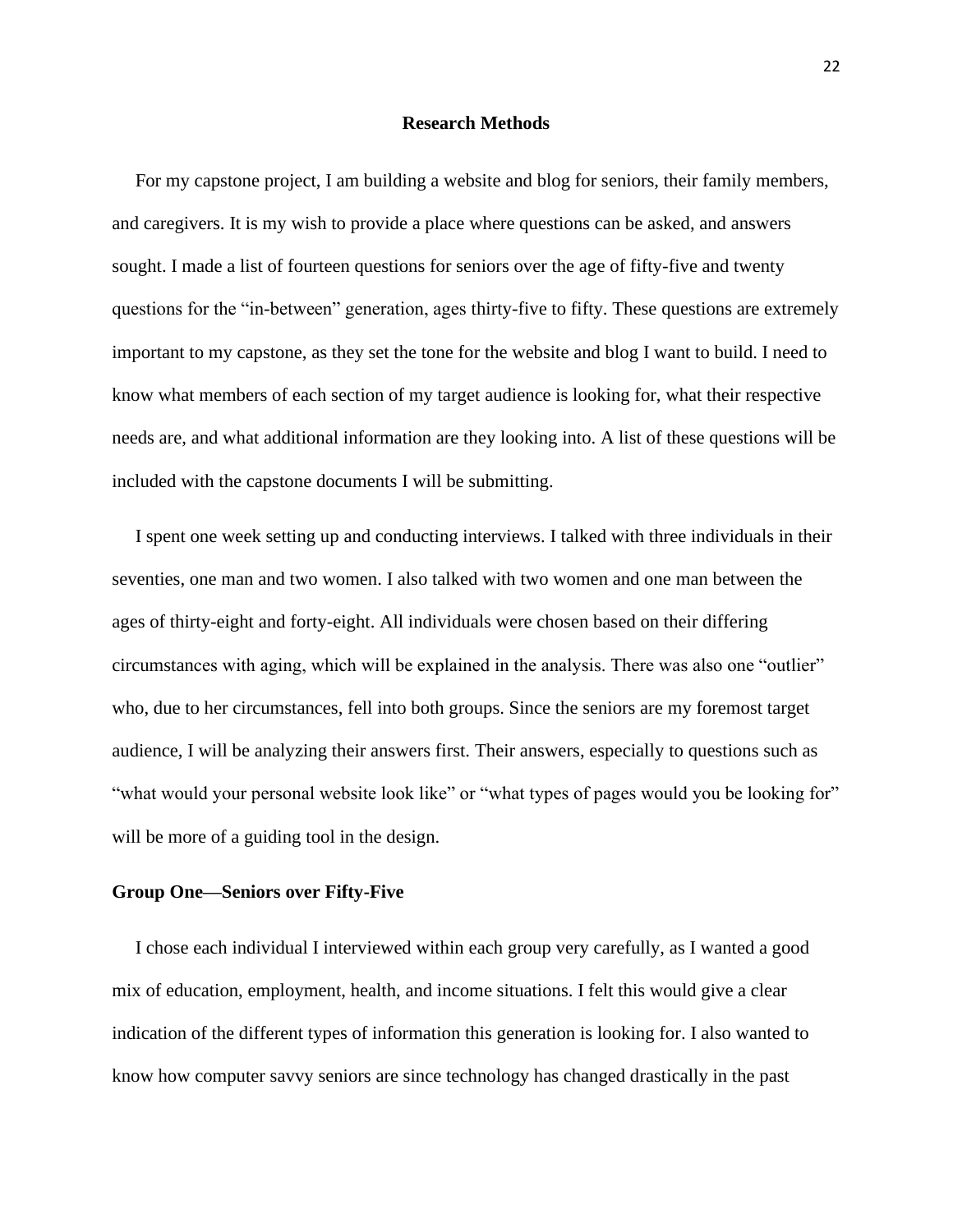twenty years. I have broken down the categories of the questions into four headings: 1) Age, Education, and Employment, 2) Economics, Housing, and Health, 3) Technology, and 4) Life in the Second Youth. I gave each interviewee an alias in order to not have any identifiers.

 I interviewed these individuals based on certain criteria that I had set forth. Each had to be over fifty-five years of age, collecting social security retirement, and still be healthy and active. I then looked for differing criteria, such as level of education, marital status, employment history, and future endeavors.

#### **Group Two—In-Betweens Ages 35 – 50**

 Once again, I chose subjects with varying educational, career, and family descriptions; however, here I added the criteria of differing children's ages along with parental relationships. This would give a clear indication of the different types of information this generation is looking for, not only because they are assisting their parents in this time of each of generations lives, but also due to the fact that it will not be that many more years before the "in-betweeners" will transfer to the senior generation. Therefore, I felt it necessary to add two additional categories bringing the total to six headings: 1) Age, Education, and Employment, 2) Economics, Housing and Health, 3) Balance of Life as an In-Between, 4) Parental Future Conversations, 5) Technology, and 6) Life in the Second Youth. They, too, were given aliases.

 I interviewed these individuals based on certain criteria that I had set forth. Each had to be older than thirty-five, but no older than fifty, with ideally no one over the age of forty-five years of age. Each should be actively employed and have at least two children. At least one parent should still be living. I then looked for differing criteria, such as level of education, marital status, employment history, and future endeavors.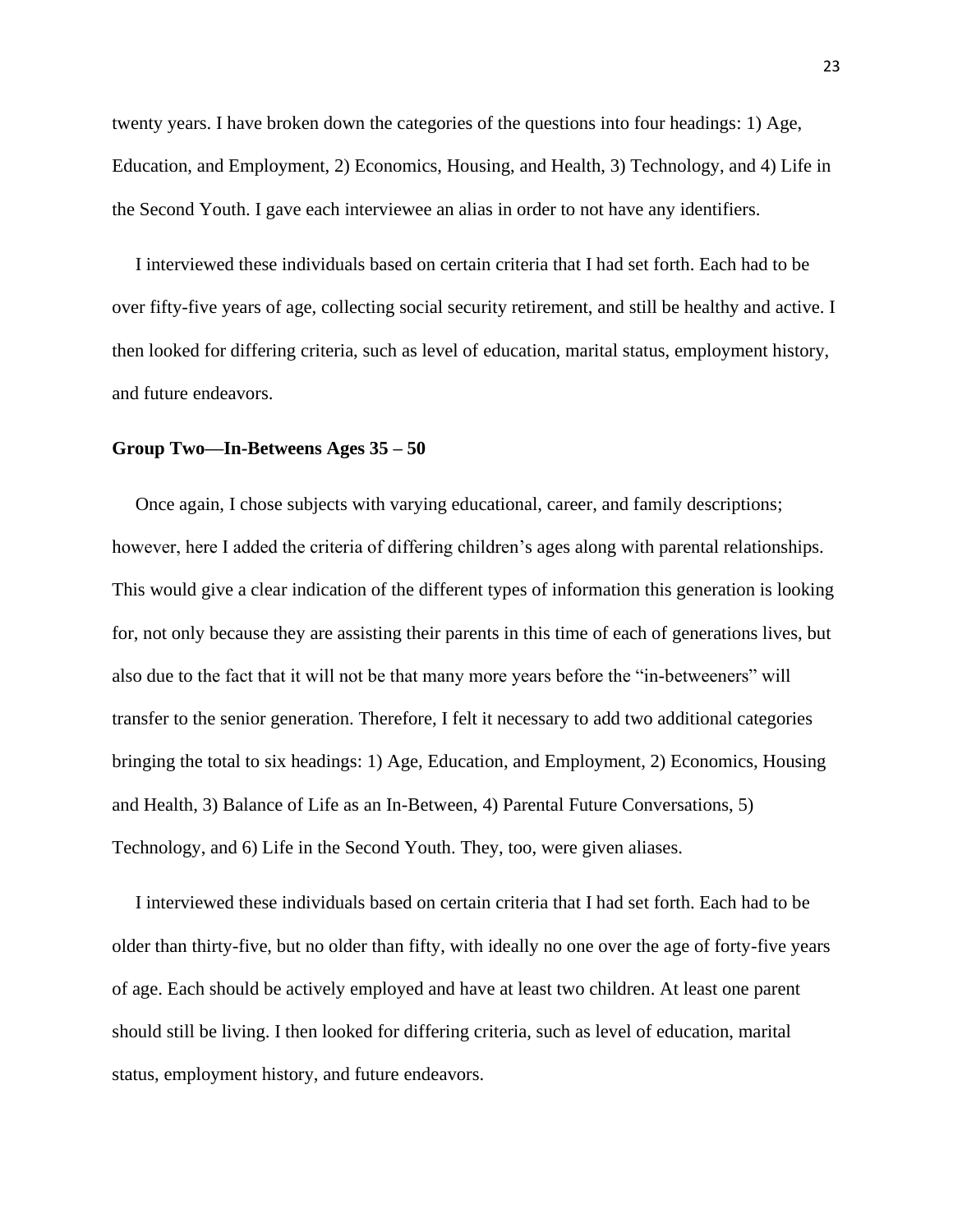### **Nonprofit Research**

 I concentrated my research into nonprofits in the Paulding County area, since that is the area in which I live, and most selected are local chapters of state and even federal offices. COVID has impacted these organizations, and currently, most of my research has been done using telephone calls. Likewise, many of the services that these offices have been offering have been suspended as well; however, since some restrictions have been relaxed and vaccines are available, some services are slowly being reintroduced.

#### **Website Research**

Because of the type of website I intended to build, it was imperative that I research other websites for three reasons. First, I needed to check for direct competition, to ensure there were no other sites that already offer the type of information in the format that my site calls for, and I found none. Next came the in-direct competition research to see what other types of services were offered on the web that could be linked from my site, such as long-term care options, games for seniors, nonprofit organizations, and even governmental links. Third and final was to look over these sites for design ideas and what to stay away from. I used keywords such as "elderly issues web sites" while also searching for particular websites such as *AARP*. This research was invaluable as it showed that my website will be unique, gave me design ideas, and even provided links to other sites that my target audience may be interested in.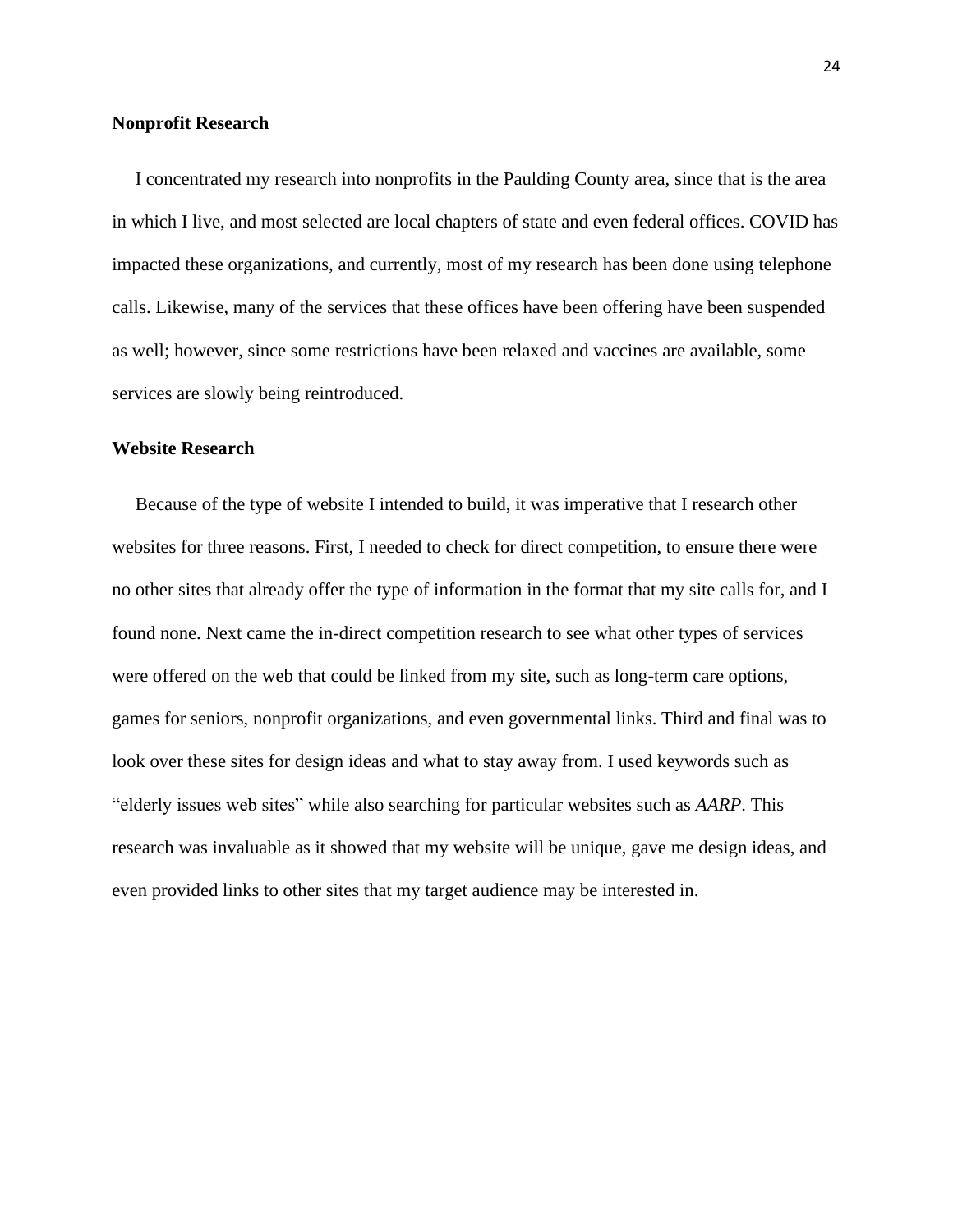#### **List of Interviewees – 55+ Group**

 "Alice"— Seventy-year-old retired worker who held down many jobs over the course of her life, but really had no career. In her forties, she returned to school and obtained an undergraduate degree and then a master's degree in social work. She is divorced and currently lives with her daughter and son-in-law. I chose "Alice" because she represents many of the women in this particular age group. She married young, had no formal career, and when her marriage dissolved, had no retirement savings or financial plans.

 "Ben"— Seventy-seven-year-old retired educator who began a new career as a real estate agent. He is still very active, but his wife is suffering from a chronic disease that is well managed. I chose Ben because he fits well into the male description of the Baby Boomer Generation. He stayed in one career during his working life prior to retirement. His wife had her own career during the marriage and is also retired from that industry.

 "Carla"— Seventy-three-year-old retired Library Historian and Archivist who is currently a graduate student in the MAPW Program at Kennesaw State University. She holds two other master's degrees as well as a doctorate in History. I chose Carla her unique life experiences identity due to her education and work; however, Carla does fit into this generation very well and is interested in assisting with the creation of this website.

#### **OUTLIER**

 "Yvonne"—Sixty-four-year-old retired teacher who is currently running her own at-home business and is heavily involved in her local chapter of a national nonprofit society. She holds undergraduate, master, and specialist degrees in education. As she was a single mom for many years, her education assisted with her ability to provide for her family until she remarried.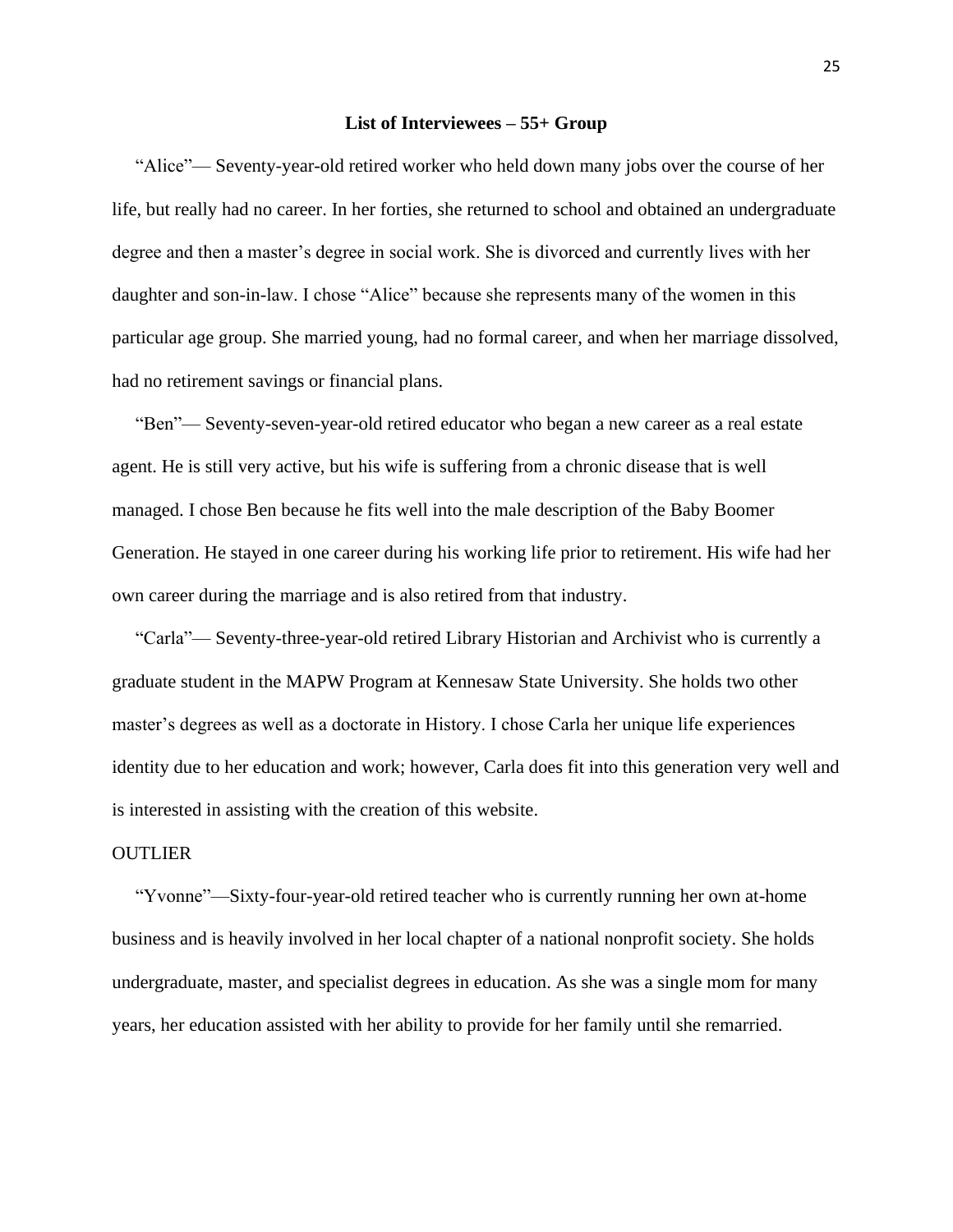#### **List of Interviewees – In-Between Group**

 "Nancy" – College educator at a major university. She is married with two young daughters. Her parents live several hours away from her home and her father is basically bed-ridden.

 "Karl" – Manages contact center for big box store. He is divorced and has two children, both in their early twenties, one of which is still in college. His father passed away in 2020, and he is currently living with his mother to assist with her transition from wife to widow.

 "Lisa" – Working for a local bank, she is a manager in their IT Department. She is married with two children, one who is a driving teenager and the other is a pre-teen. Her husband has been declared medically disabled, and Lisa is the sole provider of the family. Her mother lives with her to help with the household as well as the younger child.

## **OUTLIER**

"Yvette" – While she is a member of the  $55+$  group, she still qualifies for the In-Between group due to the fact that she still cares for her mother and is the sole caretaker of her sixty-yearold mentally disabled sister who lives in an apartment in Yvette's basement.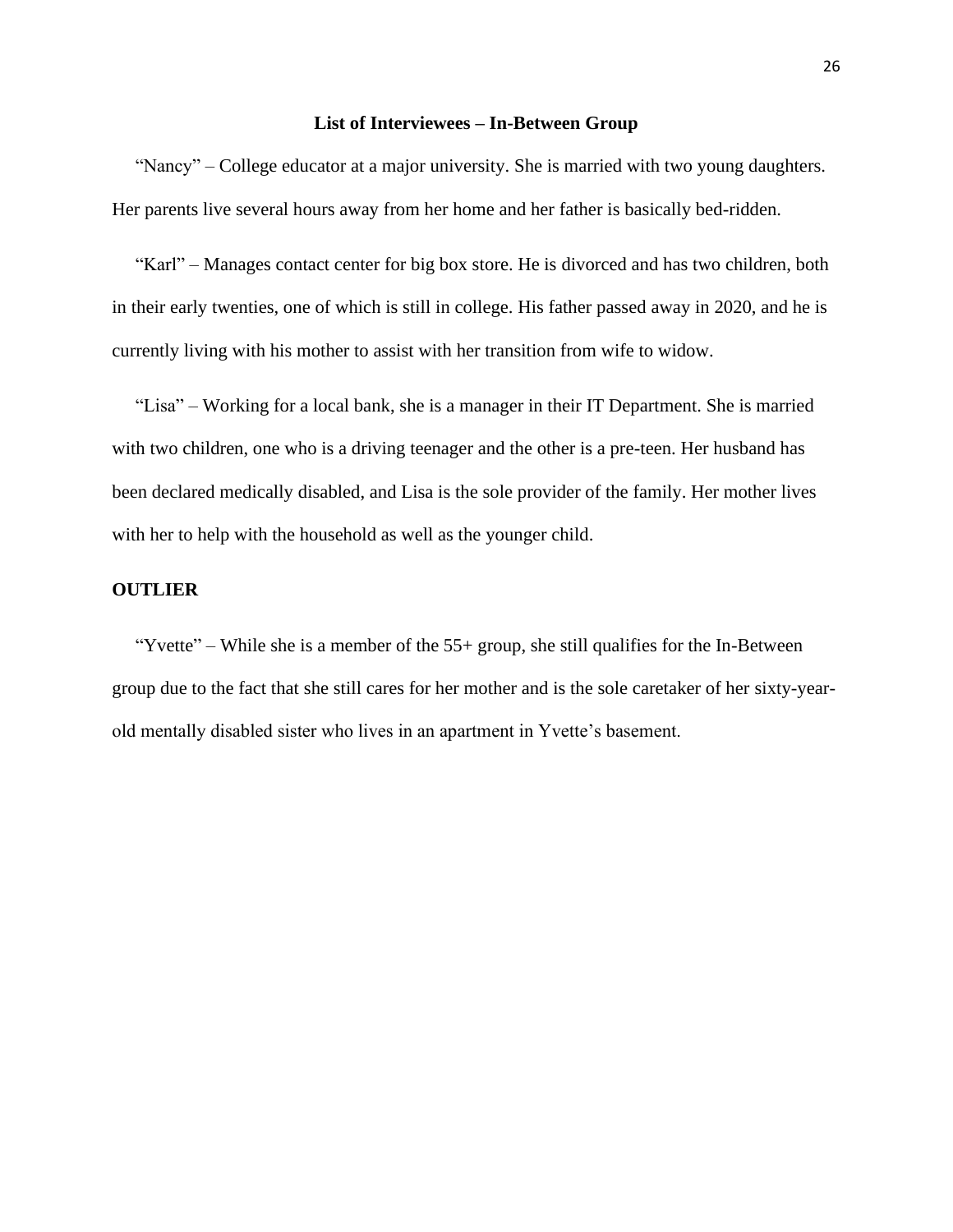## **Interview Questions for 55 and Over Group**

- 1. How old are you? Which decade are you in?
- 2. Did you work consistently in the same field? If so, which field?
- 3. Have you officially retired from that field?
- 4. Have you entered another field of employment or have you gone back for more education?
- 5. Are you currently collecting social security retirement?
- 6. Do you have any specific issues you are dealing with? Ill health of yourself or spouse? Safe Travelling? Downsizing? Obtaining New Employment? Returning to School?
- 7. Do you have any specific question you need assistance with? If so, what topic?
- 8. Would you be interested in having a website that would direct you to places to obtain the answers?
- 9. Are you comfortable using the Internet? Do you have your own computer?
- 10. If you were to design a website, what would it look like? What colors and font would you use?
- 11. What types of pages would you be looking for? Would you like links attached to other websites? Social Security Administration, Veterans Administration, Games for Seniors, Non-Profit Organizations?
- 12. Do you use any social media platforms? If so, which ones?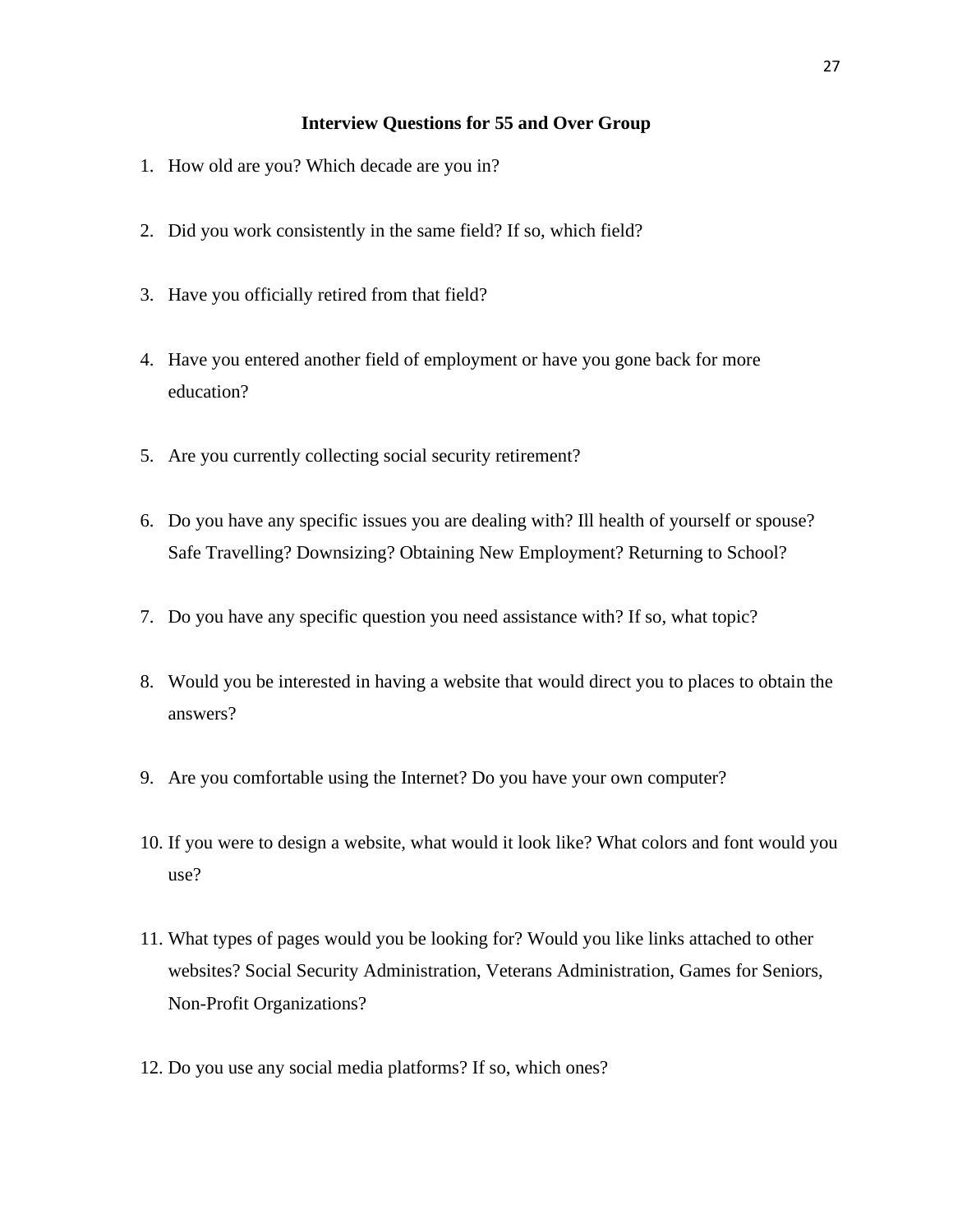- 13. Do you think you will have additional questions in the future that you would be attempting to find answers for? Are there any specific topics you would like discussed or want to research?
- 14. Do you have any other thoughts or suggestions?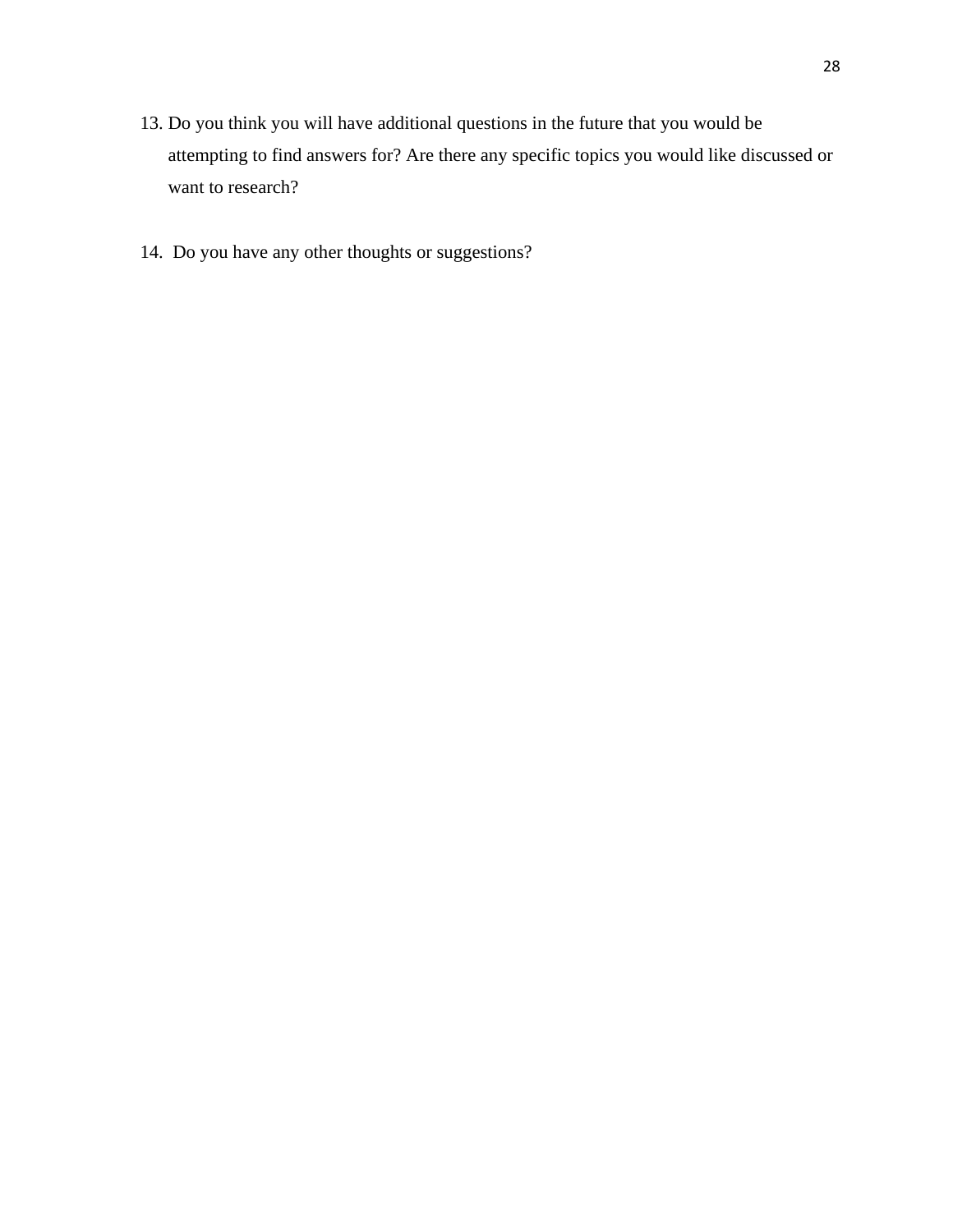## **Interview Questions for In-Between Group**

- 1. Are you willing to tell me how old you are? Or, in which decade are you?
- 2. What is your highest level of education?
- 3. What is your occupation?
- 4. What is your marital status?
- 5. Do you have children? If so, what are their ages?
- 6. How active are their lives?
- 7. What is your parental status? Both living, one still living, or none still living?
- 8. What are their occupations? Are they retired?
- 9. Do they own their own home?
- 10. How is their health?
- 11. Have you talked about their future, and your responsibility as they age?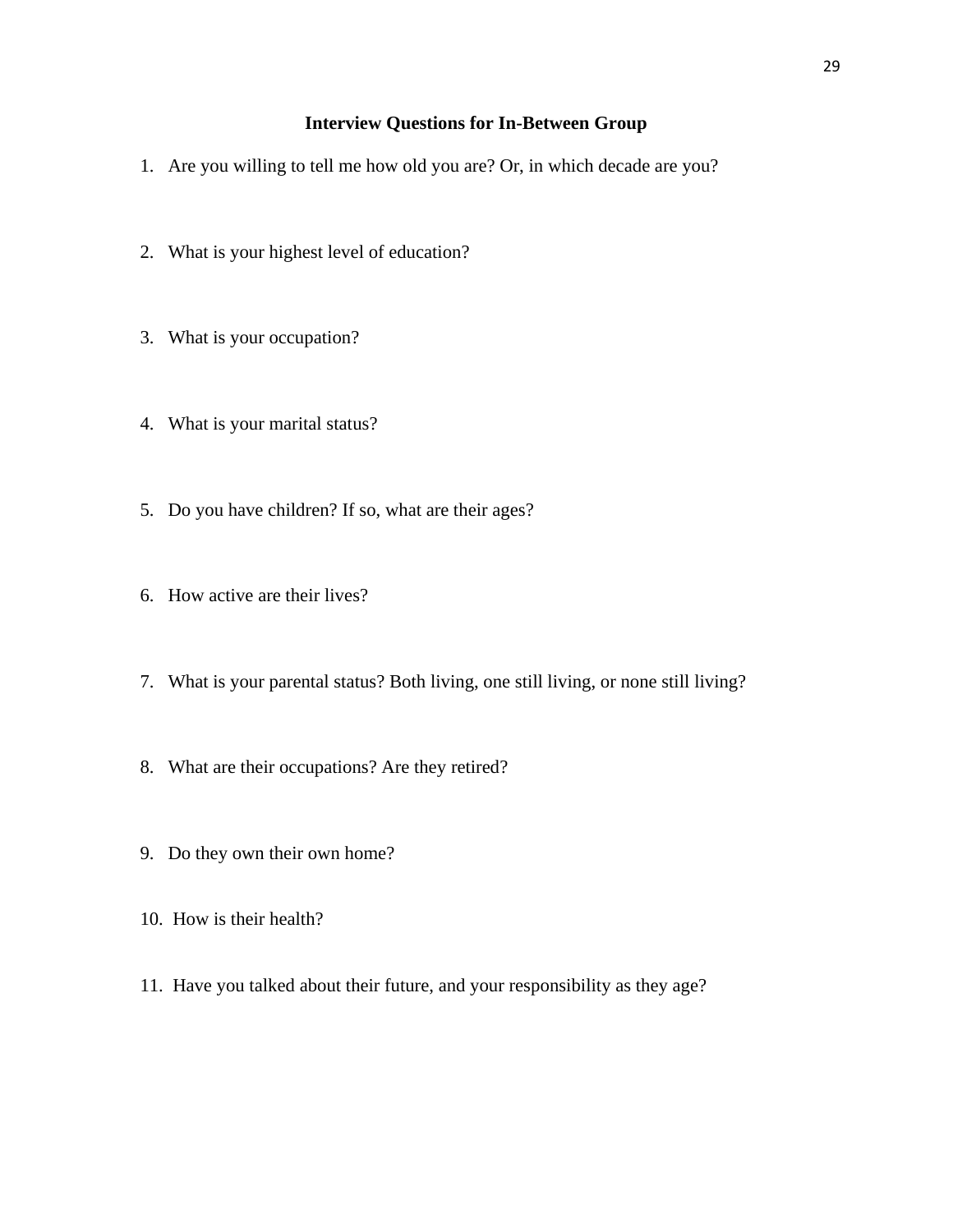- 12. Are you willing to become their caregiver if necessary?
- 13. Have you had the difficult discussions about life-extension, interment wishes, living wills, do not resuscitate orders, and final will and testament?
- 14. Do you feel completely out of control, that you are being torn between the two generations while still trying to live your life?
- 15. Have you been able to find any balance?
- 16. Do you consider yourself "web savvy?"
- 17. What types of activity do you normally do on the web? Banking? Shopping? Informational Searches? Travel?
- 18. Do you use social media? If so, which platforms?
- 19. How would a website catch your eye? Color, font, visuals?

20. If you could build your own website for yourself and your parents, what would it look like?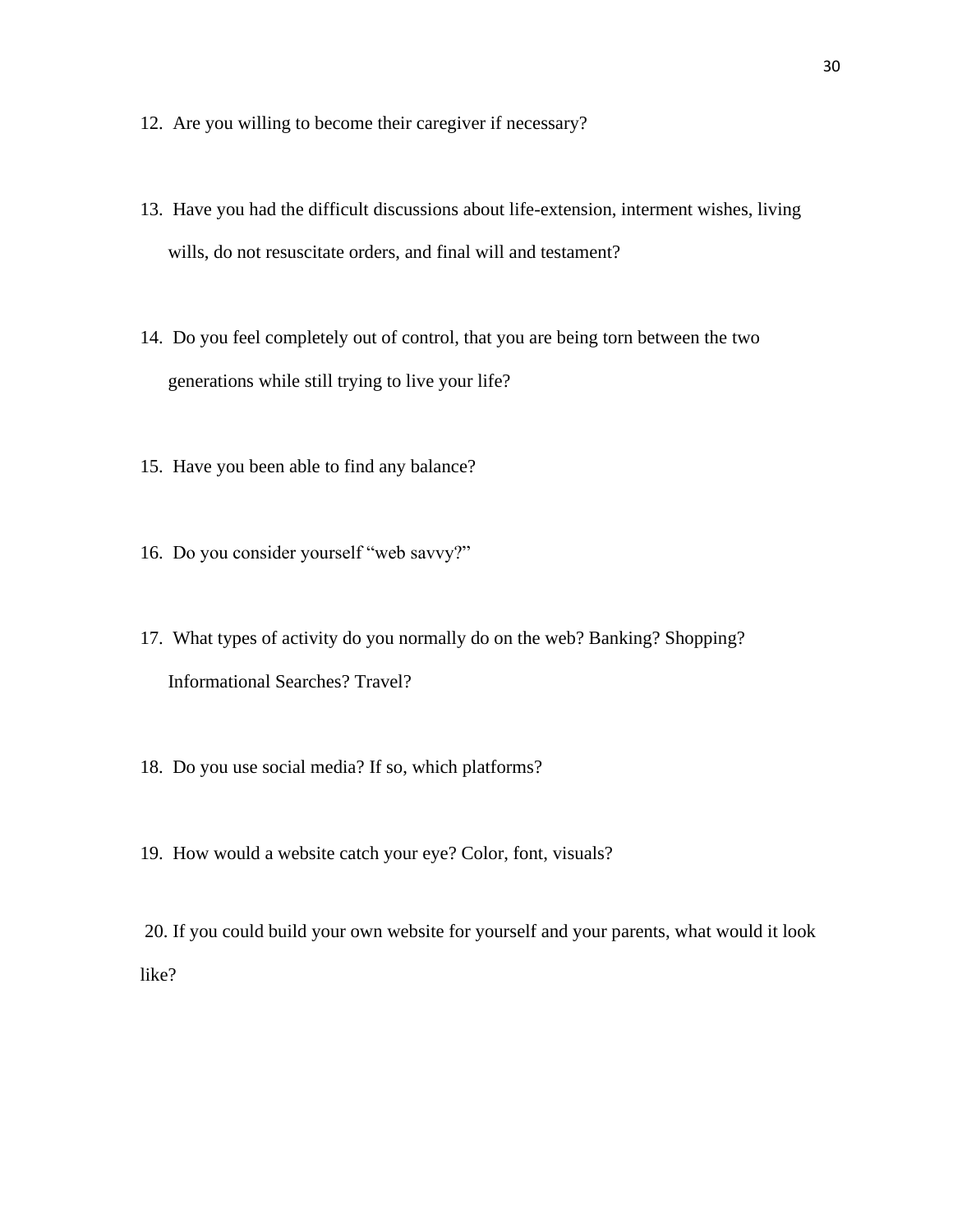#### **Interview Analysis**

## **Group One – Seniors over 55**

In this section, I will be discussing the aliases of "Alice," "Ben," and "Carla."

## **Age, Education, and Employment**

 Subject number one is "Alice," a seventy-year-old lady who has worked in varied fields from retail to artisan to accounting to daycare to running her church's office. In 1994, she returned to college to receive her bachelor's degree in sociology and anthropology, with the hopes of becoming a social worker. She then received her master's degree while working as a graduate research assistant. After her completion of her graduate degree, Alice became a substitute teacher and now owns her own daycare; however, Alice wanted to take a different path after she received her degree.

 "Ben," who is subject number two is seventy-seven with a master's degree in education, which was his career until retirement. After he left the school system, he decided that he was too young to quit working, so, he studied for and obtained his real estate license. Because of his knowledge of the people and housing market in the community in which he resides, he has found great success as a real estate agent.

 At the age of seventy-five, "Carla," subject number three, is now a student in the Master's of Arts in Professional Writing. Carla spent an entire career as a librarian, using her undergraduate degree in history as well her master's degree and PhD in library science. After retiring from the state library system, Carla then obtained her second master's degree, hoping to become a social worker. Like Alice, Carla did not find employment in that field. Unlike Alice, Carla was not in need of the supplemental income, but she did want to get paid for her work. While all three have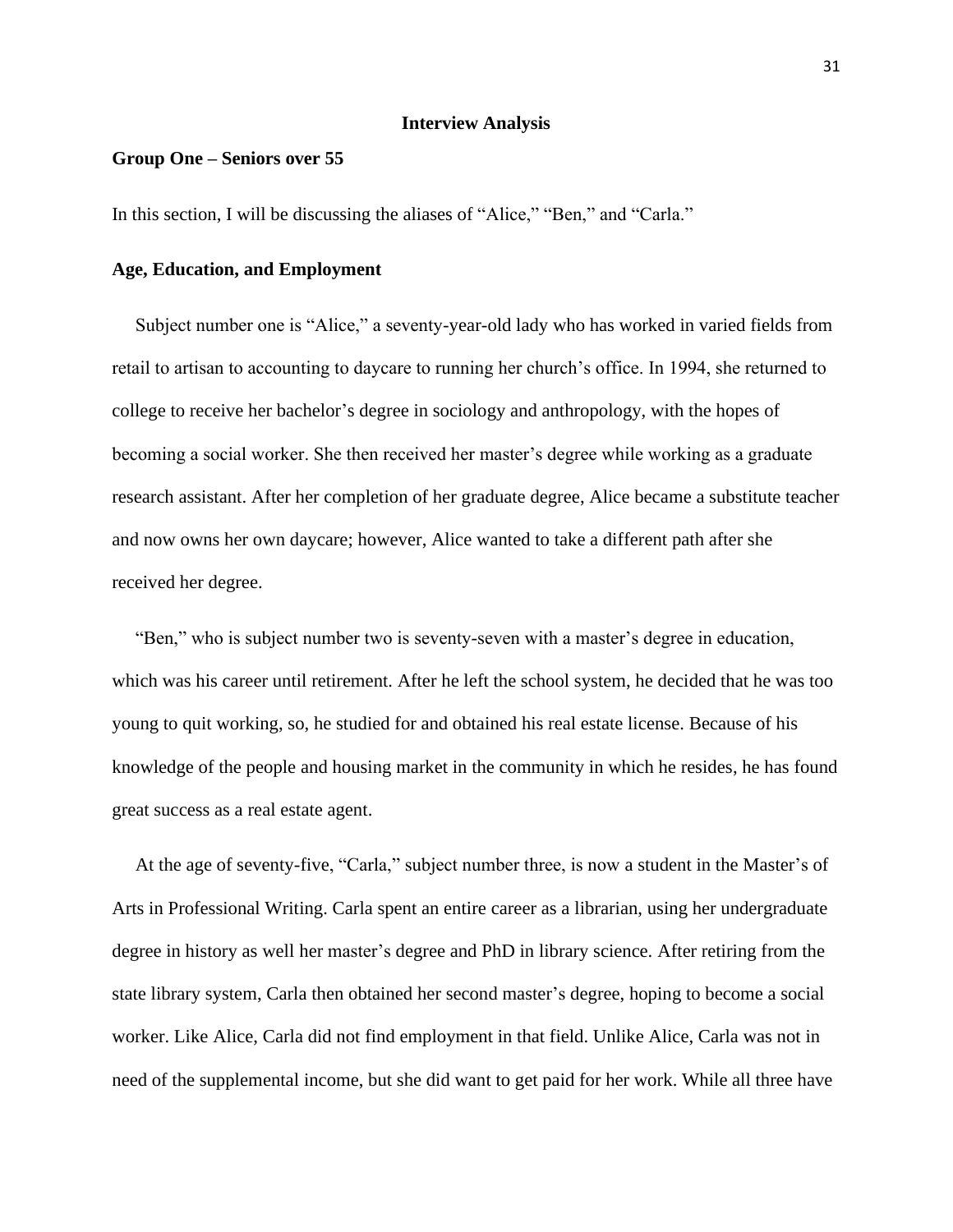continued their educations after retirement in the hopes of changing career paths, two took advantage of opportunities within the university system, obtaining undergraduate and master's degrees.

 Even though the trend here is that all three have taken classes after retirement so that their careers could change, only Ben made a transition that generated a second income (in his case, in the field of real estate). Alice is generating a supplemental income but, it is not in the field in which she studied. Both Alice and Carla have received offers to work with social advocacy organizations, but only as unpaid volunteers. These agencies are extremely eager to obtain the services of these well-educated and highly experienced individuals, as long as the candidates are not looking for compensation. Although no formal complaints have been raised, this suggests discrimination based upon age. Seniors add value to these companies as trainers and coordinators, yet apparently not enough value to draw salaries. I realize that this is primarily my opinion, but my observations appear to lend credence to the suggestion. While this was not the focus of my study, the limitations placed on qualified seniors to move into careers later in life are troubling and are worth further investigation and research.

 While the examples cited here may seem to suggest that college later in life may not lead to fruitful opportunities; however, this is not the case as there are a variety of reasons why college—even after retirement—can be valuable. Two of the biggest advantages of taking courses later in life are being active outside of the home, but most just want to keep their minds stimulated, learn something new or catch up with a subject they were always curious about but never had time for. (Grady) There is also the very real possibility of making an old dream finally come true, or to begin dreaming a new one.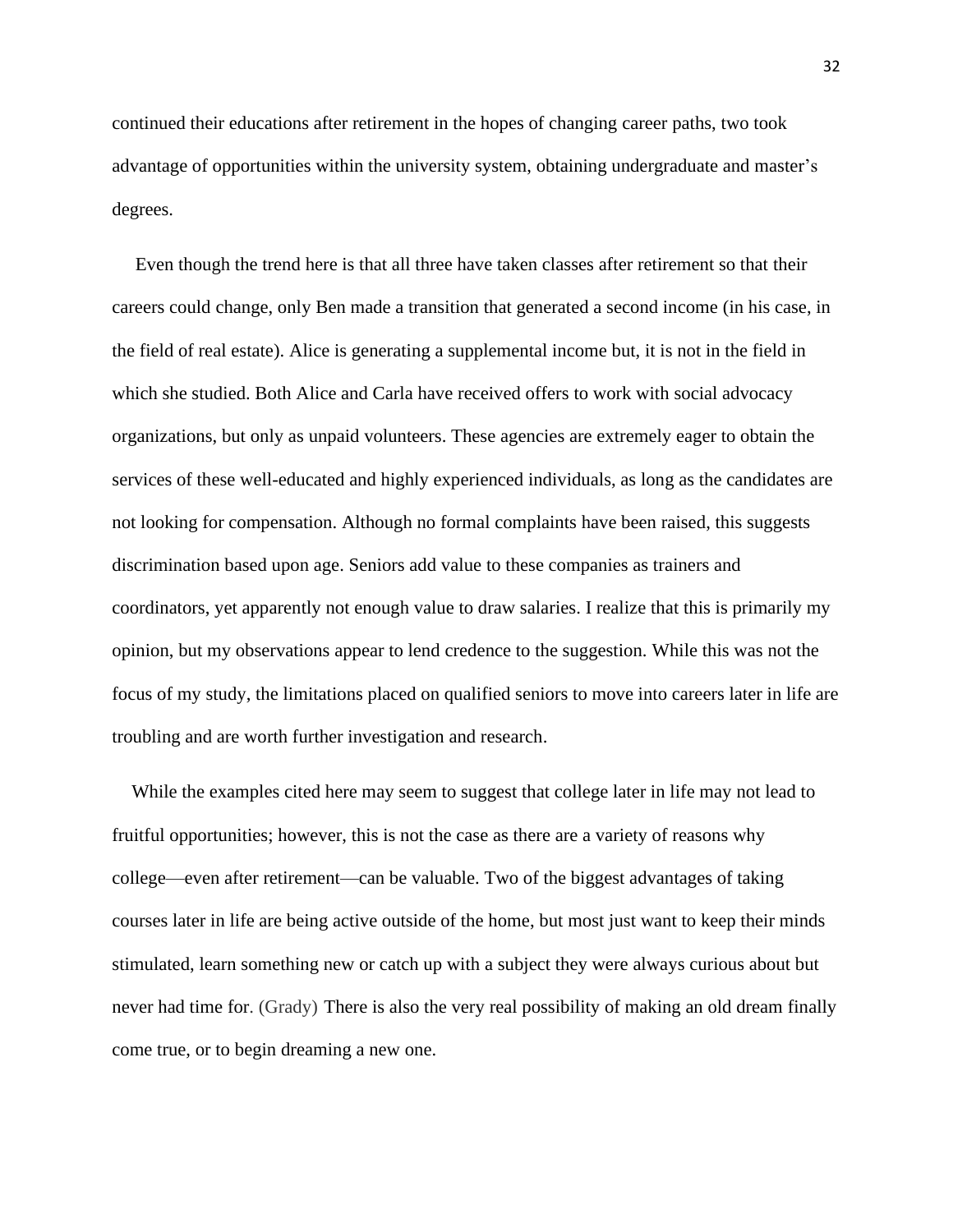#### **Economics, Housing, and Health**

 The next items I was looked at was under the umbrella of finance. What impact did Alice, Ben, and Carla's pensions, living situations, and health issues have on their family finances? Are the families prepared in the event of a major catastrophe? How do finances affect the family dynamic?

 All three subjects are collecting their social security retirement benefits, but their family finances are completely different. Since Alice is divorced and had jobs instead of a stable career, she has no other source of retirement income. She owns no real estate and lives with family where she is able to live rent free. This situation is not ideal but is the most sensible answer currently for her. Even though her personal bills are minimal, she still needs supplemental income, and has looked to childcare to provide the necessary extra.

 Since Ben and Carla both worked for the state government, they both collect state pensions that add to the household income. Their spouses collect pensions as well since they were also educators. They both have paid off their homes and they have no intention of selling these homes unless ill health forces them into alternate living situations. Neither of them owns any other real estate—not even vacation homes—and do not plan to purchase additional properties. Ben does have a time-share that is used every other year for vacation purposes.

 Currently all three are in excellent health. They keep active with their outside activities such as continuing education and supplemental jobs. All three are also very active with their children and grandchildren. The spouse of one does have a chronic illness but is managing the symptoms very well. During a flare-up, certain activities do cease, but the couple still spend as much time as possible with their family and travelling.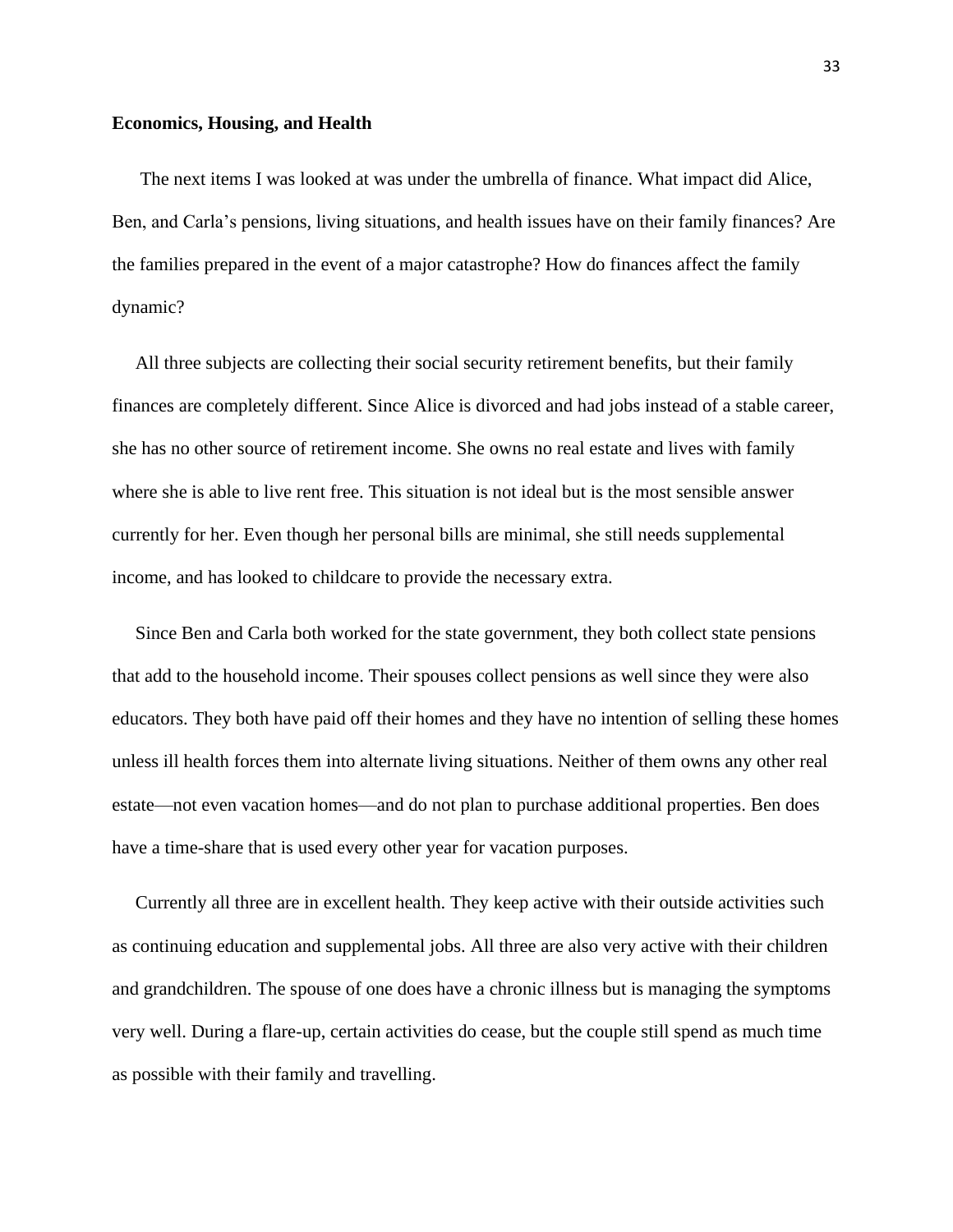All three recognize the possibility of needing long-term care at some point, but all three are determined to live independently in their own homes as long as possible. The individual with the "ill" spouse, thus far, has been able to provide all necessary care needed without outside help or support. When that becomes too difficult, an organization like *Visiting Angel's* will be hired to provide assistance.

## **Technology**

 Because the subject of my capstone is a website and blog, it was extremely important for me to ask about the participants about their comfort levels with technology. In 2017, 42% of individuals over the age of sixty-five owned (Perrin) cell phones. We use these instruments for person-to-person communication through phone calls, texts as well as social media messaging. We also take pictures with them and access the Internet as well. Nonetheless, modern technology can be tricky to navigate; therefore, I needed to make sure they were comfortable navigating more than Google searches and used the study to gain insights into their comfort levels with technology.

 While all three are familiar with using a computer for shopping, banking, and even travel, there were clearly different levels of proficiency. Each represented that they are proficient with Microsoft Office and Google but reported a range of different websites used on a daily basis. For example, Ben uses Multiple Listing Service in his work as a real estate agent. All three have *Facebook* pages and *LinkedIn* accounts, while Alice's grandchildren are the reason that she uses *Twitter* and *Instagram*. None of the three like or use *Snapchat* or *Tik Tok*. While all three are have had some dealings with virtual meeting software, because of the campus shutdown, Carla has become very familiar with Zoom, Collaborate, and Teams.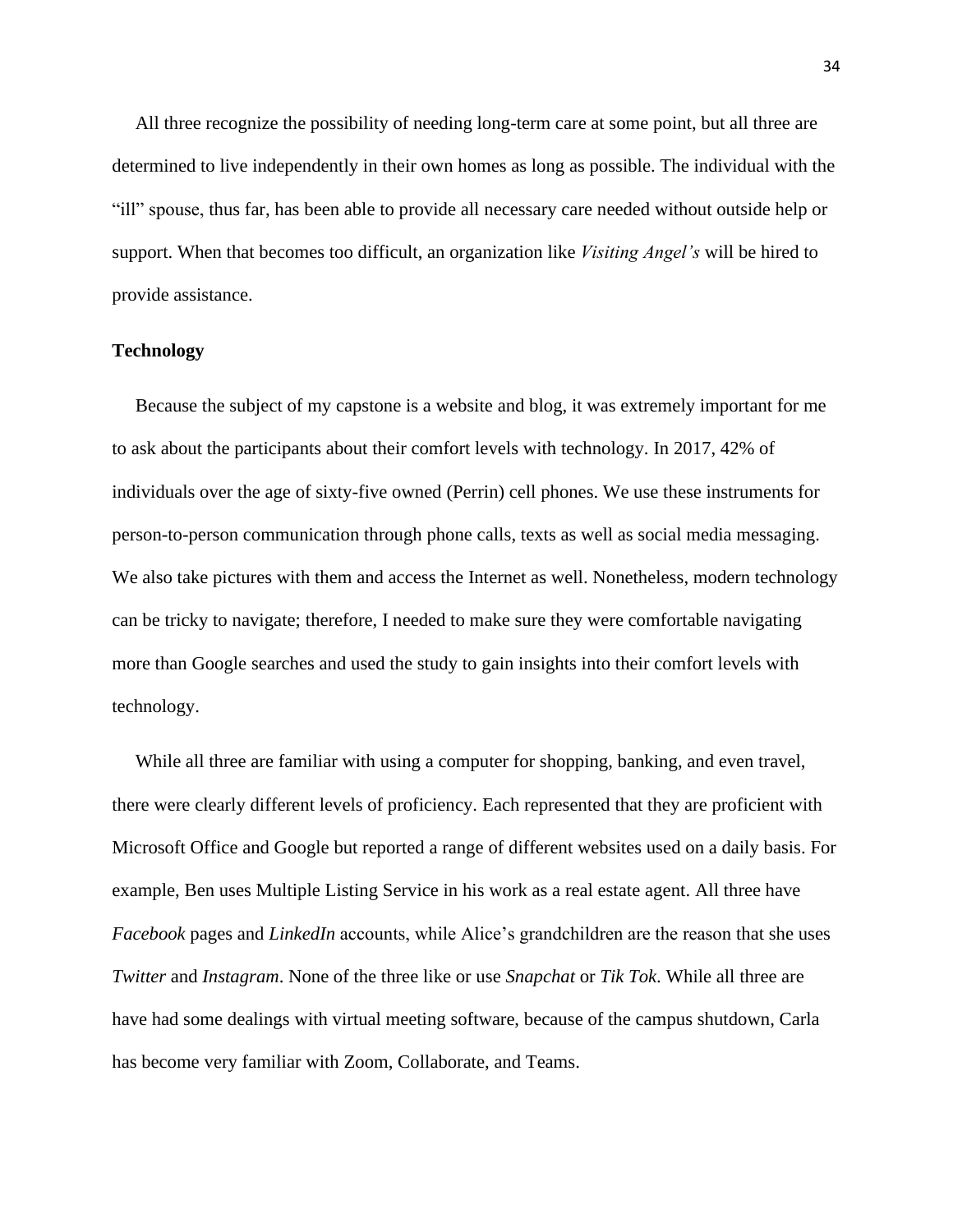## **Life in the Second Youth**

 This last section is the most important for my project. I had to make sure that seniors are interested in and will use the options that I want to make available. I also wanted to hear any ideas they may want to be added to fit their lifestyles and needs. All three interviewees like the idea of this website and blog and feel it would be of value and benefit to the audience I am looking to reach. Upon asking each which color and font combination they would prefer, I discovered this does not concern any of them. What they are looking for is ease of use, with a clean, uncluttered, professional look. Layout is especially important. Alice suggested different looks for different pages, for example a legal page should be completely clean and professional, while links to games should have a more fun feeling.

 All three I interviewed gave me great ideas for additional information that I had not thought of. For example, it appears seniors are unfortunately the largest targets for scams. I plan to have one page dedicated to the newest scams. Long term care insurance is another suggestion for the "in-between" group. Mental health was another suggestion, with the main focus on transitioning. For the seniors, sexuality and gender identity were basically taboo subjects for many years. Now this topic is becoming more acceptable, and a large group may want to learn more; however, after dealing with my mother's concerns, I didn't realize in time that she was suffering from depression and almost debilitating grief. I now wonder how much she could have actually benefited from talking to a professional. Perhaps as a member of the previous generation, she was too ashamed to ask for help. Perhaps she didn't realize that her sadness was a deeper problem. Maybe she didn't feel as though she had anyone in her life to talk to who would understand. I wish I had thought about maybe getting her into a support group at least. Maybe she wouldn't have felt so all alone.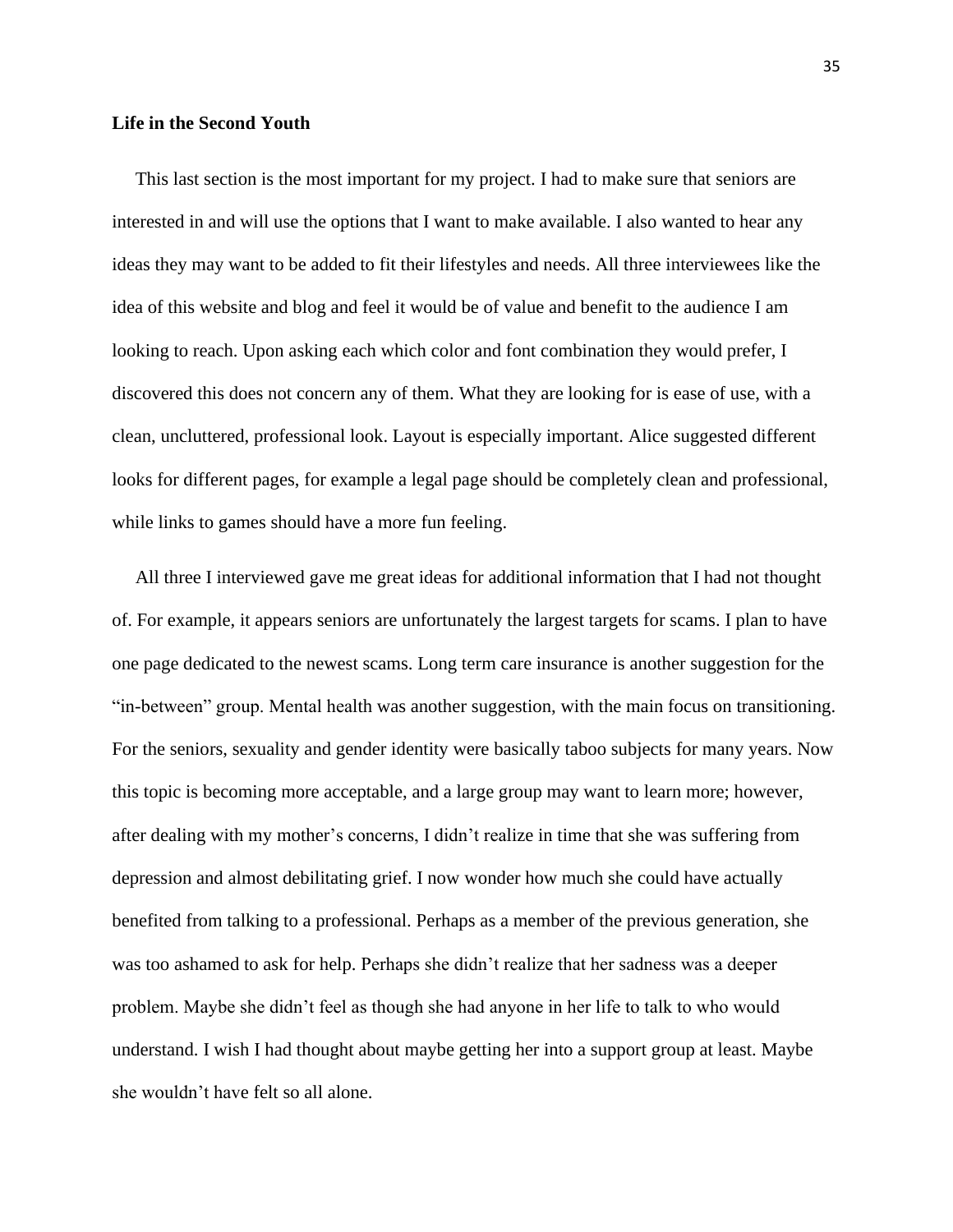#### **Group Two – In-Betweens Ages 35 – 50**

Here I will be discussing the individuals I interviewed who are children of the seniors and are parents to younger children as well. I have given these subjects the aliases of "Nancy," "Lisa," and "Karl."

## **Age, Education, and Employment**

Subject one is "Nancy," the youngest of the group. She is thirty-eight and married with two children, ages nine and six. She has a PhD in English and is a college educator. Like most other instructors, she teaches many different courses while also being responsible for supporting the technology needs of the department.

 "Karl" is subject number two and has an undergraduate degree in political science. At fortyseven, he is the oldest member in this group. He began his career working in the House of Representatives in Washington, DC. Upon his return to Georgia, he became a trainer at a major cellular telephone provider and worked there for over fifteen years. Currently, he is a supervisor in the customer contact center at the headquarters of a big box store. He is divorced with two children. His oldest is twenty-two with a job and lives independently. His younger child is a twenty-year-old college sophomore.

Participant number three, "Lisa" turned forty in 2020. She is married with two children, ages seventeen and nine. She obtained an associates degree in human resources and has no desire to advance her own educational opportunities currently. She spent thirteen years working as a cashier/assistant manager at a widely known convenience store chain. She then spent two years in payroll and customer service at two smaller companies. When the opportunity arose, she made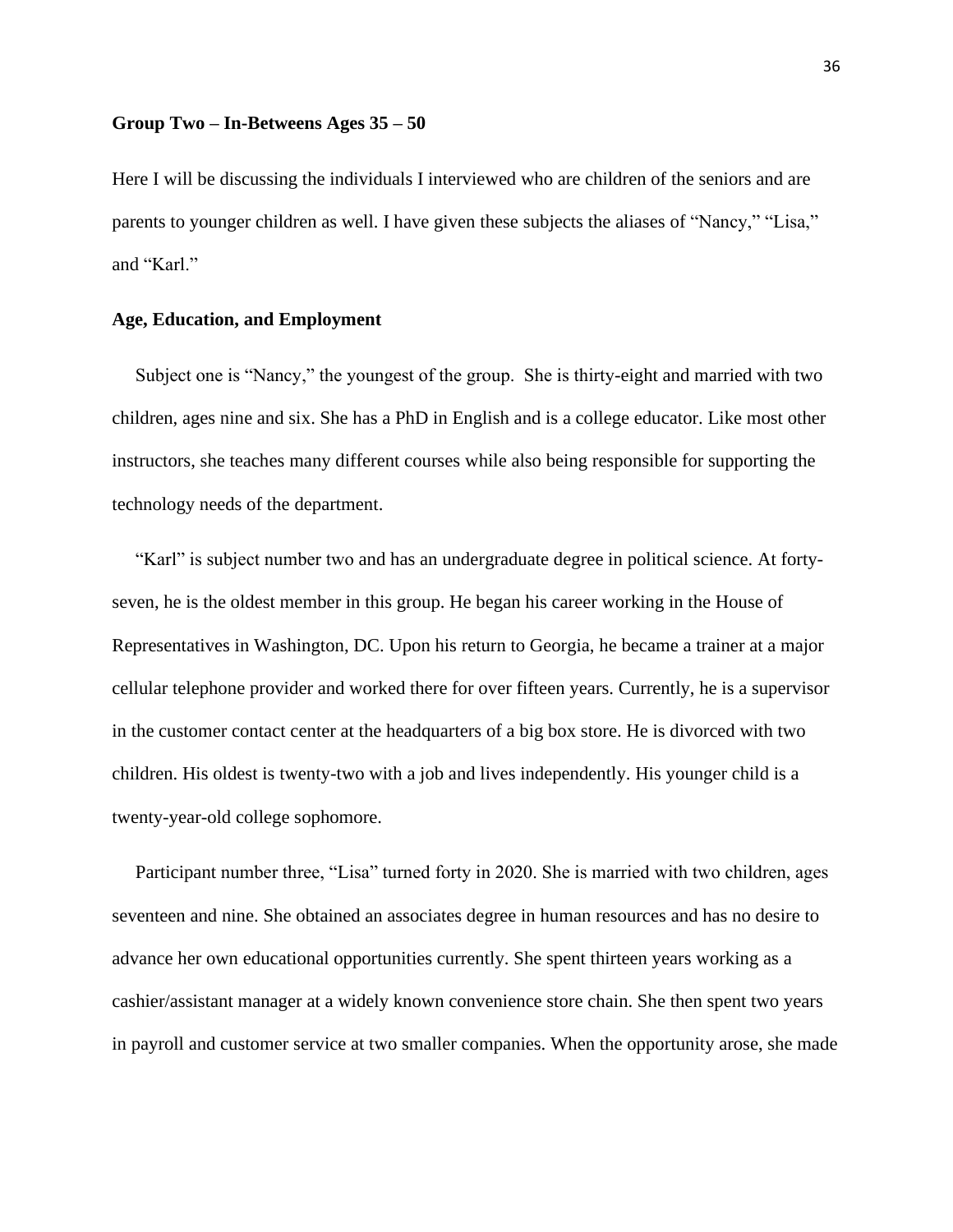the move to a bank and has "climbed the ladder" working her way through several departments until she landed in the Information Technology department where she is now a manager.

### **Economics, Housing, and Health**

 All three of the participants are gainfully employed and are in excellent health. The children, likewise, have no health issues and are active with school, jobs, sports, art clubs, play dates, etc. Also, support groups are important aspects of each family, whether it is extended family, a network of friends, or service in their church. None of the three describe themselves as affluent but see themselves as financially secure; Nancy and Lisa each own their own homes.

 While there are similarities between each participant, each have different parental situations. Nancy has parents who live several hours away, and her father is in poor health, almost bedridden. Her mother takes care of him alone while still trying to manage their incomeproducing business. She described her parents as "young," as neither have reached sixty-yearsold yet. Nancy, as the only child, has tried to discuss selling the family home and moving closer to her, but these talks come to nothing. Due to employment opportunities, or lack thereof where the parents live, the in-betweeners cannot move to where the parents live. This is a source of contention because she experiences feelings of guilt, worry, and a desire to assist with the care of her father. It is also felt that the mother needs help as well, along with the realization that the grandchildren are missing out on valuable time spent with the grandparents.

 Karl's father passed away in 2020 at the age of seventy-three. He had been active in sports as a player and then a high school teacher and coach after graduating from college. Karl's mother, a retired elementary school teacher, is still healthy and active, her main health issues are bad knees. Karl moved back in with his mother to assist with the upkeep of the home and to help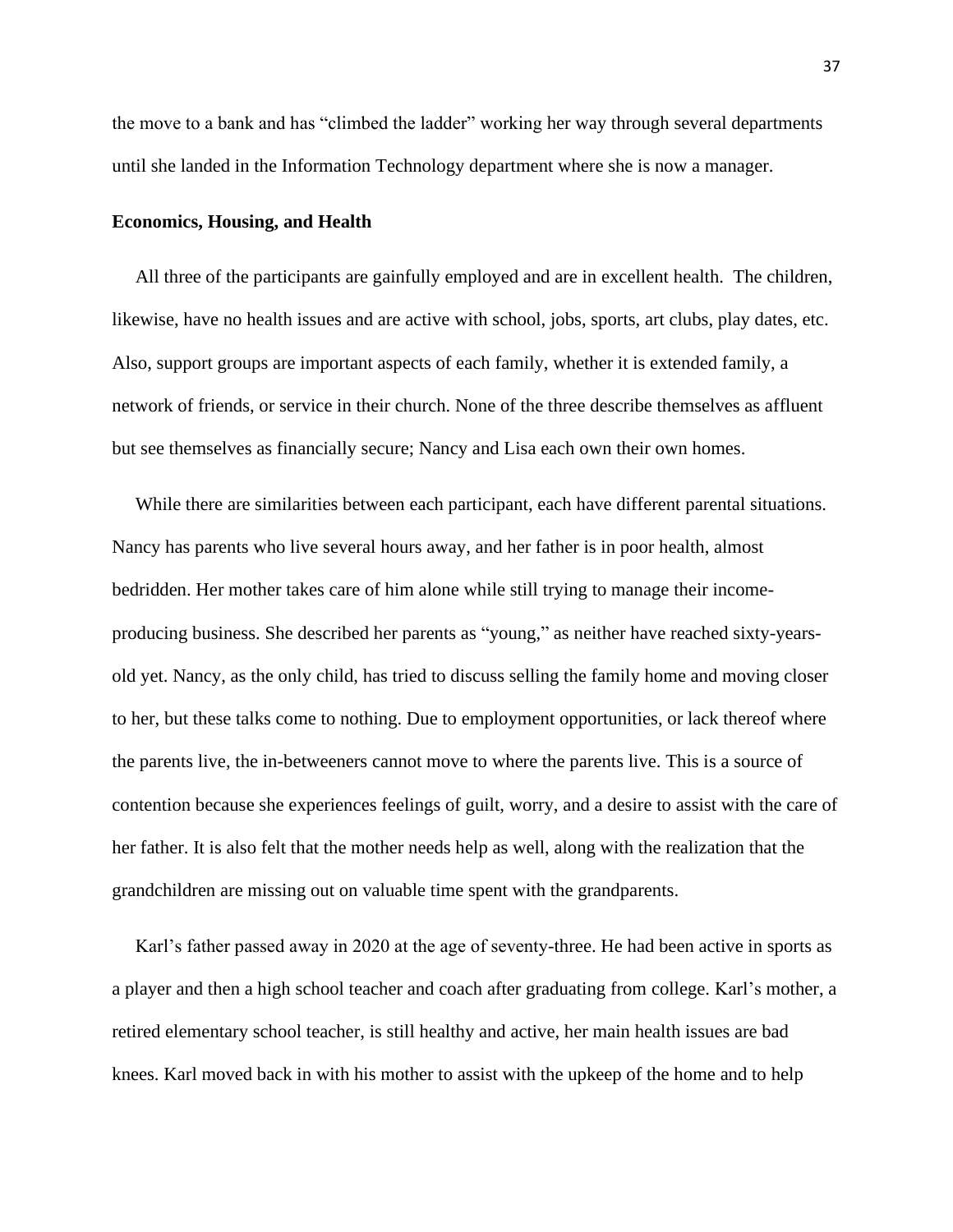with the transition from wife of fifty years to widow. His mother is still very active in her church, has a health club membership, and a tight circle of friends she visits and travels with constantly.

 As for Lisa, her parents are in their mid-sixties and divorced. Her father has been remarried for over twenty-five years and is retired from management at a major corporation. He and his wife travel the country and while he had a minor heart attack last year, both are still in excellent health. Her mother currently has no health issues, collects social security retirement, and has a small supplemental income. The mother is active at a university and is beginning a second career path. Lisa's mother moved in with her to help with the kids and household duties.

### **Balance of Life as In-Betweens**

All three feel that they have achieved as much of a balance as possible given their circumstances. Because of the children's ages and the active lifestyle of his mother, Karl has achieved a feeling of balance and at this time in his life, feels that it perfectly fine to pursue his life, desires, and dreams. Due to circumstances over the past year, Lisa almost feels in total control of her life and has a good sense of balance due to the flexible work schedule and ability to work from home, along with her mother's assistance in the home. School and extra-curricular activities can be managed and there is even sufficient time for self-care and relaxation. It is Nancy, though, that is having the most difficulty in terms of balance. This couple's careers are demanding and require more than the typical forty-hour work week. The children's extracurricular activities keep their lives hectic. Add to this, the constant worry over the parents is extremely emotional and leaves a feeling of being pulled in two different directions while still trying to life their own life. The support groups that have been built are extremely important to assisting with the work/family/life balance that is so essential to one's physical, mental, and emotional well-being.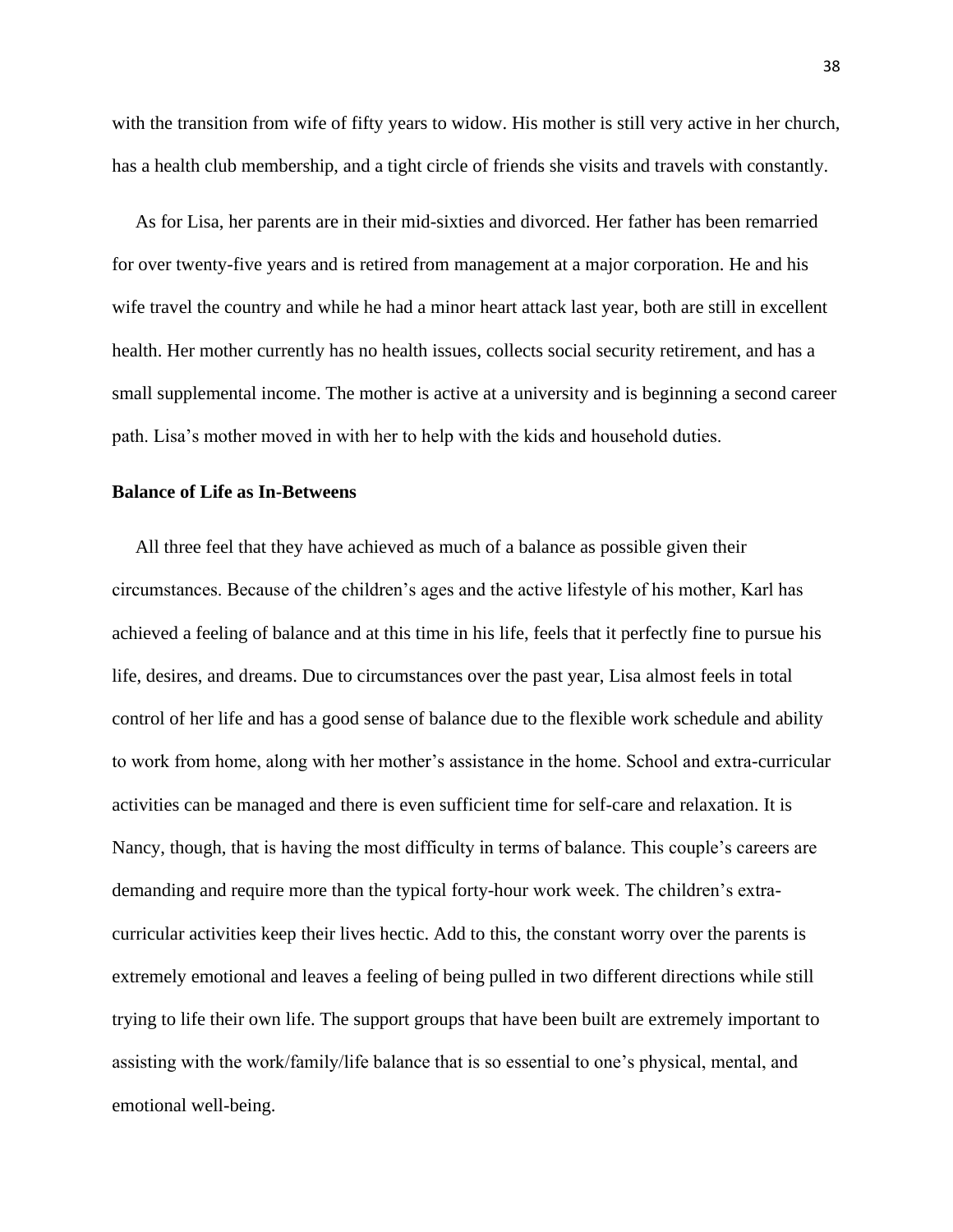## **Parental Future Conversations**

Conversely, none of the three have had any of the difficult discussions with their parents regarding future life decisions, such as extreme health issues and funeral wishes. Due to the health of her father and her mother's refusal to discuss much at this point, Nancy's attempts to talk about these problems have been shut down by her mother. Nancy is willing to assist with long-term care, but physically cannot due to the distance. However, her mother has seen the need for living wills, last wills, and inheritance issues, and has taken necessary steps with their financial planner and attorney. Even with the passing of his father, Karl has not had these discussions with his mother. The same plans with financial and legal professionals have been handled, but Karl does not know of the interment or living will wishes of his mother, but it is assumed that cremation is the desire. While Lisa has not actively sought discussions, her mother has made it known that there is a living will in place and that cremation is requested. As for Lisa's father, as he and his wife are both still alive, the surviving spouse will handle those issues and does not want any of their children to be involved. After the death of one, the other will discuss at that point.

 Because of the circumstances of Nancy's parents, she feels that these important discussions should be had, but her parents are unwilling to talk at this time. Perhaps, her mother will feel like all hope and control will be lost at that point, but it appears that Karl and Lisa do not want to think about the possibility of losing their parents, as these discussions will only serve as reminders that people are mortals and death will be faced one day. It is my desire that the website I create will give avenues for these discussions to take place in safe and healthy environments.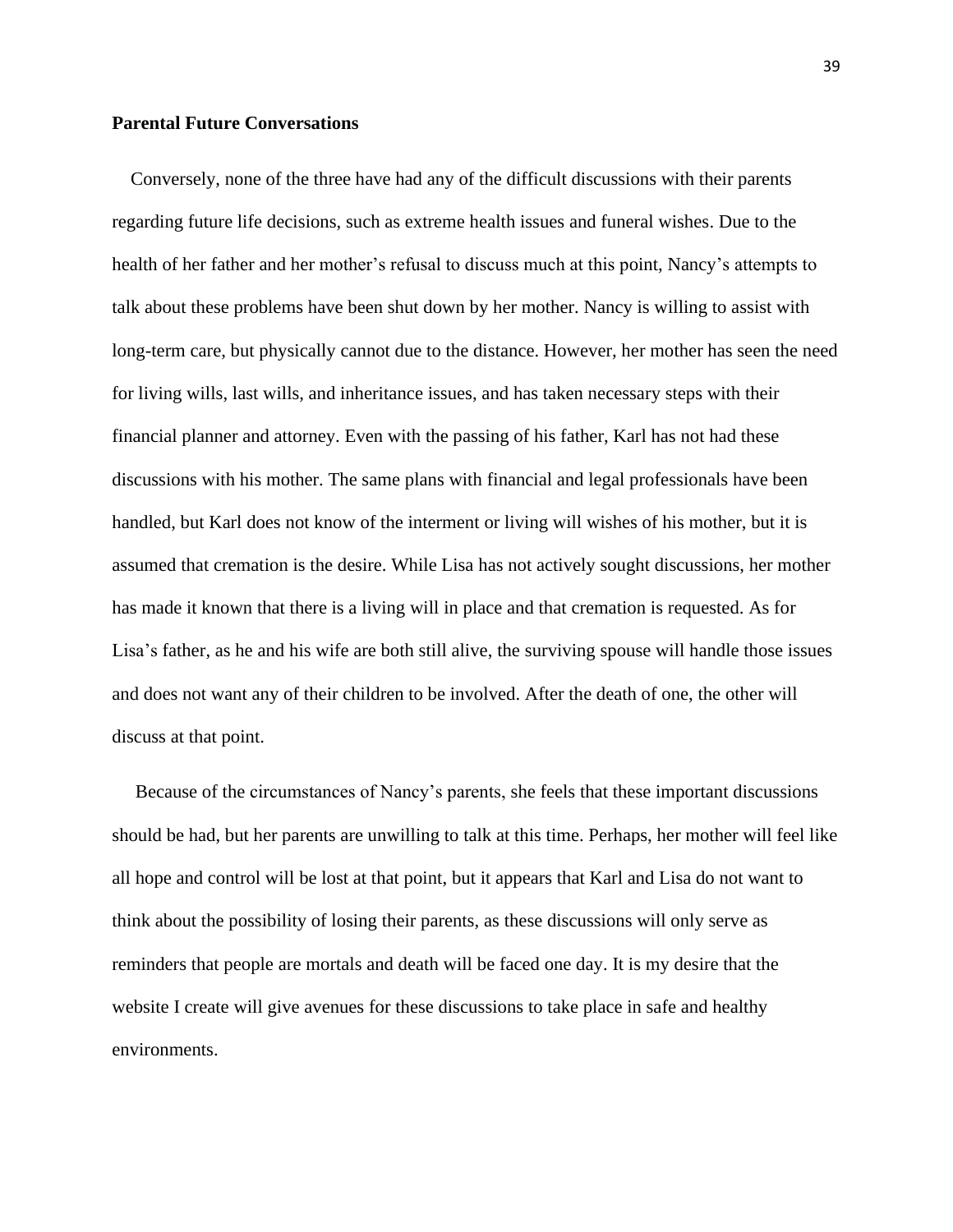## **Technology**

All three of the In-Between group are highly web-savvy, and technology plays a large role not only in their lives, but also in their careers, using the Internet to bank, shop, book travel, and entertain themselves. Google and Pinterest are regularly consulted. Virtual meetings are second nature, in fact Karl shared that he designed an entire virtual training course, and in the process practically made a television studio. They all have *Facebook* and *LinkedIn* accounts. Nancy and Karl are active on *Twitter* and *Instagram*. Their lives are technology driven, not technology controlled.

## **Life in the Second Youth**

 Again, all three see the value and benefits of this website and the information and assistance it can provide. Likewise, color and font does not matter as much to them as overall appearance and user-friendliness. They feel that the most important aspects will be relevance of text and clear labels without creating much confusion. A clean, professional, uncluttered look is more important than extraneous design.

 Some suggestions from this group include resources for Americans with Disabilities compliant renovations, especially with retrofitting bathrooms and kitchens. Guidelines for hiring and paying contractors would also be beneficial. The question of private health insurance versus Medicare was suggested as a featured topic. Also, Nancy feels that in dealing with the emotional side, support groups, professionals, and possibly things such as travel or book clubs would also contribute to the emotional and mental well-being of individuals dealing with life-balance concerns.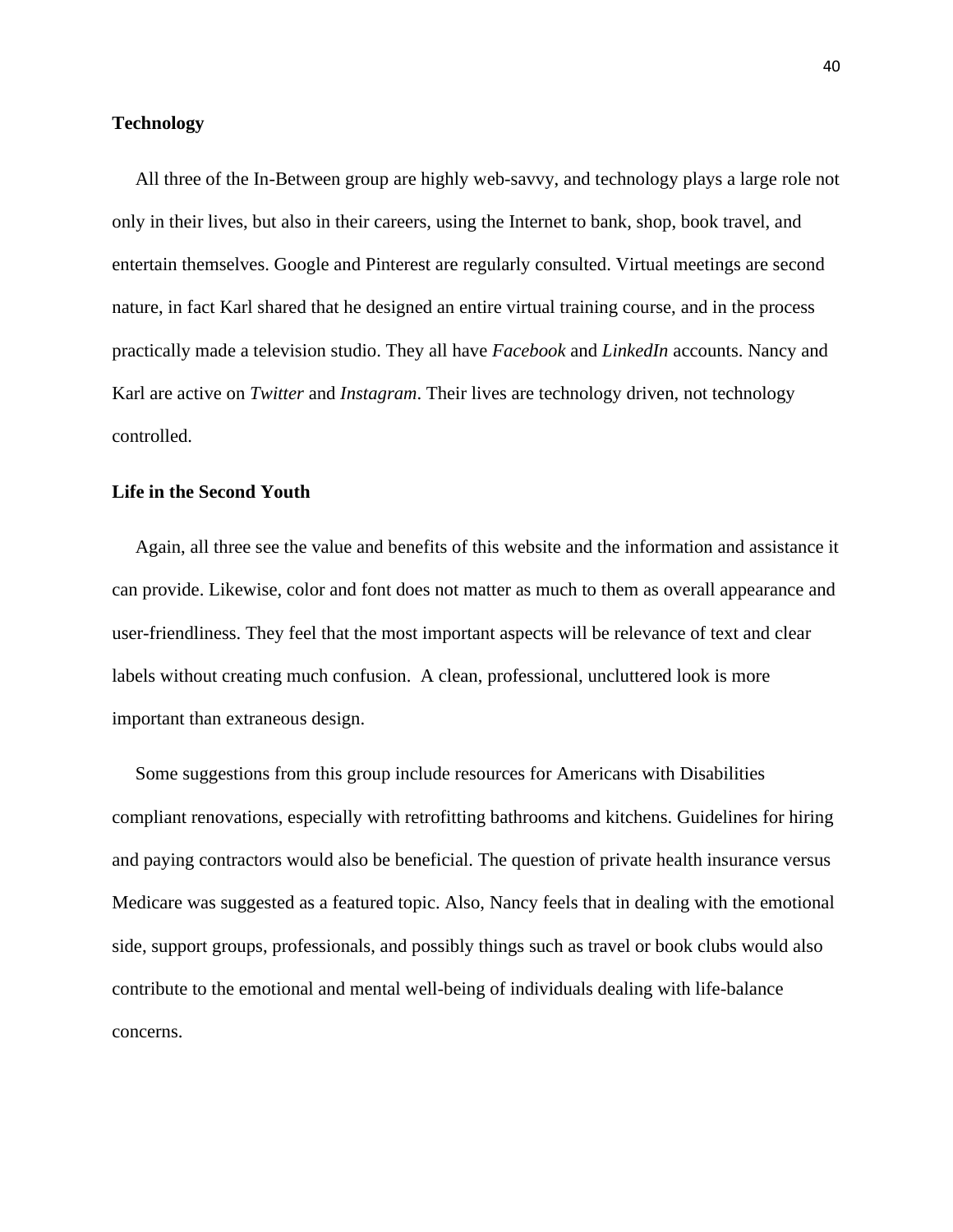#### **Outlier**

 The final interview I conducted was with what I call an outlier, whom I will call Yvette. She is in her sixties and lost her father last year. Her mother is still living. Before the death of her father, her parents downsized and moved to a community or facility comprised of only adults over the age of fifty-five or more commonly known as an active adult community. After Yvette's father's death, Yvette and her mother saw the need in further downsizing and found an excellent long-term facility that her mother loves living in. Also, Yvette is the sole caretaker of her mentally impaired sixty-year-old sister, who lives in a basement apartment in her home. Although Yvette is herself a senior, her family situation also makes Yvette a member of the inbetween category. She has obtained her Bachelor, Masters, and Specialist degrees in Education and is a retired educator. Yvette currently runs a small artisan business out of her home and is on the Board of Directors of a local chapter of a national organization that is close to her heart.

 She is also very web-savvy like the in-betweens and would feel comfortable navigating the website. She agrees with the others and would prefer a professional look while still being engaging. Yvette has personal as well as business accounts with *Facebook, Twitter*, *Instagram*, and *LinkedIn*, as well as using *Facetime* to stay connected with out of state siblings and hosts Zoom meetings regularly.

 Due to downsizing and relocating her parents, she feels that people would need information on moving companies, donation organizations, high end consignment shops, and estate sale companies. Yvette feels that children no longer want their parent's furniture, etc. but can have no idea of the monetary value of certain items. At the same time, there are mountains of photos that need to be sorted through and either discarded, shared, or converted to digital.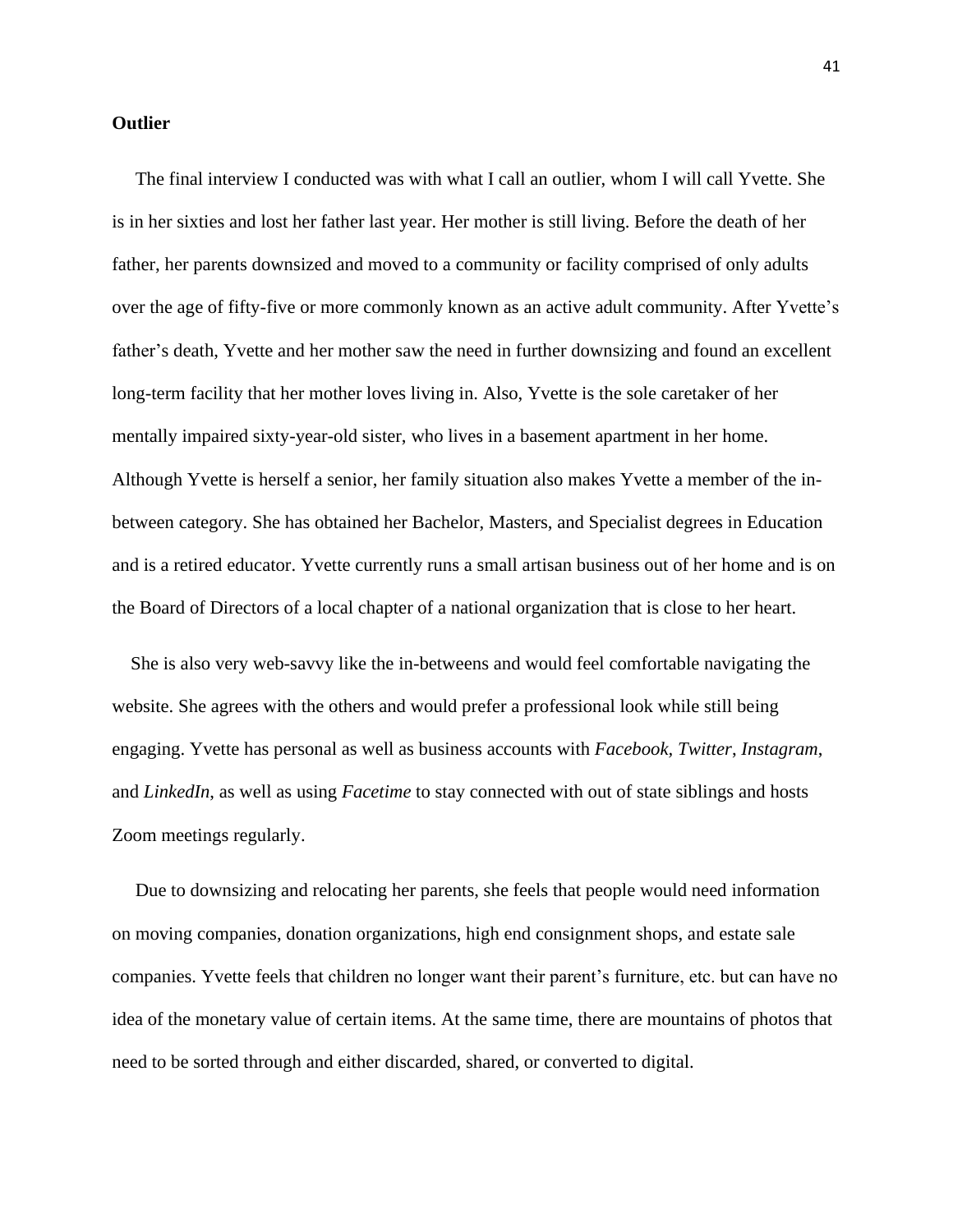## **Conclusion**

 All seven of the individuals I spoke with are highly interested in this venture. They stated that they want to be informed about when the website goes live, and most are willing to contribute to the content in some way. One elicited the promise that this website and blog is going to be created before agreeing to the interview. These reactions speak volumes to the necessity and desire for a place on the Internet where people in whatever stage of life can go to find the answers to the questions that are now being asked.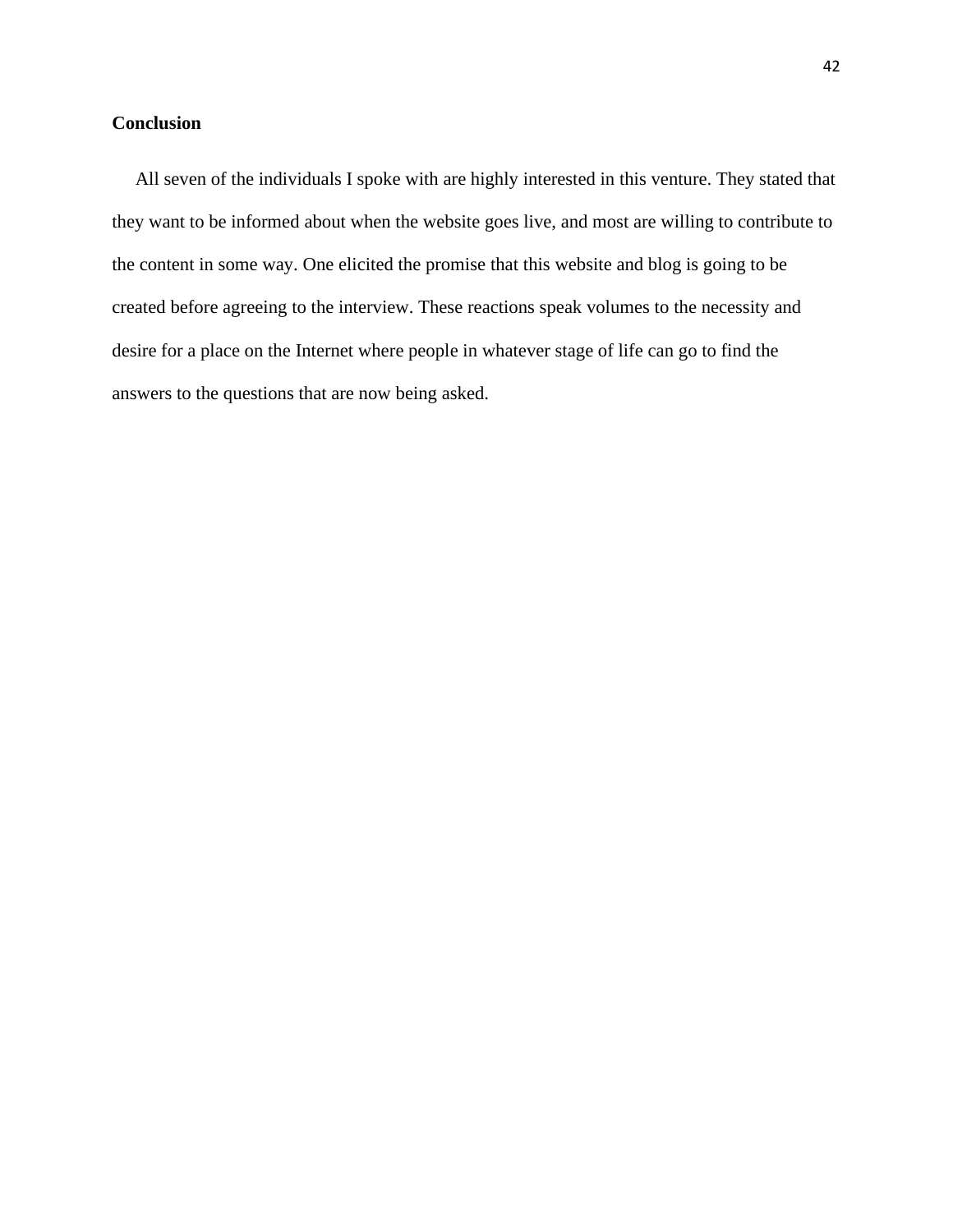#### **Competitive Website Research**

## **Introduction**

 The world has changed so much since 1946, which was the beginning of the Baby Boomer Generation. People are not only living longer than ever before, but they are living more active and healthy lives. Individuals in their eighties and nineties snow and water ski. They hike trails such as the Appalachian Trail, and even skydive. Those who have illnesses such as dementia and Alzheimer's are also living longer, and often-times it is unsafe for these adults to live at home. When adults need care, family members must make difficult decisions. For caregivers, the amount of research required can be the equivalent of a part-time job, but with no salary, no guidance, and ultimately often no answers.

 According to the Alzheimer's Organization (alz.org) over five million Americans are victims of this disease and it is the sixth leading cause of death, making it more lethal than breast and prostate cancer combined. There are over 16,000,000 people providing unpaid care to these individuals. Approximately two-thirds of these caregivers are women, of which one-third are the daughters of these patients. Another fact is that the family members who provide the care are the "in-betweeners." So, not only are the children, mostly daughters, taking care of their parents but these children have children under the age of eighteen as well (alz.org).

 My search for my mother's issues consisted of looking for answers for in-home assistance or assisted living options. What I uncovered in that time was that in-home assistance was mainly a housekeeper of sorts, or possibly a private Certified Nursing Assistant which would charge between eight and twelve dollars an hour. The other option was an apartment in an assisted living facility, but the monthly rent was usually at least double my mother's house payment. At that time, Mama did not qualify for long-term nursing facilities. Listed below are important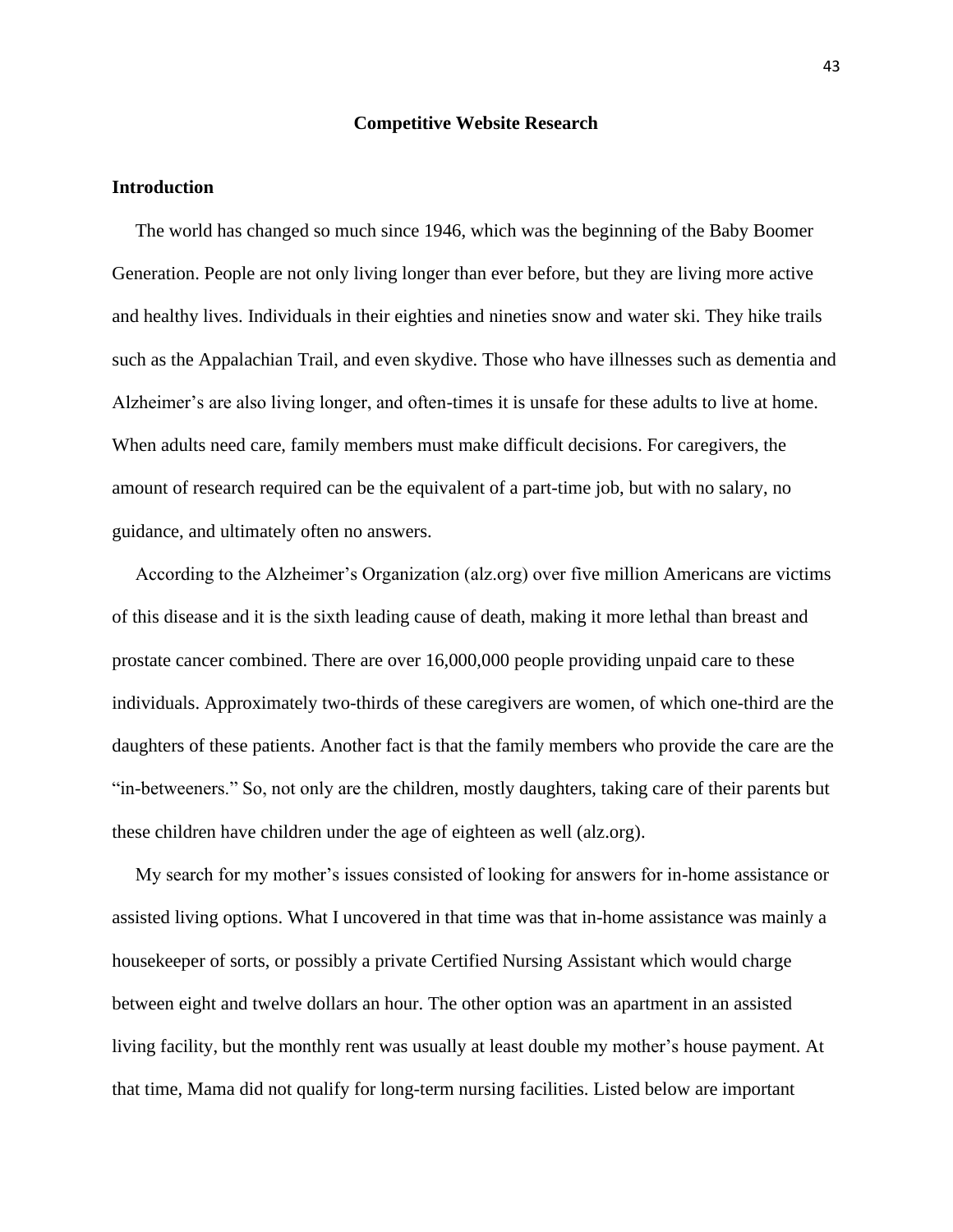questions, and mostly the questions I was asking myself, along with are so many others that are currently being asked within the families.

- How do I ensure my families inheritance is protected after my death? Is a will enough? What are the implications of probate? Do I need a living will or appoint a power of attorney?
- Will my insurance needs change after I retire? Should I purchase a separate burial policy? Should I cash out a term life policy, or purchase another? Should I increase or decrease my homeowners and auto policies? Should I keep my private health insurance and/or apply for Medicare?
- What are the advantages of selling my home and moving to an active adult community? Should I consider a reverse mortgage? Would it be advantageous to sell my home and rent to keep the upkeep costs and labor down?
- How can I determine exactly what benefits I am due from the Social Security Administration and The Veterans Administration? How do I find out if I am eligible for any extra benefits and if so, how do I apply for these extra benefits? How long will the application process take?

 No one wants to spend countless hours online and in person searching for answers to these questions, especially when they are unable to find them. For this reason, my website and blog will not only provide answers to these questions, but also give individuals access to professionals who can give more specific assistance in their field of expertise. Most lay people have no experience with navigating the probate system or exactly which type and how much insurance is actually needed. Unfortunately, government agencies, such as Social Security and the Veterans Administration like to keep their information as close to the vest as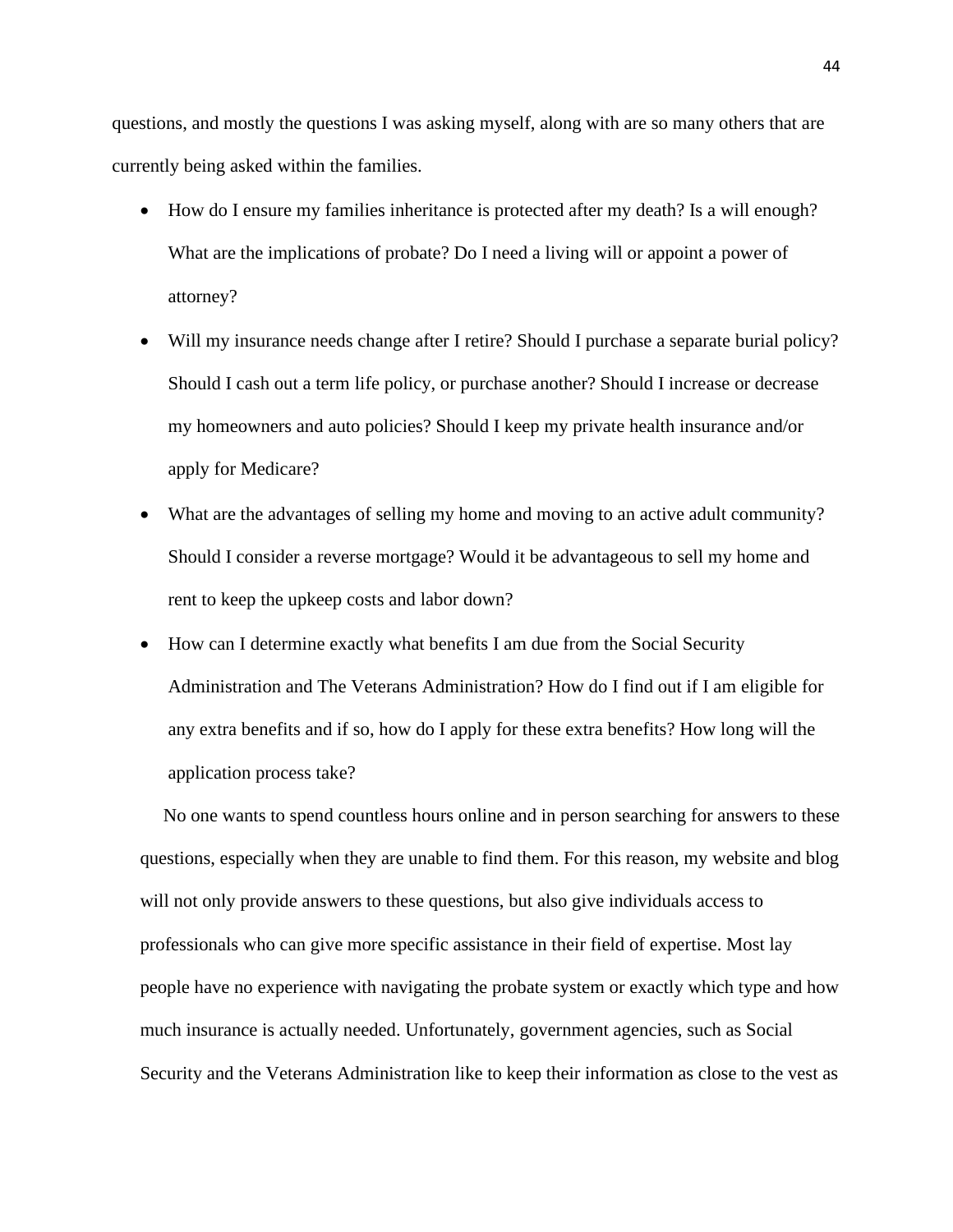possible. Before an individual can receive the information wanted, they must know exactly which questions to ask.

 As part of the planning process, I identified websites that cater to seniors. The keywords for searches I used included "websites for seniors," "senior living options," and since I live there, "Paulding County senior websites." I felt it would be easier to concentrate in this geographical area to begin with, and then branch out as necessary.

 In conducting this research, I decided to break it down into two groups: direct competition and in-direct competition to my website. The first thing I wanted to look for was direct competition to the site I want to build. Are there any sites that have different pages for different issues? Do they link to blogs that host experts on the questions that are being asked? Do these websites use links that to other websites can help seniors connect with each other, or help them learn new things and share previous knowledge?

 The second criteria I was looking for was the appearance of the websites. What colors were used, and how well did they complement each other? How easy was it to read the text: font, size, clarity? How easy is it for their target audience to use? Is the navigation simple? Each competitor analysis included two parts. First, I analyze the strengths and weaknesses of the website as informational resources. Second, I analyze the website's design features and usability.

#### **Direct Competitors**

#### *1. AARP*

#### **Content Analysis**

 The first website I researched was *American Association of Retired Persons* or *AARP*. In 1947, Dr. Ethel Percy Andrus founded the *National Retired Teachers Association (NRTA*) to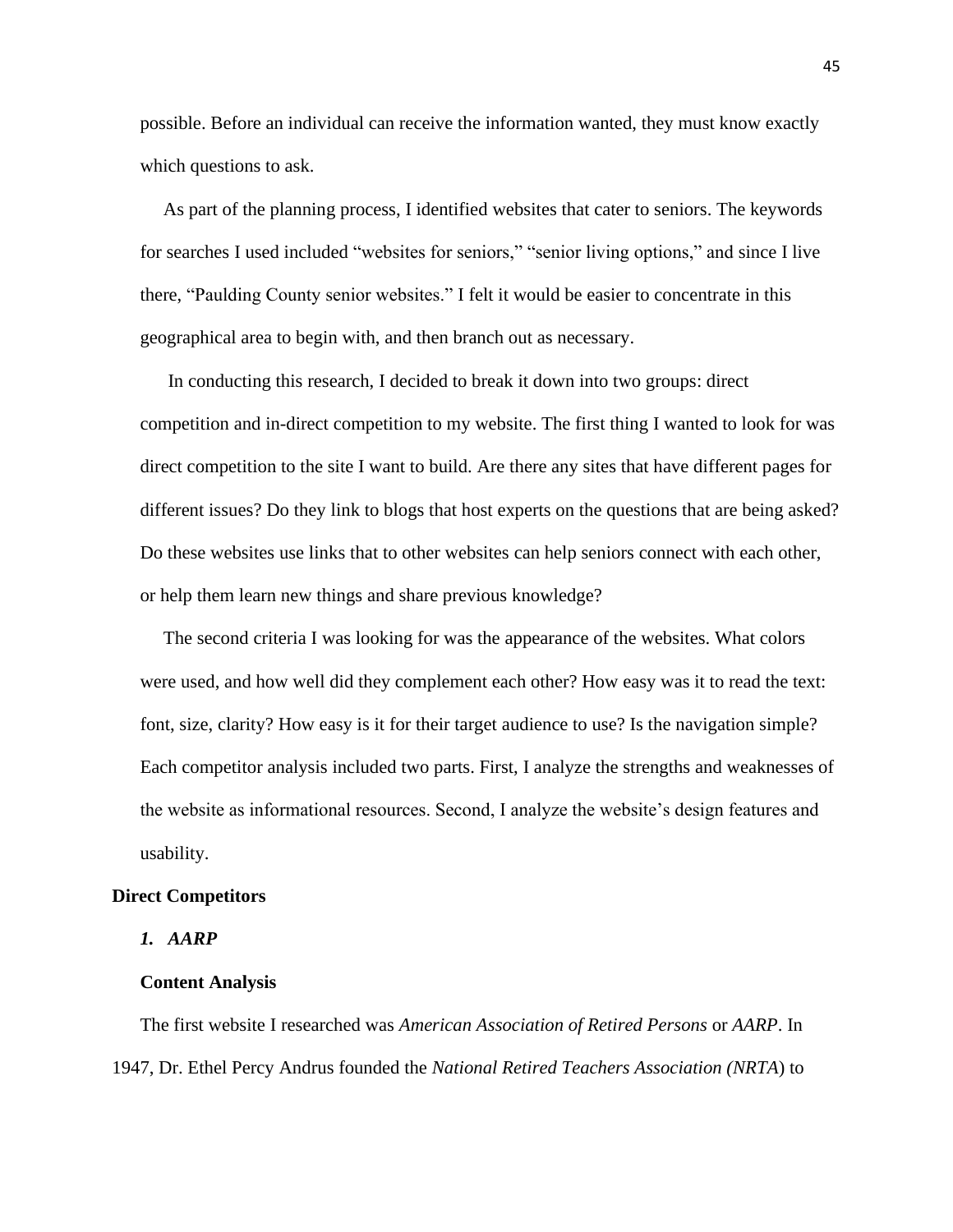ensure that these educators were given a voice in government, that their retirement pensions were safe, and that they could find insurance at a reasonable premium. In 1957, *AARP* was formed to become more of a lobbyist group for the insurance agency and absorbed the *NRTA,* which Is still a division of *AARP* to this day. *AARP* is now open to any retired person and as of 2018, *AARP The Magazine* and *AARP Bulletin* are the two largest circulation publications in the country (Wikipedia).

 This is the closest to comparable to my envisioned website I could find. The *AARP* website is more fluid and less static than most I have seen while doing this research. The articles are on topics that are relevant to today's seniors, such as finance, health, and nutrition. These give good information about trending topics, but there is no option for asking questions. Of course, right now, a major portion of the website is dedicated to COVID-19, as well as "fluff pieces" that are fun to read but offer no real information. *AARP The Magazine* is a bi-monthly print publication, and the format basically is the same.

 Upon entering this website, front and center are posts, articles, and images relating to COVID-19. Since many individuals who are members of *AARP* are also in the high-risk category for contracting COVID-19, it is of the utmost importance that an institution that is so trusted by this sector give timely and accurate information and assistance. The next section speaks to the benefits of membership, including discounts given at retail shops and a shortcut to joining the organization. The next section offers articles on personal safety, financial advice, and scam warnings, along with the customary "fluff" section.

#### **Design Analysis**

 As for the appearance of the website, *AARP's* corporate colors are a dull red and flat black; their banner is an ugly shade that is not eye-catching at all. The set-up is very plain with only a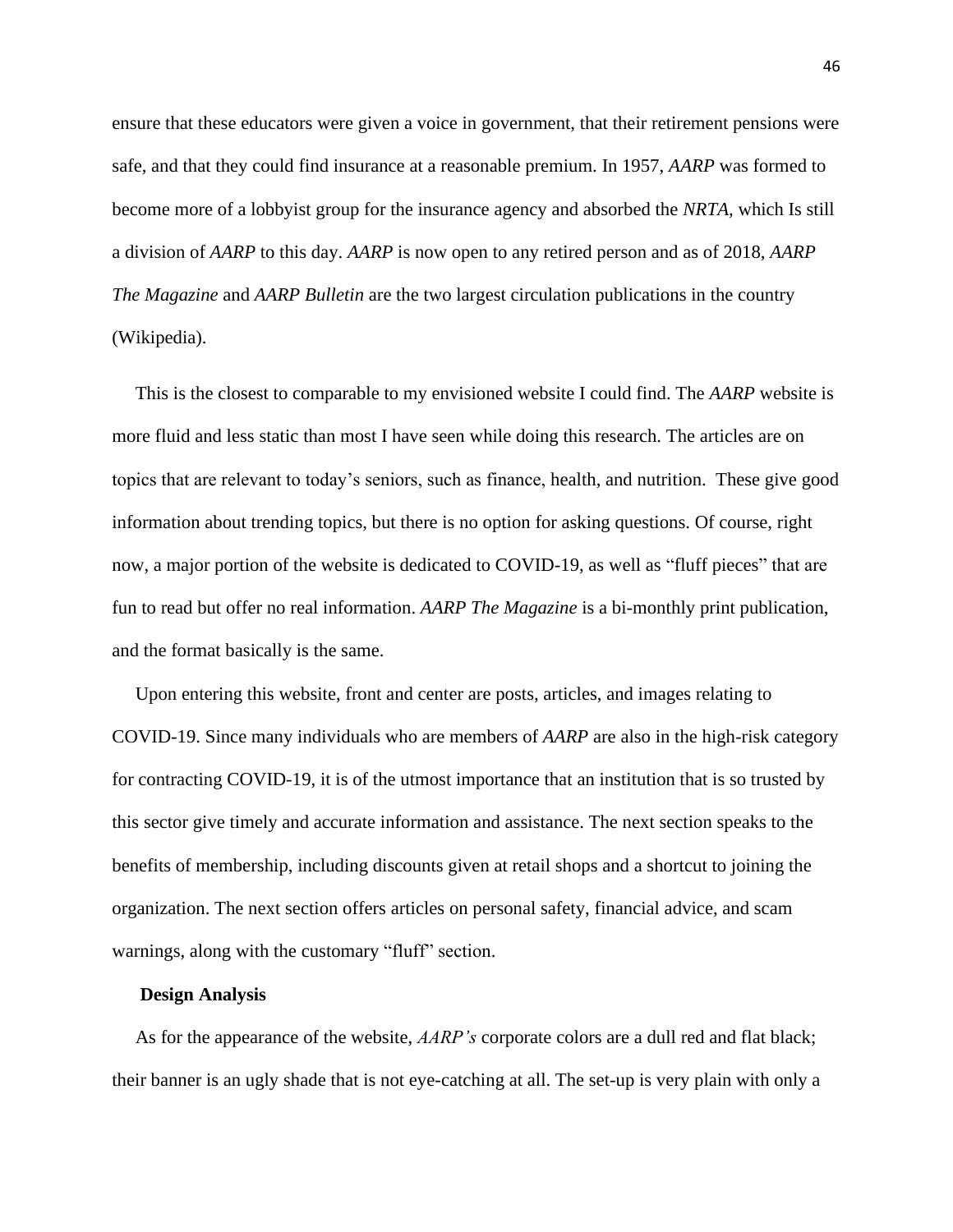few headings. The rest of the landing page is designed like an on-line magazine with thumbnails that can be clicked on to take the reader to the article it is attached to. These are arranged according to subject matter, and there are three to four per section. I did not find the site very interesting, but it is user friendly and easy to navigate. While this site offers advice and relevant information, it still does not offer the services and resources that I want to provide on my site. It offers ads, but no links. It offers advice, but there is no place to ask questions. I couldn't even find a "FAQ" section.

### *2. NRTA*

#### **Content Analysis**

The *NRTA* was actually the beginning of the *AARP* organization. *The National Retired Teachers Association* (NRTA) was ahead of its time in that an independent organization was chartered to ensure a small segment of the citizenry was represented in the state and federal governments (nrta). While it is still active, it has been absorbed into the *AARP Organization* and is not as active as it once was. *NRTA*'s website is dedicated solely to retired teachers, so while the homepage does speak to COVID-19, it is only a small part of the content. A major section is dedicated to webinars and podcasts available for ensuring the safety of pensions, how to contact government officials virtually, and how to avoid COVID-19 scams. The site also contains a "Pension Advocacy Toolkit," along with connections with other organizations. Finally, there are articles on the NRTA Programs, including Community Service, Financial Stability, and Leadership.

#### Design Analysis

 Because it is an integral part of the *AARP* website, *NRTA* uses the same colors, fonts, and design. Consistency is a key element in any design, especially in an organization's website;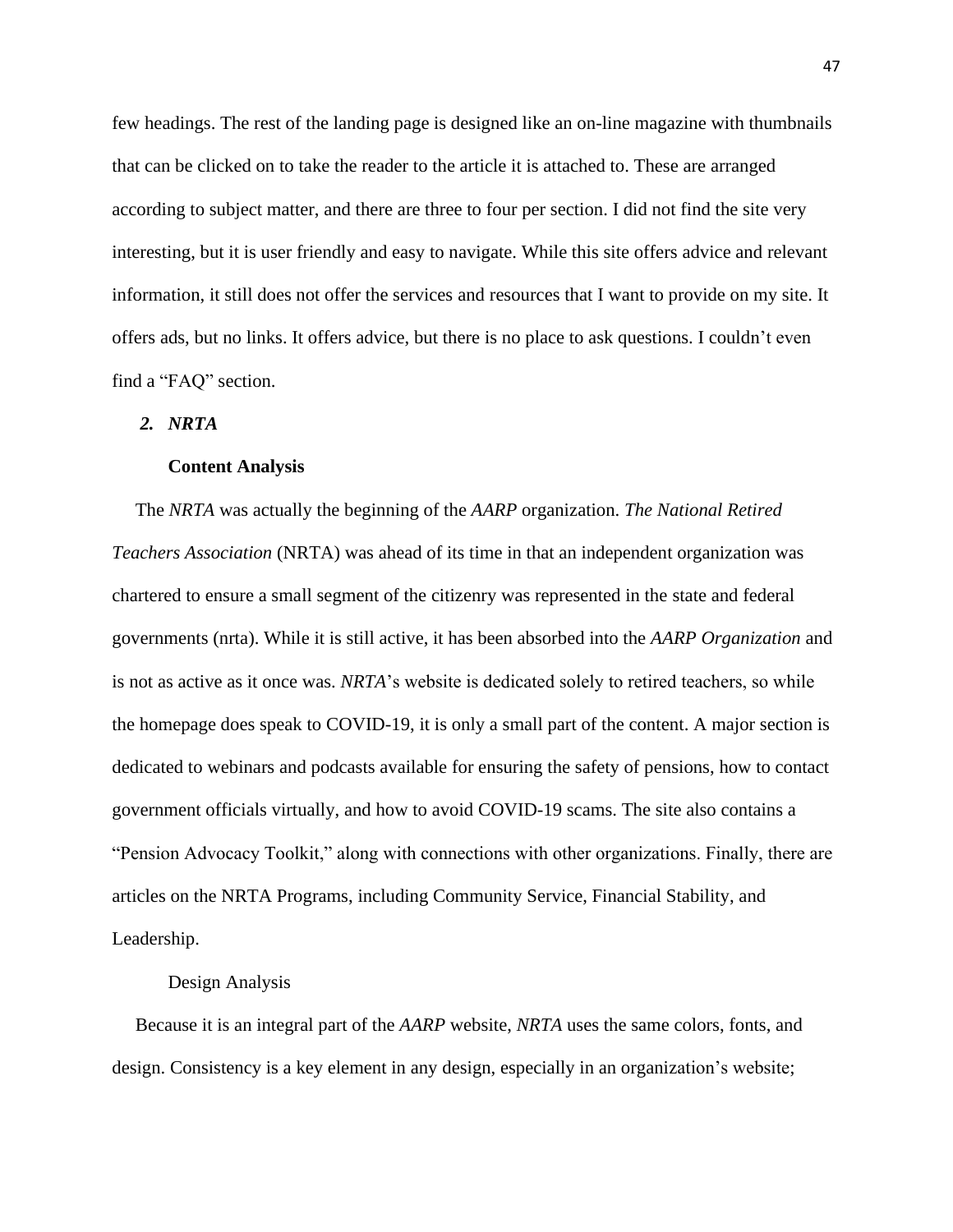however, I don't feel that everything has to look exactly alike, and I would have preferred seeing a different color scheme, even possibly a different font. It is my feeling that since they are two organizations within the same parent company, perhaps there should have been something to set them apart. After all, even though they both cater to retiree's, one has a niche on teachers, which should be celebrated. Perhaps the *NRTA* could have used a brighter red, not quite a primary from school days, but something lighter than the dull red of *AARP*.

#### *3. National Institute on Aging*

#### **Content Analysis**

 Part of the U.S. Department of Health and Human Services, the National Institute on Aging (NIA) is a website that is dedicated solely to the health of the Seniors. This website provides access to articles about heart health, sleep assistance, and of course COVID-19. These three articles play on a loop on the homepage so that with just one click you can read about the issue that is currently highlighted. Below that is a section where one can read about Parkinson's Disease, emotional well-being research, the director's award, and tips for research grant applications. This website also manages another site on *Aging in Place*, which is dedicated to assisting the elderly find options to help them stay at home. In fact, their opening page begins with, as described by the webpage, the often-heard wish of most Seniors, "I want to stay in my own home!" (NIH). This page gives advice and guidance with articles such as "Plan Ahead to Age at Home," and "What Support Can Help Me Age at Home?" While this site offers important information, it is also static in there are no live links within the page and there is very little movement on the page. There are links to other government agencies that deal with housing issues along with Medicare and Eldercare Locators, but there are no other outside links, and there no ways to ask questions.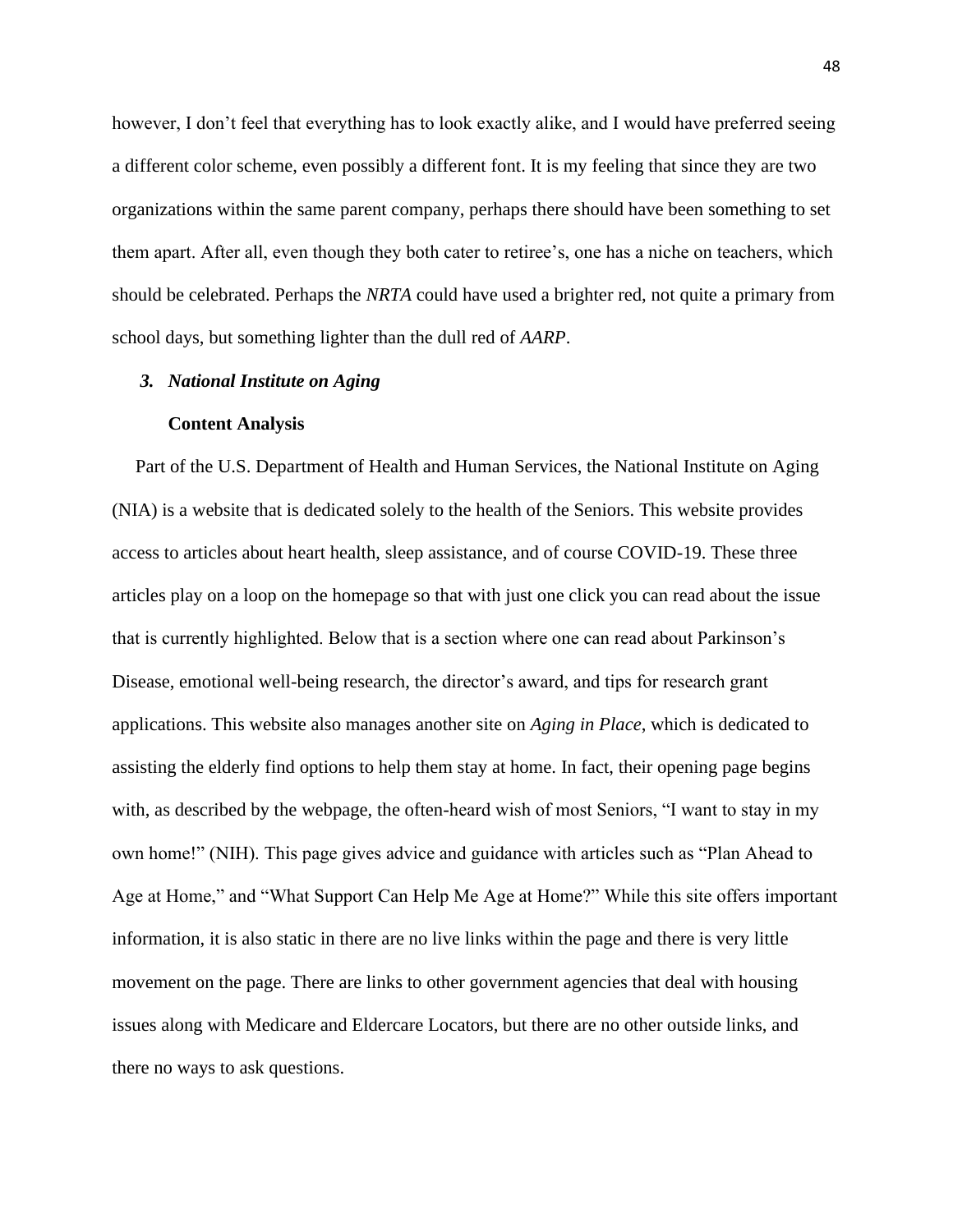#### **Design Analysis**

 Upon opening the webpage for NIH, the first thing I noticed are the three different blues used in the top one-third portion of the site. The banner at the very top is a very dark, primary blue. Even though it is thin, it is still the first thing the eye is drawn to. There is a small white space where the logo, name, and search icons are located. Directly under that is another bright blue ribbon, which houses the list of pages to be found. Even though this isn't the same primary blue and is brighter, it is still a dark blue. Currently, the next banner is a brick red color that is being used for COVID-19 information. Next comes a square which is a third blue, only this one is a darker sky blue. Attached to it is a rectangle where images are loaded on a slow rotating loop. I find the three blues distracting, but more than that, I find the hues of the blues and the red to be harsh to the eye; however, the images are pleasant to look at and their looping speed does not distract. Underneath this there are other visuals and texts that are easier on the eyes.

## *4. A Place for Mom*

## **Content Analysis**

 Next, I visited *A Place for Mom*. It is not a direct competitor for my website, but it does have some of the components I am wanting to integrate. This site offers assistance with living options for the elderly (mom). There is a form that requests personal information to be filled out before the site becomes available for navigation. Someone from customer care will then make contact to discuss the situation and provide a list of facilities; however, their options only include long term residential care in which the individual must leave their homes and move into an institution. They also cannot give any advice on senior communities for people over the age of fifty-five or help with decision making of purchase versus renting versus long term facilities.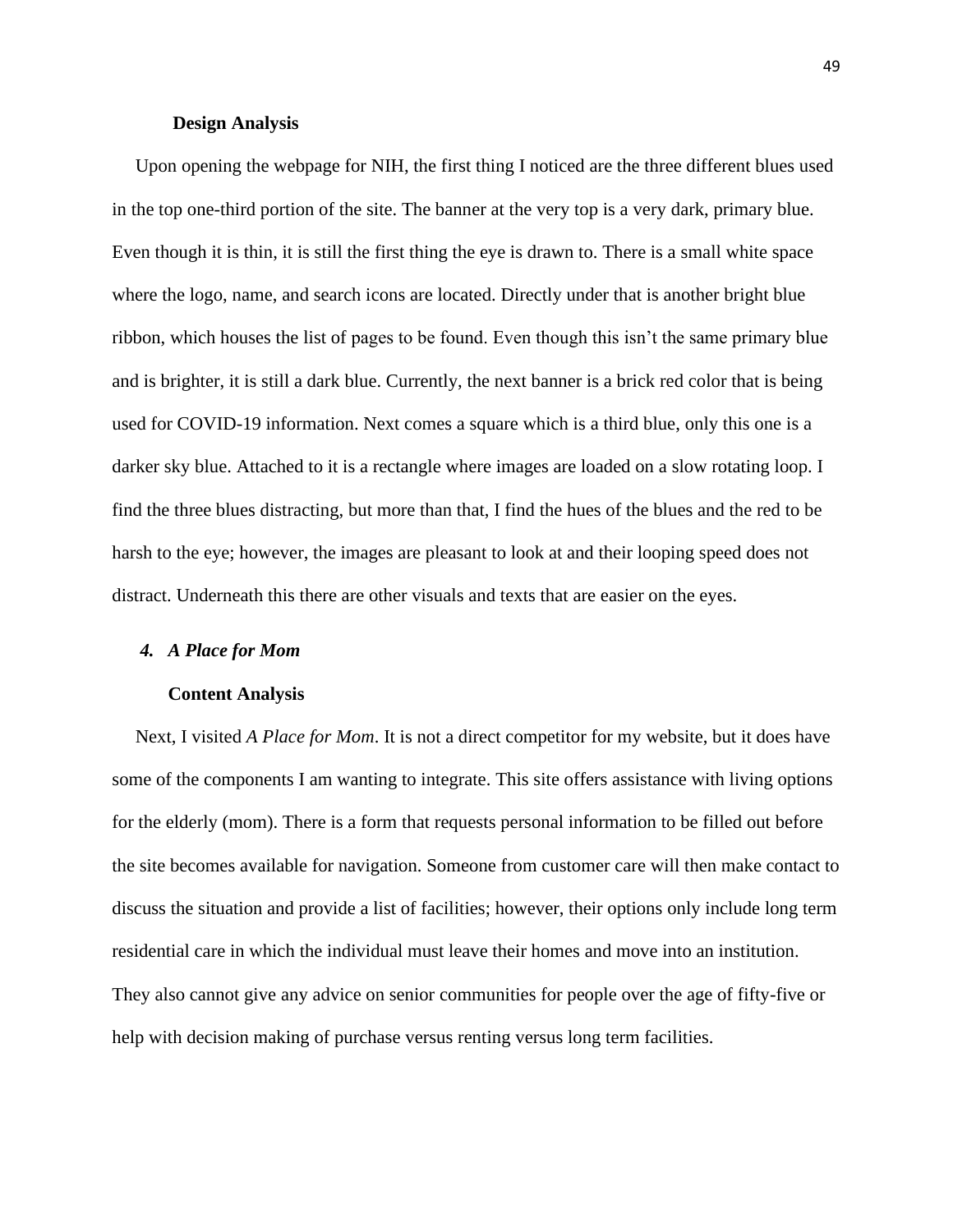## **Design Analysis**

 The website for *A Place for Mom* is basically one page. Upon opening, there is a picture of Joan Lunden, who is their spokesperson, along with the company's logo and a telephone number. There is a form which requests the client's information that must be filled out before the next page can be accessed. Ultimately, I decided that this would not be a competitor, but rather a possible link from my website.

 In the same vein is the site for *Visiting Angels*. This site offers accessibility to in-home care and companionship to the elderly (visitingangels). This site is different from *A Place for Mom* in that this one can be navigated. The landing page uses two tones of bright blue with two banners. The top is white with blue writing and the logo on the left takes about one-third of the space, the other two-thirds has four dropdowns, their phone number, and a search icon. Directly underneath it is the second banner which is the darker shade of blue with white lettering and contains six dropdowns.

 As is with most websites of this type now, COVID-19 is a huge part of the landing page. Below that is an "advertisement" for a pre-programmed Alexia that also works kind of like a medical alert system tied directly to the company. The remainder of the landing page is dedicated to thumbnails which are direct links to services offered where details can be found. Again, I could not find anything other than a "FAQ" option, but a reader can enter their zip code to find the closest office. At that point, a phone number will be provided so that in-person contact could be made.

 The website itself is very pleasing to the eye and easy to navigate. It is very clean and well organized with large, easy to read font, which (uniquely) is capable of becoming larger. The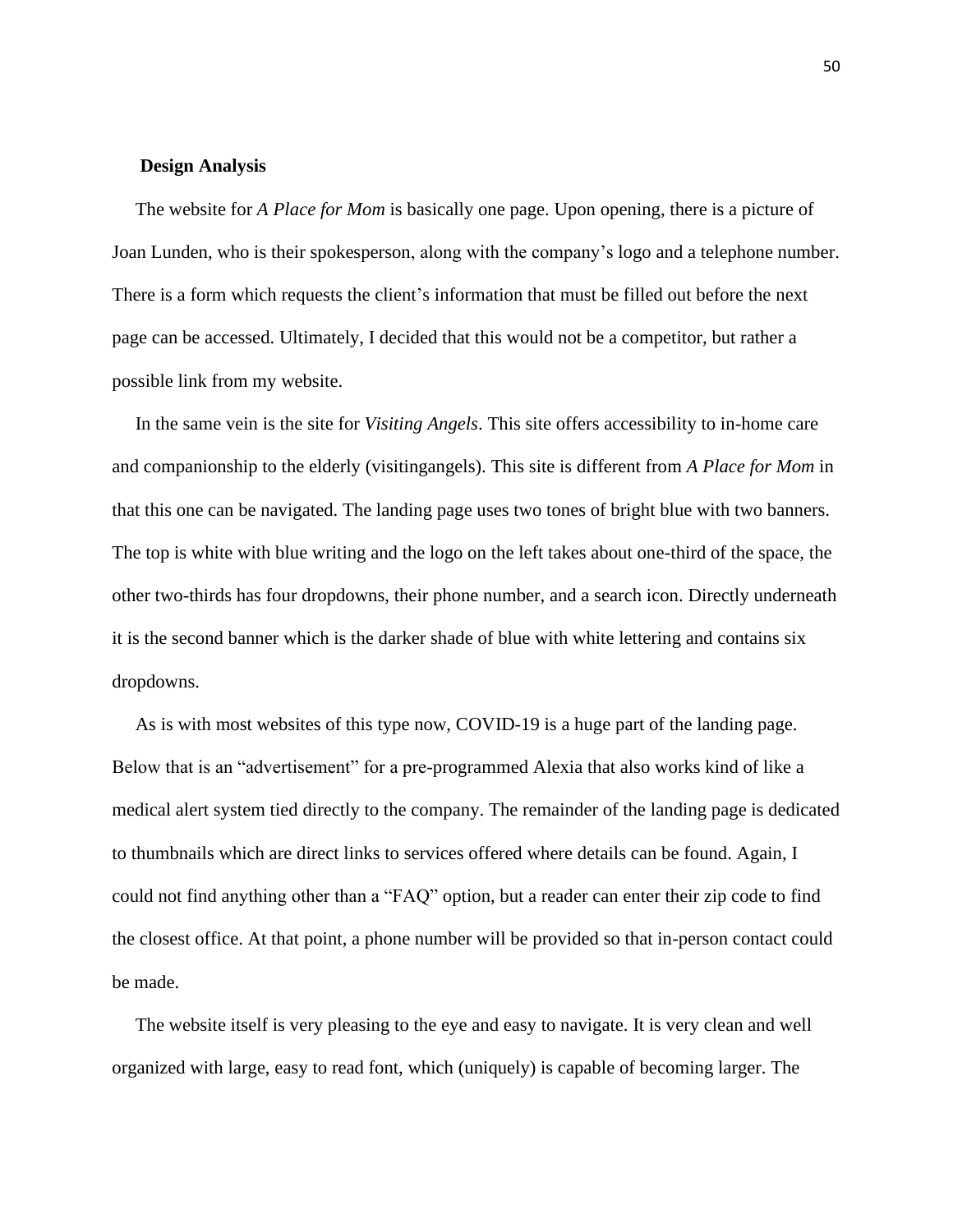color choices are calming as well as easy on the eyes without being harsh. Again, this site is not direct competition for the one I want to build but will be a compliment to the "Navigating Eldercare" page I will add to mine.

#### **Non-Direct Competitors**

 At this point in my research, I used other phrases to search for sites. I entered the phrase "elderly issues web sites" into the search bar. Of course, there were several links, but mostly there were lists of top five or top ten choices. Other items came up, but of course there was always a different top ten list. Upon looking at that, I found a variety of sites of interest. There were quite a few I think would make great links to my website, such as *Pogo.com* which was a website featuring games that can be played alone or with friends. Teams can be formed over the Internet which leads to making new friends. Then there was a comedy club of sorts named *Suddenly Senior.com*, along with *Seniors Guide to Computers.com* and the travel site *Evergreen Club.com.* 

 At first, I thought Retire Wow.com might be a direct competitor, but it turned out it was just a big ad for health, finance, and spirituality products. And *Seniors Only.com* was a chatroom. *Senior Planet.org* is news and articles geared toward seniors and *Love to Know.com* has thumbnails that take the user to advice on such topics as antiques, hair, saving money, family, and death and dying. While all of these contain interesting content, these are sites that I would recommend on my site and not competitors. The one thing I did notice with all of these is the websites were very plain in their design: white backgrounds with black lettering. Most did not have images to draw interest. The font on most was plain and small, and the sites themselves were not all easily navigated. The topics listed appeared to be generic.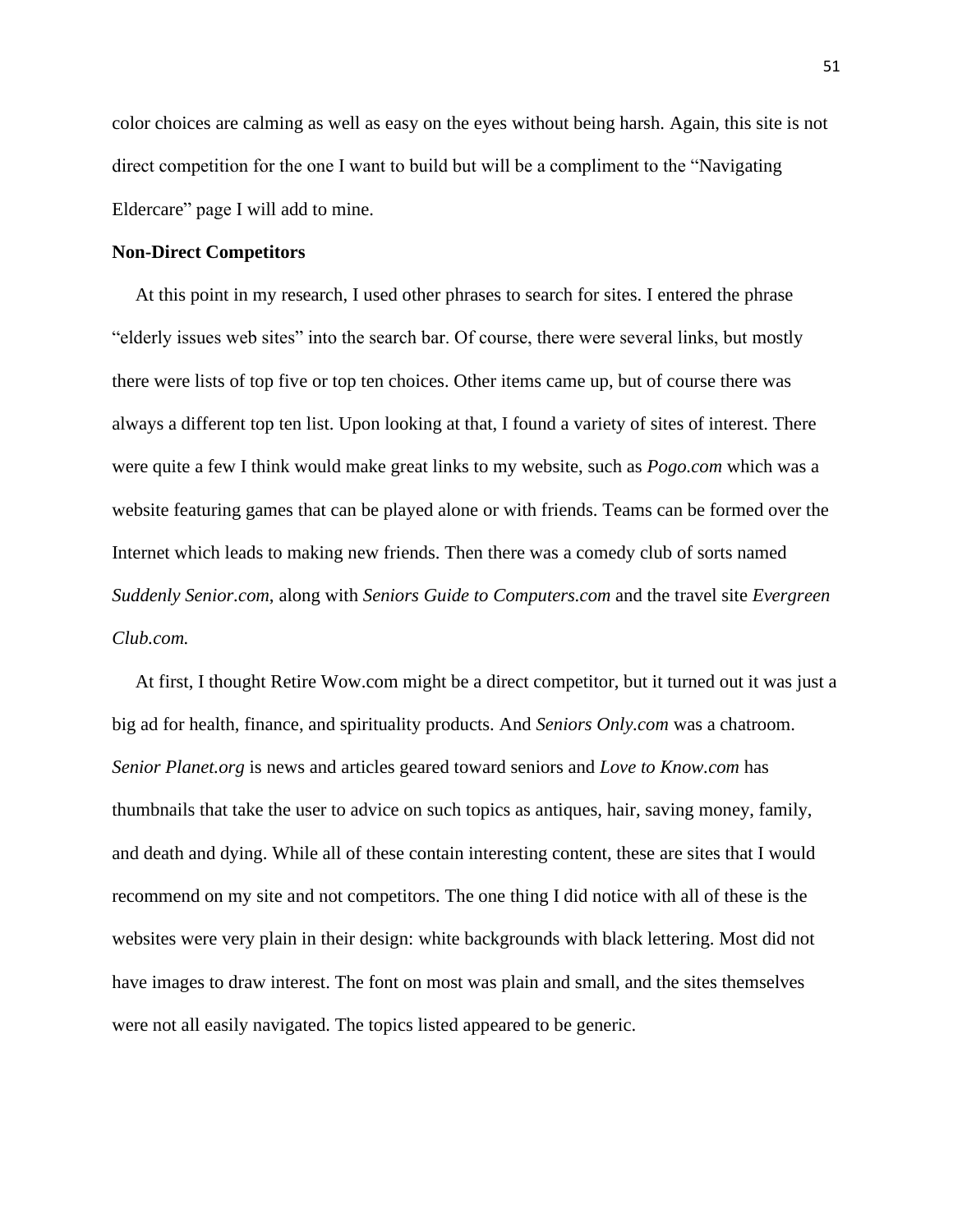## **Conclusion**

 As I wrapped up the secondary research, I discovered many trends in each website. Most of them use blue, red, black, and white, almost to an extreme. The hue choices appeared to be harsh on the eyes, especially the stark white and bold black being chosen. While each site offers excellent information, the sites I saw are almost static with no opportunity for interaction. I came to the realization that there is a need for a website and blog that give seniors, their families, and their caregivers a place where questions can be asked, and information shared. I feel that it is important to provide access to professionals where basic questions can be asked without the initial necessity of making an appointment. This will not provide all information but will give people a place to start. At this stage in our lives, we seniors deserve to use our time to enjoy the things we want to do such as travel and playing with the grandkids, not searching the Internet needlessly. I took on this project and asked the questions to receive the answers that would assist me in developing a website that will enable my targeted audience to enjoy more of their retirement time doing what they want after working so hard during their lifetime.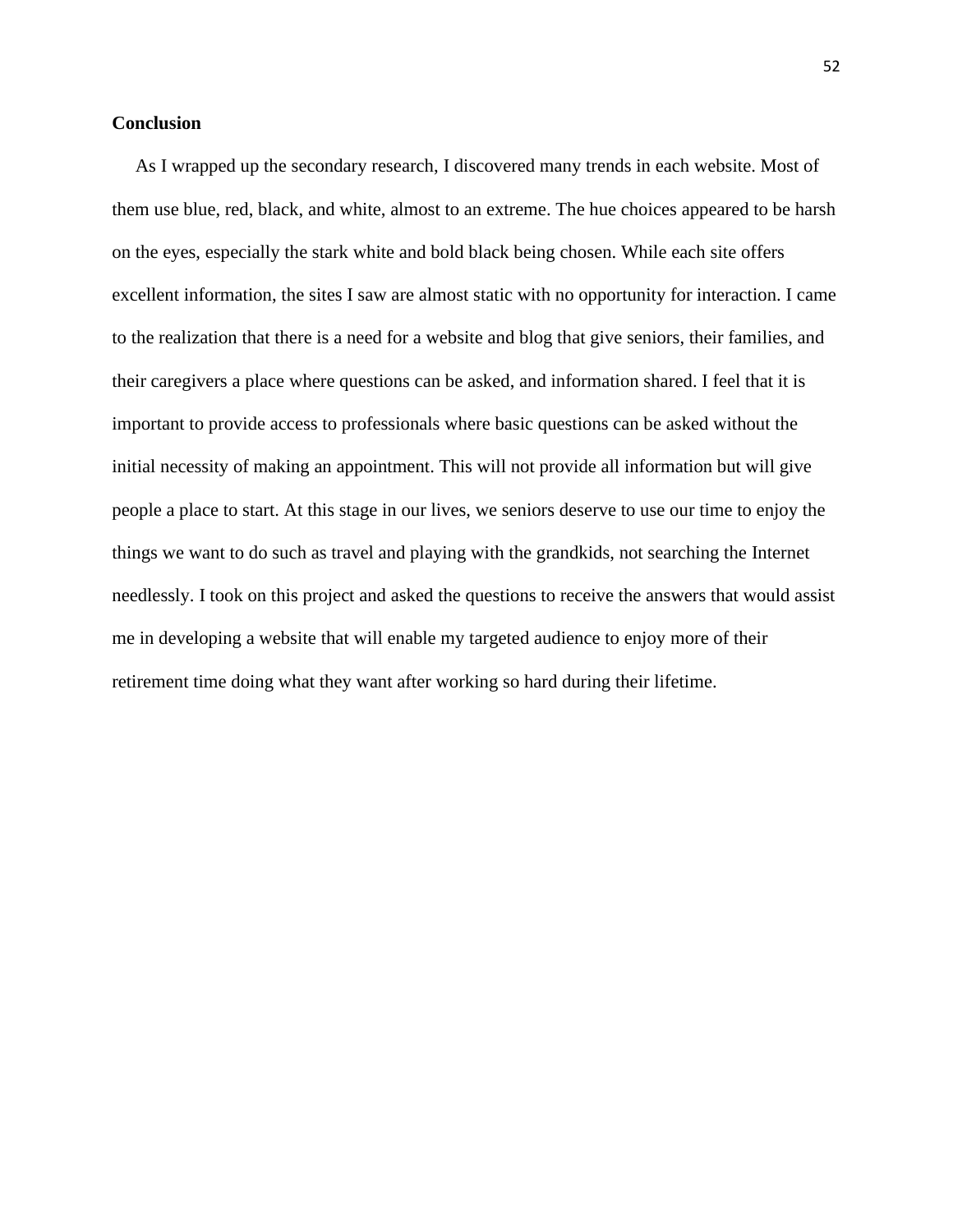### **Nonprofit Research**

#### **Introduction**

 Nonprofits can be excellent resources and have a major impact on the health and wellbeing of members of every community. These organizations provide many valuable services including physical and mental health clinics, free transportation, meals, and human contact and community engagement. Each county in Georgia has their own cluster of facilities that house senior centers and social workers, but there are other organizations as well. While I concentrated on state and local nonprofits, there are many that are federal as well.

## **Paulding County Senior Center**

 Until 2020, the Paulding County Senior Center offered different ways for seniors to be active outside of their homes in a safe environment. People could go there daily, for exercise, to eat a meal, and to socialize with others over activities such as bingo games or dances. Now, there are few opportunities for seniors at the facility due to the limited access because of the pandemic. Luncheons and dances are no longer offered, and the travel club has been disbanded, but *AARP* has joined forces with the Paulding County Center to offer tax assistance through the end of April, which can be handled on-line, drop-off service, or in person. The center is open for exercise classes, such as Jazzercise, Zumba, and yoga—even line dancing and art classes are offered on a weekly basis. An individual must register to join the senior center, but the registration form is mainly for emergency and medial contact information. There are no membership fees (Paulding County Senior Center)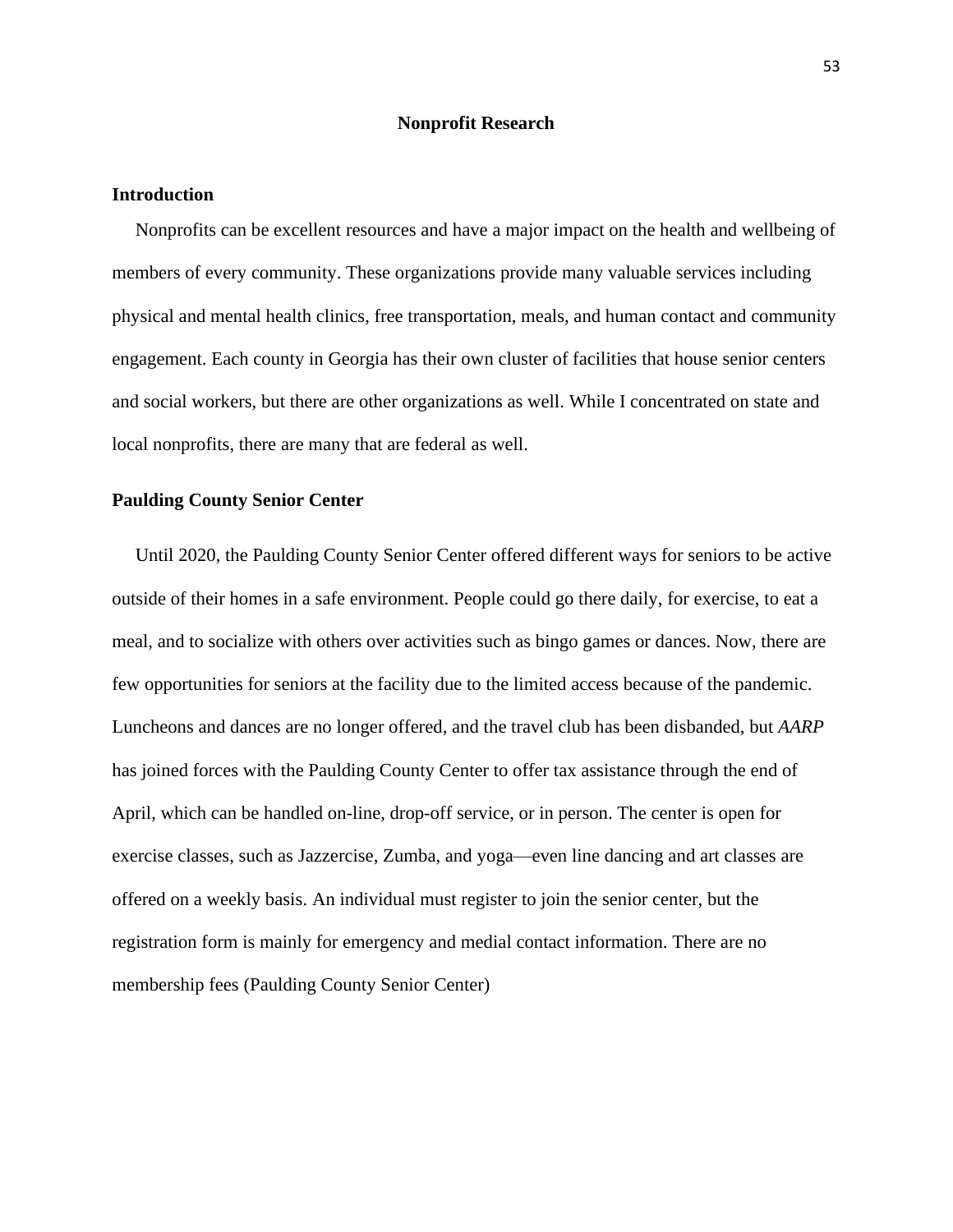#### **Meals on Wheels**

 This organization works through the Paulding County Senior Center and still delivers meals to home-bound individuals. But there are new restrictions as all deliveries are now non-contact due to COVID. While individuals can still receive meals, they no longer have the opportunity for fellowship. Oftentimes, this is not only the only meal that seniors receive each day, but also the only personal contact with others as well. Applications are required for the Meals on Wheels service, and more often than not, insurance covers the cost (Meals on Wheels).

#### **Paulding County Transportation Services**

 Non-driving seniors who are not completely house-bound have the opportunity to be transported to shopping areas, doctor appointments, and even jobs through the Paulding County Transportation Services. This free resource is a curb-to-curb-to-curb service, where the riders are picked up outside their homes, dropped off on the curb of their appointments, and then returned back their homes; however, due to insurance liability, the drivers are not allowed to assist passengers inside of their homes or inside of their appointment sites. If needed, assistants can accompany the senior, but this must be arranged by the rider. Appointments are necessary, and registration is required (Paulding County Transit Service).

#### **Paulding Seniors Golf Association**

 The golf association was started in 1997 with four members who wanted to get together twice a week and fellowship while playing golf. Since then, the club has grown to approximately 300 members. They still golf twice a week at different local courses, but now with a mission hosting golf tournaments to fund raise for local charities. While not formal a 501c(3) nonprofit organization, they are an engaged community organization. There is a \$10 annual members fee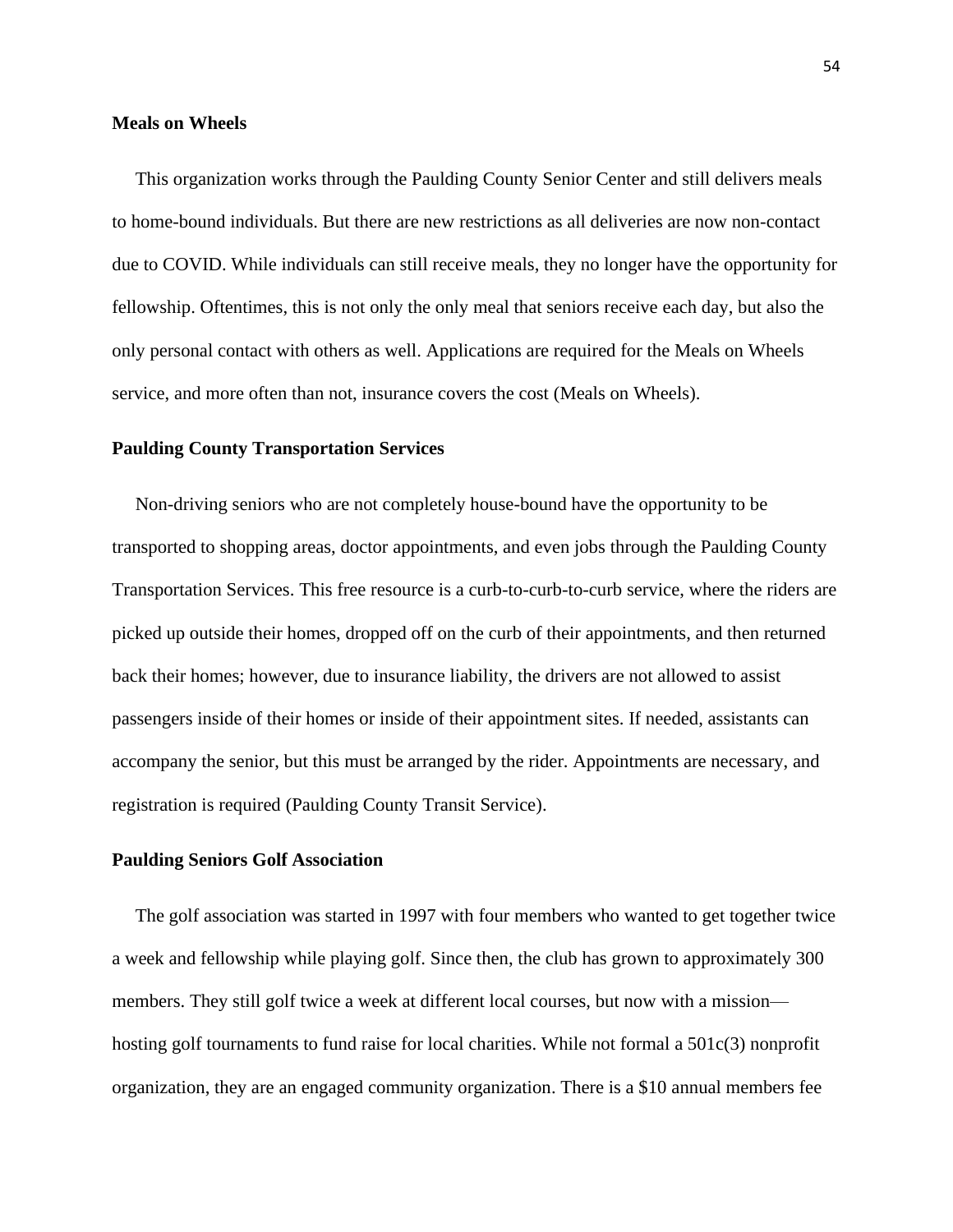that pays for printing, supplies, and other expenses for their philanthropic activities. At the beginning of each of the weekly games, each golfer puts \$2 into a kitty, which usually comes to a total of roughly \$8,000 annually. At the end of the year, the collected money is divided among four charities. The chosen organizations have historically supported children and family's needs including Make a Wish Foundation or MUST. In addition, at Thanksgiving, a golf tournament is held to raise additional funding (Paulding Seniors Golf Association).

## **Conclusion**

 Since these organizations can be such an important resource for many of my target audience, my website will provide links to their websites as well. Some of the services offered are vital for the health of Seniors, such as Meals on Wheels and the Paulding County Health Center. Links for these will be on the government page. As will be assistance pages for the transit service and senior center. There will also be another page for games and other fun links where the golf association will be provided.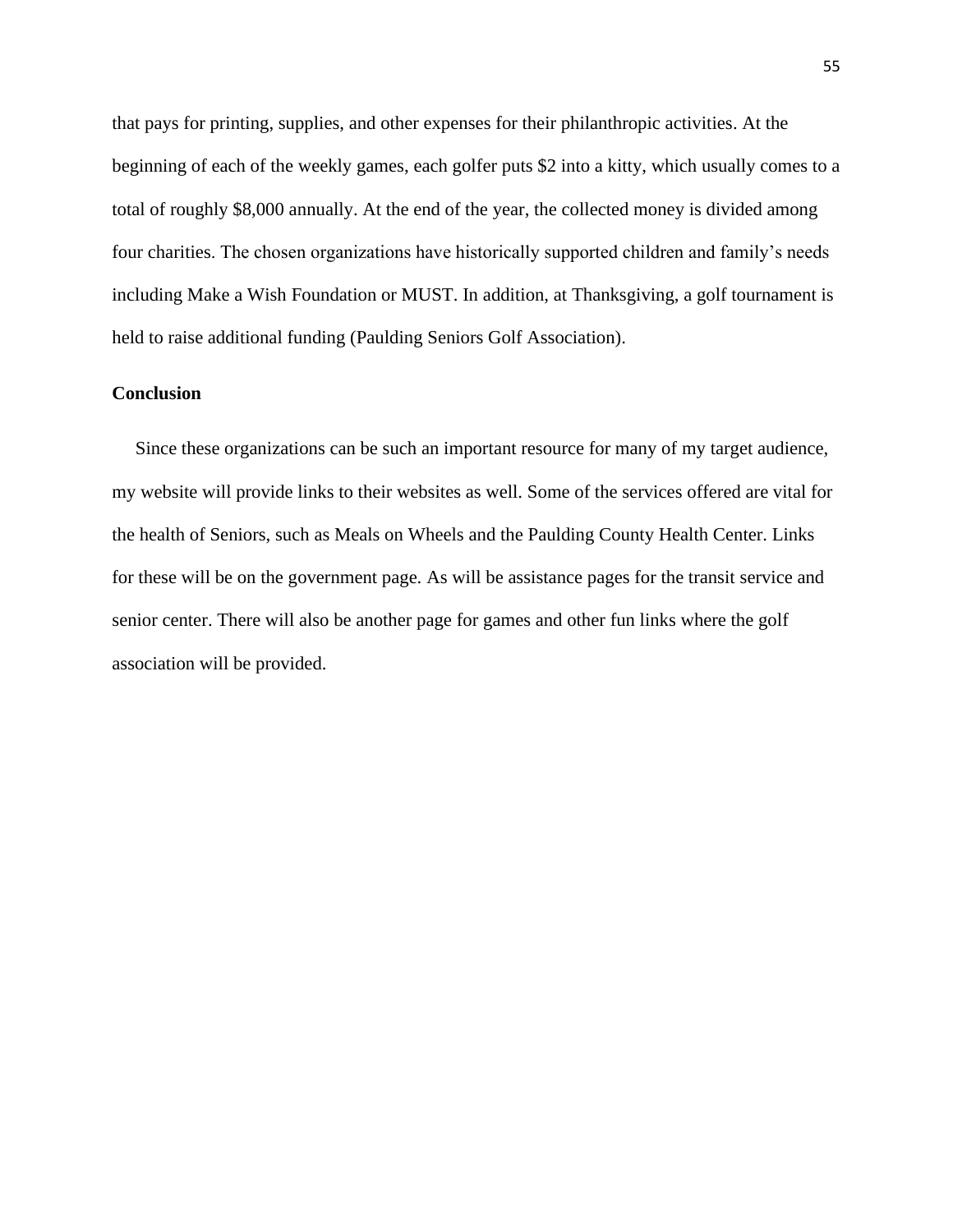#### **Website Design**

 I have been designing this website in my imagination ever since the idea came to me. What I envisioned was a mixture of soft cool and warm colors that would evoke a feeling of peace and wellbeing with just a hint of nature. Each page was to have the smiling face(s) of seniors enjoying their lives along with their families. The text would be large enough to read comfortably while not shouting at the site visitor. The background color for the pages would be muted, rather than stark white or other glaring colors that can be hard on the eyes. The same goes for the font color selection, which would be a soft black or deep gray that would not reflect light harshly. I envisioned the pages neatly organized and easy to navigate, clearly marked so as the content would be expected.

While I am still in the design phase of the website. I have gotten far enough along to know now exactly how I will make it look. There are five tabs that can be selected from on the landing page. The background page is a soft off-white, almost an almond color. The font is still black, but not a heavy one. Currently the border is a dark blue with a design that almost reminds me of psychedelia from the 1960's. I feel that this adds a nostalgic, fun feel without being too intrusive. There is a picture of my mother and myself. This tells exactly who the website is about.

 The "About Me" page has a picture of me along with my story of why I wanted to begin this website and giving background information. Next is the "Resources" page. It will be from there that the other pages will be accessed, such as the real estate, legal, and insurance pages. I have added pages there from my original format as well, including topics such as: scams, mental health, moving information, and government links. I do not want these to be listed on the home page because I don't want that page to be too cluttered and confusing to navigate. I would prefer thumbnails from the "Resources" page. The fourth page is entitled "Navigating Eldercare." This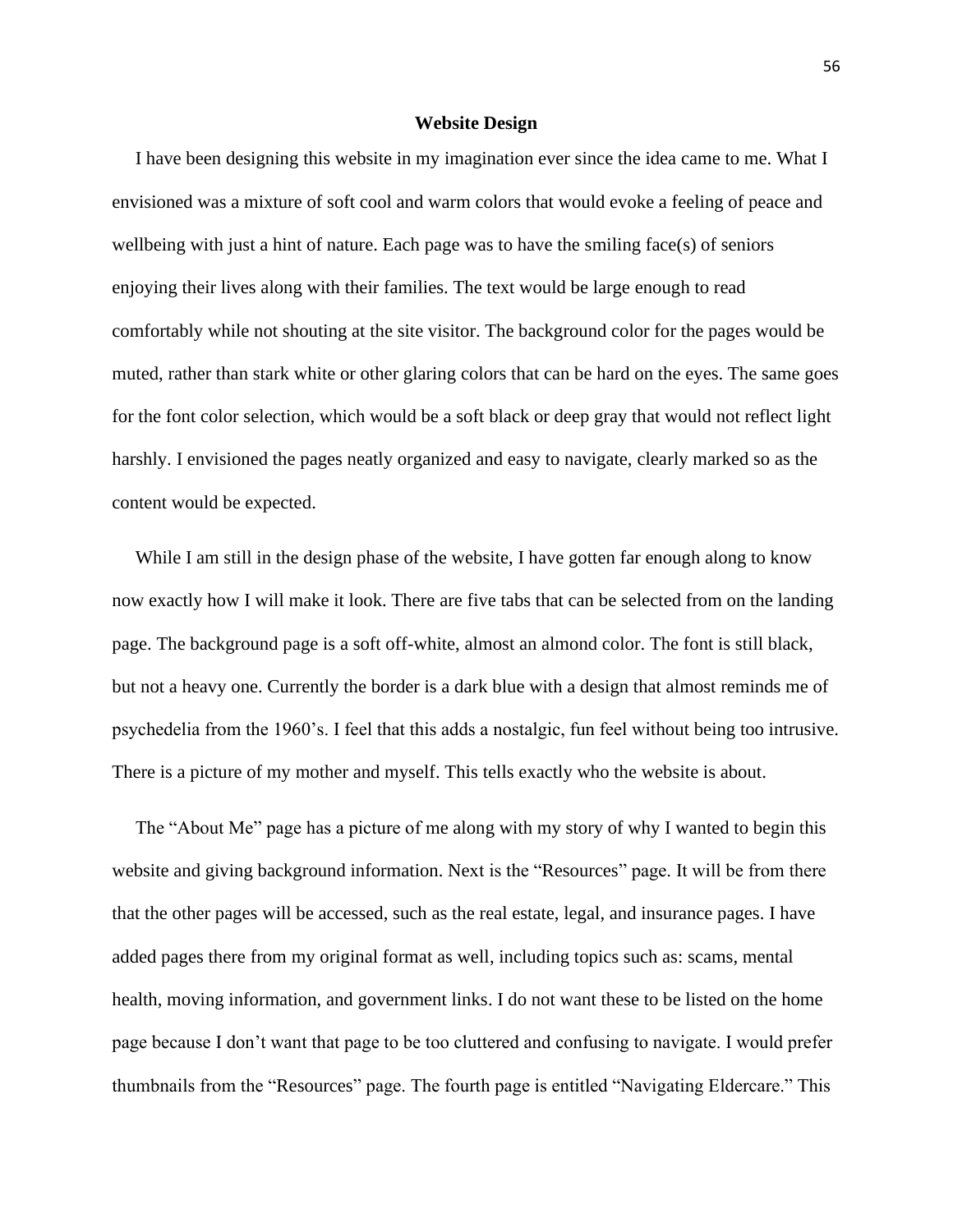will include links to the varying companies that offer in-home assistance and guides to long-term facilities. The last page listed on the home page will be the "Contact" page. This is where the links to my social media platforms will be housed, along with my e-mail address and future company phone number. There will also be a form that visitors can use to contact me.

 Since I am not a web designer, I do need assistance to get these details in place. I don't know how to make thumbnails, and I want everything to be consistent and flow together well. I want it to look welcoming and professional. But, above all else, I want it to look like the person that created this website does care about the information being offered and the clients who take their time to visit the site. My granddaughter created a logo for me, which is prominent across my web presence, along with the photograph of my mother and myself.



<https://wordpress.com/pages/lifeinthesecondyouth.com>

Below is a screen shot of my landing page.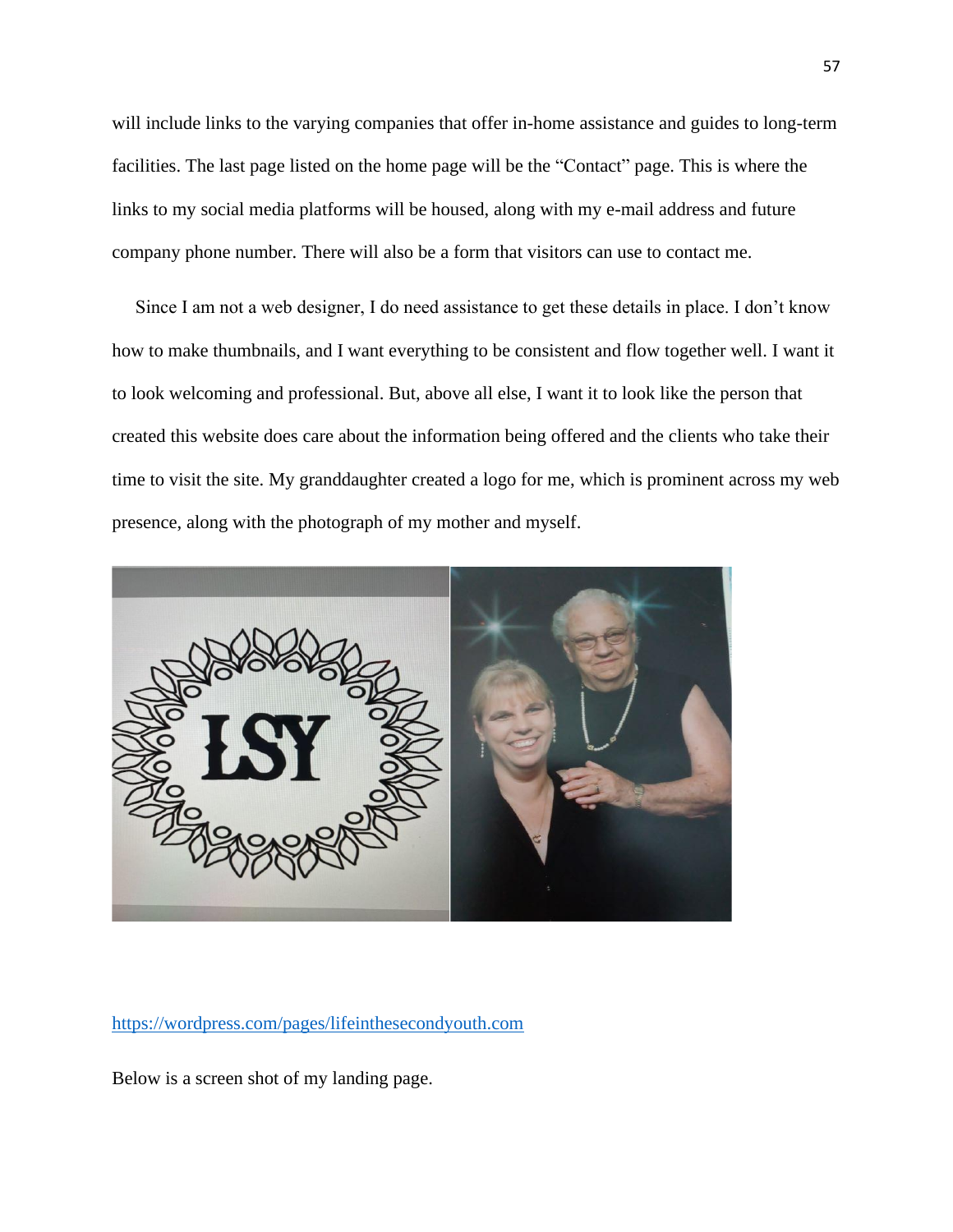

[Life in the Second Youth](https://lifeinthesecondyouth.wordpress.com/)

Navigating the Senior Years

[Home](https://lifeinthesecondyouth.wordpress.com/) [About](https://lifeinthesecondyouth.com/about/) Navigating Eldercare [Contact](https://lifeinthesecondyouth.com/contact-2/) [Resources](https://lifeinthesecondyouth.com/menu/)

# **[The Journey Begins](https://lifeinthesecondyouth.wordpress.com/2021/03/30/the-journey-begins/)**



FOLLOW BLOG VIA EMAIL

Enter your email address to follow this blog and receive notifications of new posts by email.

Join 1 other follower

Email Address:

FOLLOW [Life in the Second Youth](https://lifeinthesecondyouth.wordpress.com/) [A WordPress.com Website.](https://wordpress.com/?ref=footer_custom_acom)

[Life in the Second Youth](https://lifeinthesecondyouth.com/)

Navigating the Senior Years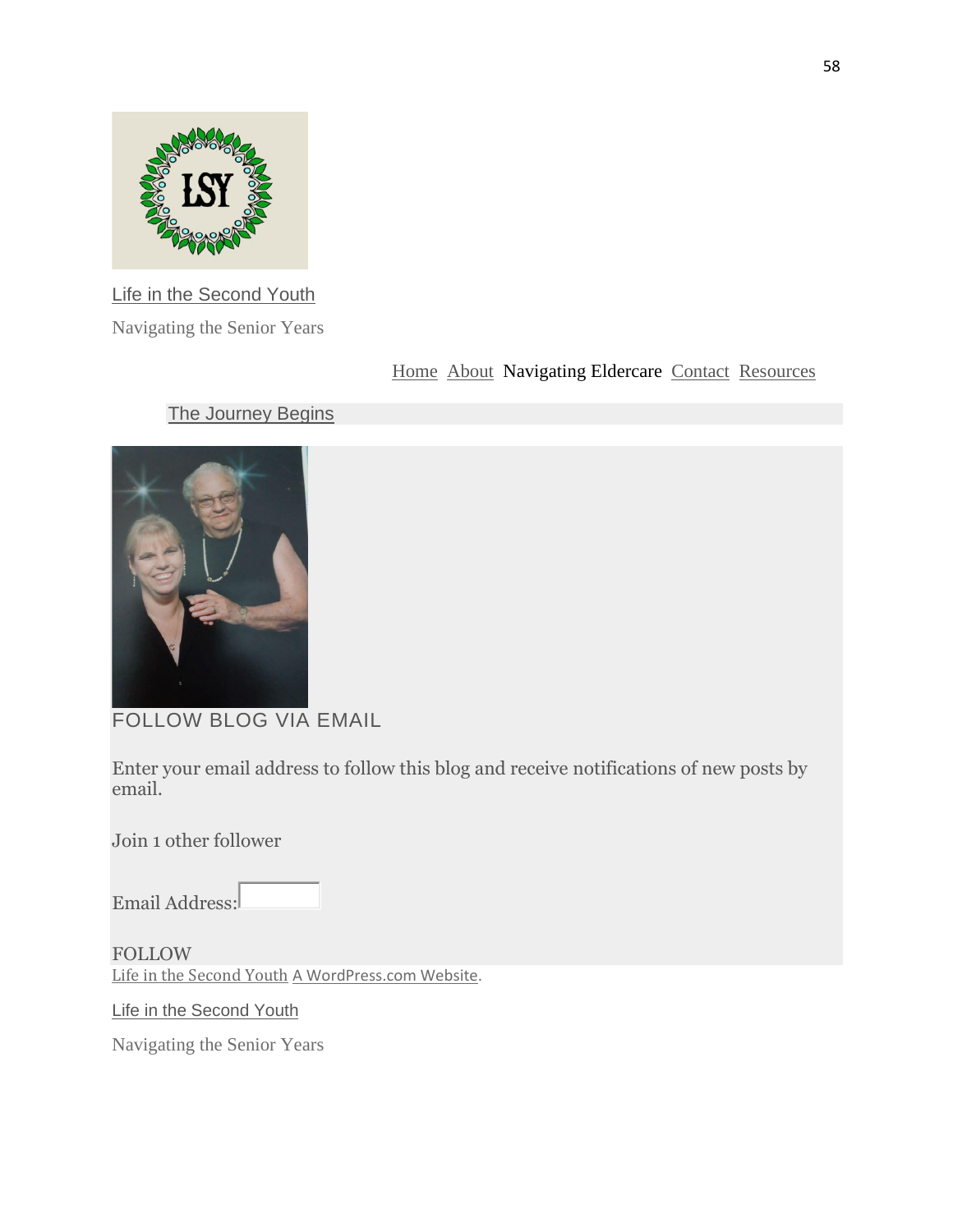## **Social Media Analysis**

 In her book, *Writing for Social Media*, Carrie Marshall describes the genre as, "If the site enables users to create or share content or network with other people, it's social media" (Marshall). While there are currently five big names in social media, "there are many more, often with little in common other than being used by a community of people" (Marshall). After conducting my interviews, I have discovered that there are three social media platforms used by my targeted audience.

 *Facebook* is most prevalent with seniors. Especially now, this is a fast and easy way to stay connected with members of their "community," whether it be family, friends, or other social groups. According to Marshall, "Writing is for *Facebook* is a moving target because *Facebook* is constantly changing the way it works" (Marshall). A new version was just introduced, and I am still having a difficult time in finding my way around. It appears to be much easier for those who have a more constant voice on this platform.

 The "In-Between" generation prefers *Twitter* and *Instagram*. This group has less free time available and like the fast-paced options these platforms offer. In her book, Marshall states, "Twitter is all about two things: clicks and retweets" (Marshall). One of the most important tools for Twitter is the hashtag; however, it needs to be used sparingly and correctly. If the hashtag is misused too often, the offender will be considered irrelevant, and their platform will lose customers. Instagram is used mainly for sharing visuals, such as pictures or short video posts. While text is allowed, most users do not include descriptions. With shortened attention spans, Instagram can be a valuable platform (Marshall).

 In addition to these three platforms, I will also be using LinkedIn as a networking tool and also as a way to add credibility to my website. While personal accounts are used to highlight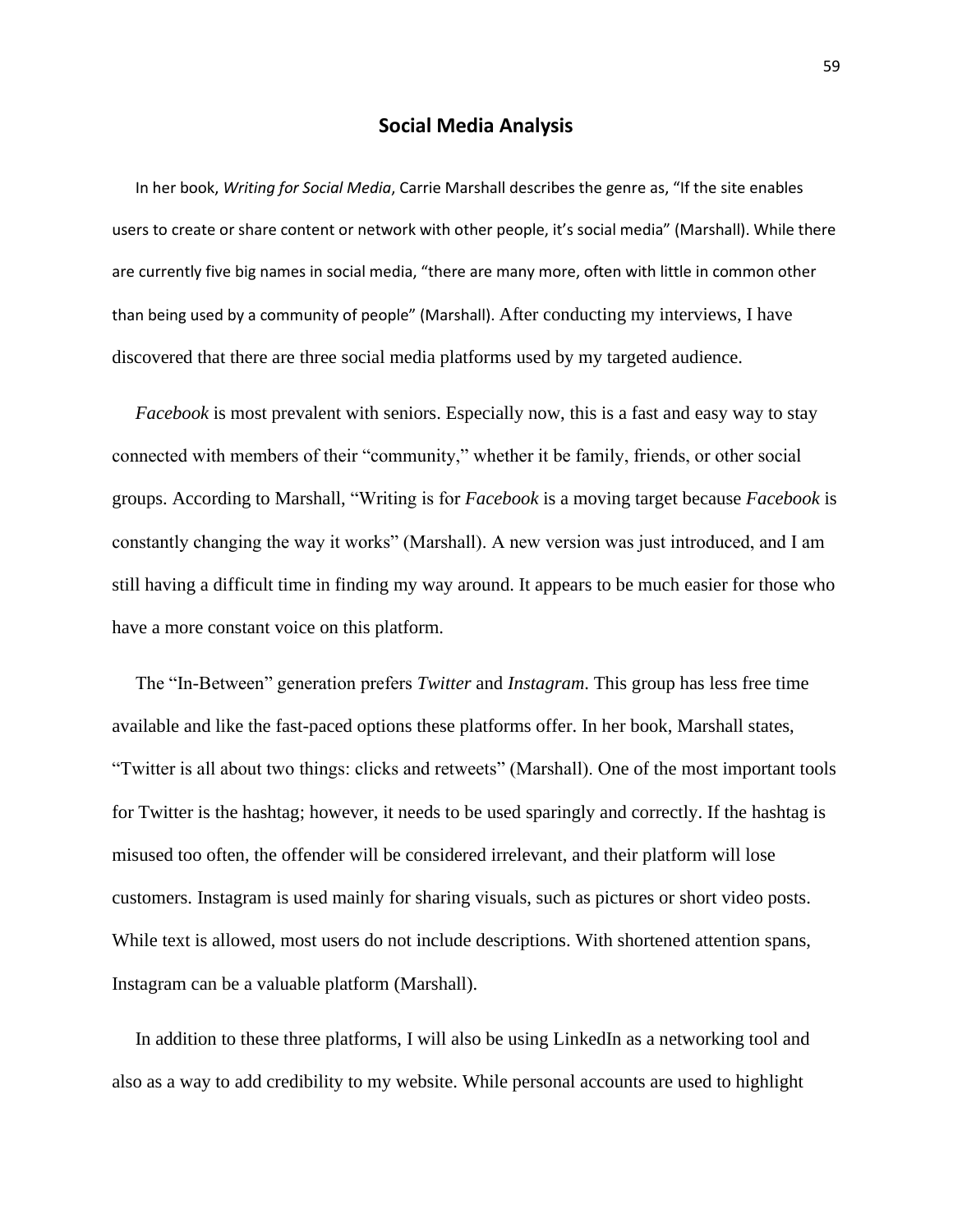resume's, "The profile should not be a cv: it's more of a calling card, detailing your achievements and underlining why your words or videos are worth paying attention to" (Marshall). Using endorsers are a good idea and can assist in building your new network. Creating content should be "done from your personal page and should be written specifically with your LinkedIn network in mind" (Marshall).

 I will be keeping all of these tips and tricks in mind as I am building my platforms. According to Marshall, one of the most important elements to consider when setting up a company's social media presences is the persona. This should match the company image with the actual personality with the writer (Marshall). My online persona will match the social media platform I will be writing for while still keeping it in the frame of this website and blog. As an example, my persona with Instagram will be more fun, perhaps highlighting activities offered at an active adult community, while my LinkedIn persona will be more professional and formal.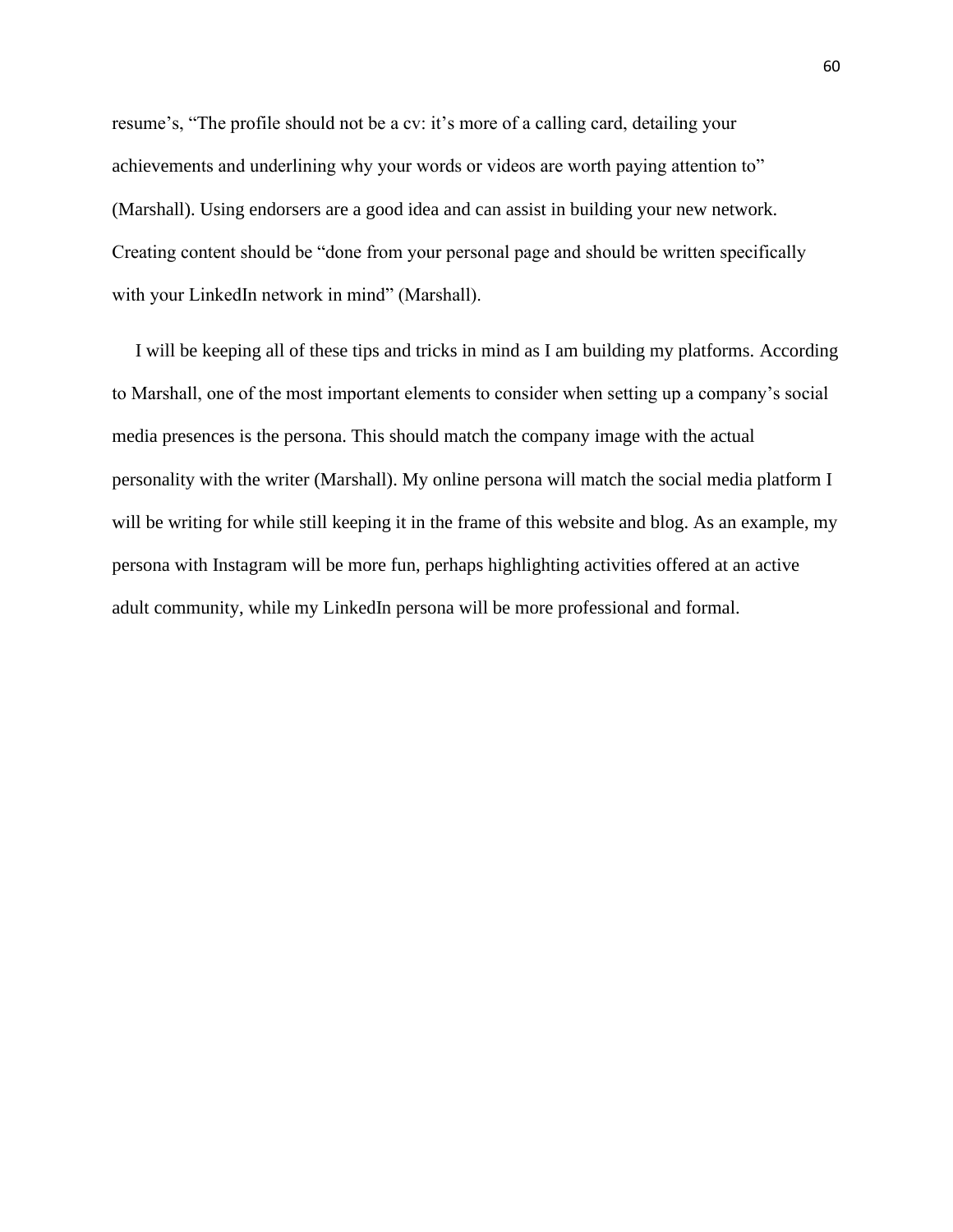## **Capstone Conclusion**

 After six years of dreaming, planning, designing, and researching, my website will be launch and be ready for site users by September 1, 2021. My mother's legacy will be complete. It was from her that this idea was generated. Because of the hardships she suffered after retirement, and the difficulties we had in procuring the benefits she was entitled to from Social Security, Georgia Department of Family and Children's Services-Senior Services, and The Veterans Administration, it has become my desire to provide a "one stop shop" where seniors, their families, and their caregivers can seek professional advice, share information with each other, and even discover new friends through games and other fellowship opportunities. I think it's fitting that my capstone project will be submitted on May 3, 2021, which would have been my mother's 96<sup>th</sup> birthday.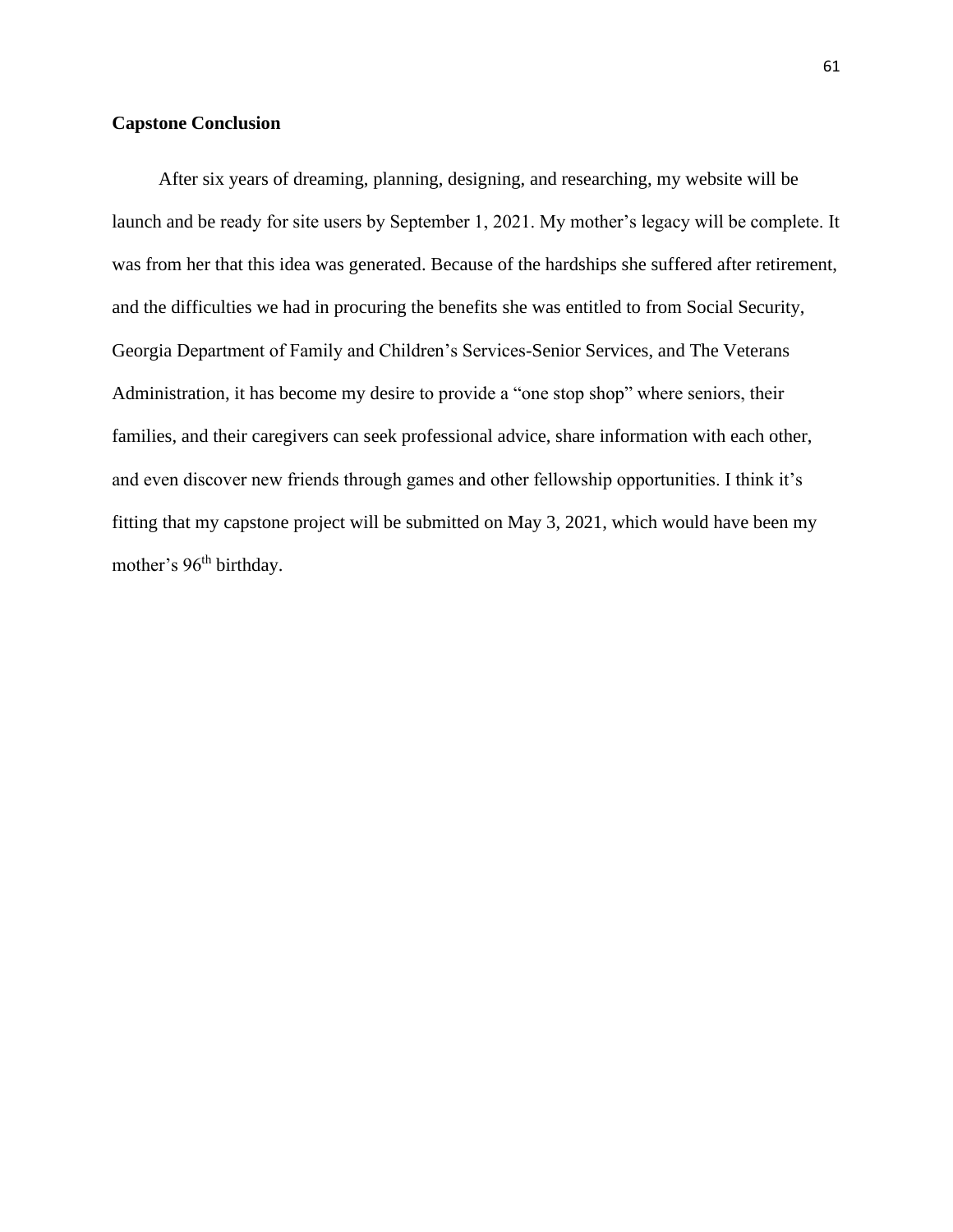# Works Cited

Barnier, Reviewed by Brian. *Investopedia*. 18 January 2021.

https://www.investopedia.com/terms/b/baby\_boomer.asp. 12 April 2021.

Blystone, Dan. *https://www.investopedia.com/articles/investing/102615/story-instagram-rise-1 photo0sharing-app.asp*. 6th June 2020. Webpage. 1st April 2021.

Grady, Denise. *The New York Times*. 7 March 2012. Exercising an Aging Brain. 1 May 2021.

Hall, Mark. *https://www.britannica.com/topic/Facebook*. 4th February 2021. Website. 1st April 2021.

*https://c.aplaceformom.com/?&kw=3234-*

*Google\_US\_Brand\_Tier\_1&kwg=a+place+for+mom&keyword=a+place+for+mom&match=e&dev ice=c&mkwid&pcrid=475921399617&network=g&account=APFM+Brand+-+US+- +Google&campaignid=11496331373&adgroupid=113135335580&ad\_id=475921399617&A*. n.d. aplaceformom.com. 29 January 2021.

*https://www.aarp.org/*. n.d. https://www.aarp.org/. 28 January 2021.

*https://www.aarp.org/about-aarp/nrta/*. n.d. https://www.aarp.org/about-aarp/nrta/. 28 January 2021.

https://www.google.com/search?q=history+of+facebook&oq=history+of+fa&aqs=chrome.2.69i57j0j0i13 1i433j0j0i433j0l5.6503j0j7&sourceid=chrome&ie=UTF-8. *History of Facebook*. 4th February 2021. Website.

*https://www.nih.gov/*. n.d. https://www.nih.gov/. 29 January 2021.

*https://www.visitingangels.com/*. n.d. https://www.visitingangels.com/. 29 January 2021.

Marshall, Carrie. *Writing for Social Media*. Swindon: BCS Learning and Development Ltd., n.d. Book.

*Meals on Wheels*. n.d. https://meals-on-

wheels.com/donate/?gclid=Cj0KCQjwvr6EBhDOARIsAPpqUPF3KmRrkAKHcDjEdWjEN-1K33XjkyRU-GUVr5fITr26K1NRG2w8WasaAtlwEALw\_wcB. 15 April 2021.

Meyer, Jack. *https://www.thestreet.com/technology/history-of-twitter-facts-what-s-happening-in-2019- 14995056*. 18 June 2019. Webpage. 1 April 2021.

*Paulding County Senior Center*. n.d. https://www.paulding.gov/203/Senior-Center. 15 April 2021.

*Paulding County Transit Service*. n.d. https://www.paulding.gov/809/Paulding-Transit. 15 May 2021.

*Paulding Seniors Golf Association*. n.d. https://golfersdlite.wixsite.com/paulding. 15 April 2021.

Perrin, Monica and Andrew Anderson. *Pew Research Center Internet and Technology*. 17 May 2017. https://www.pewresearch.org/internet/2017/05/17/technology-use-among-seniors/. 30 April 2021.